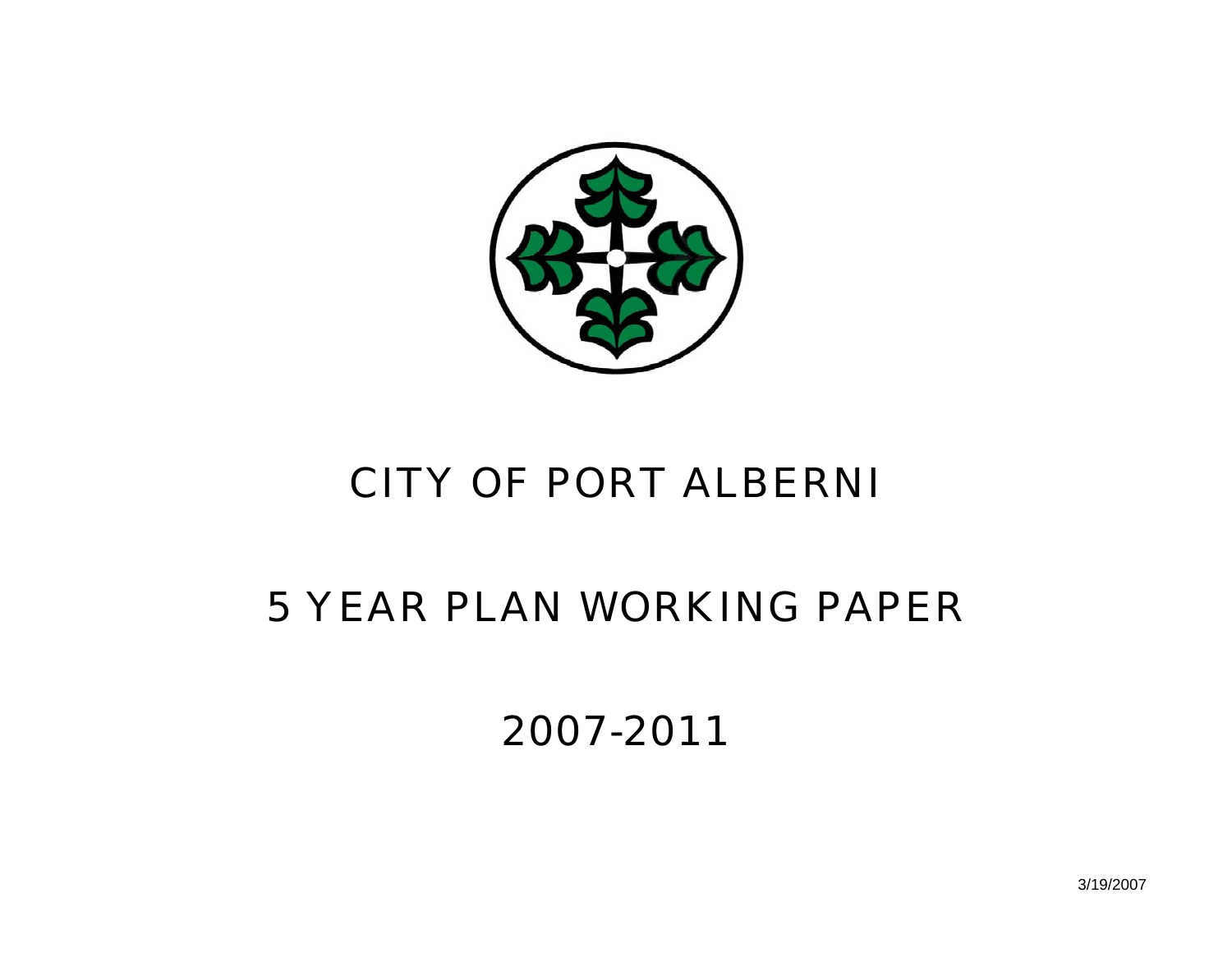### **CITY OF PORT ALBERNI**



### **5 YEAR PLAN 2007-2011**

#### **Contents**

|                                      | Page |
|--------------------------------------|------|
| Financial Plan 2007-2011             |      |
| <b>WORKING SCHEDULES:</b>            |      |
| General Revenue Fund Revenue         | 2    |
| General Revenue Fund Expenditure     | 7    |
| Water Revenue Fund Revenue           | 17   |
| Water Revenue Fund Expenditure       | 18   |
| Sewer Revenue Fund Revenue           | 20   |
| Sewer Revenue Fund Expenditure       | 21   |
| <b>Equipment Replacement Reserve</b> | 23   |
| Capital Works Reserve                | 24   |
| Land Sale Reserve                    | 25   |
| Cemetery Trust Fund                  | 26   |
| Capital Expenditure Program -2007    | 27   |
| Capital Expenditure Program -2008    | 30   |
| Capital Expenditure Program -2009    | 32   |
| Capital Expenditure Program -2010    | 34   |
| Capital Expenditure Program -2011    | 36   |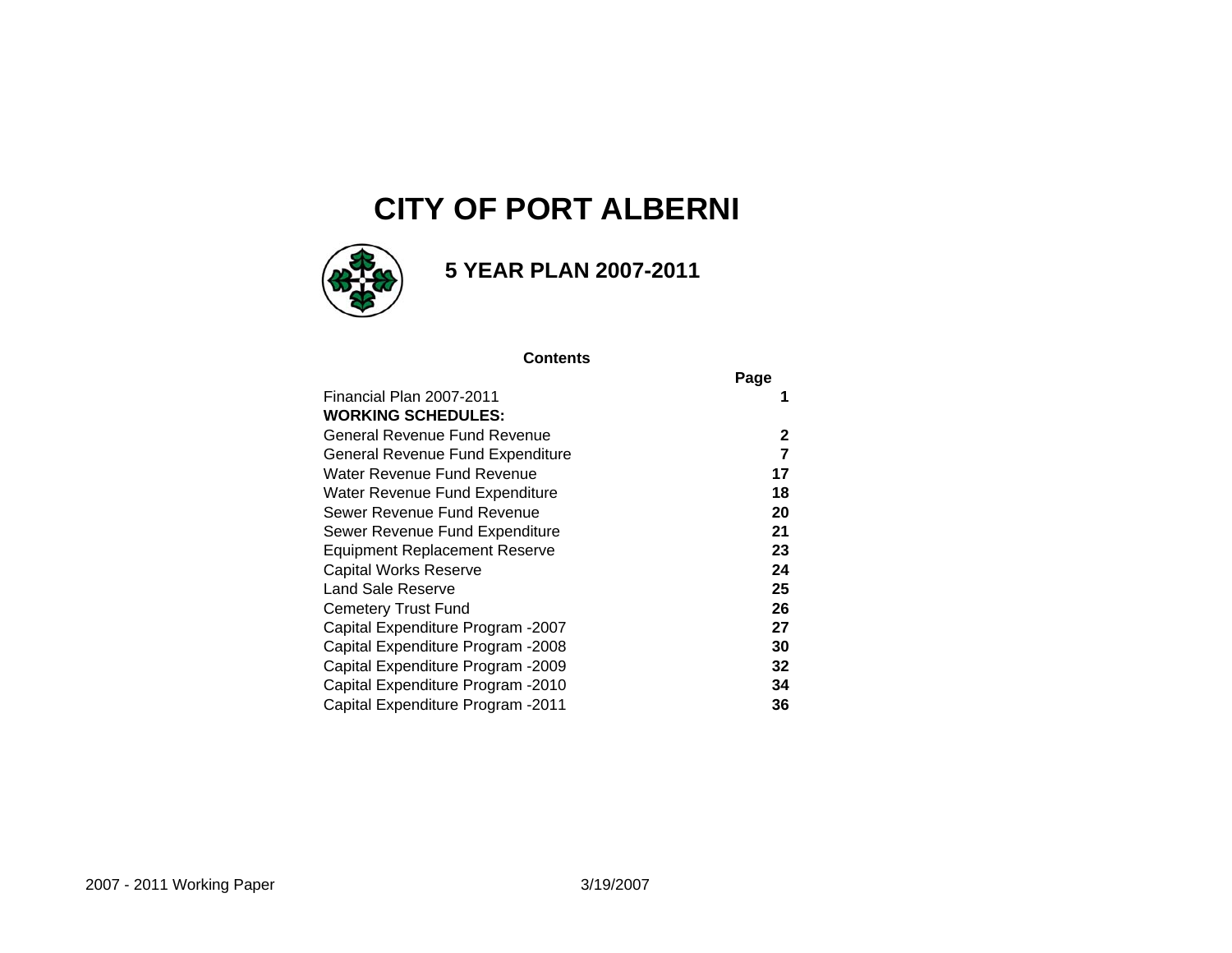

#### **CITY OF PORT ALBERNI FINANCIAL PLAN 2007-2011**

| ▼                                            | Page                          | 2007                  |    | 2008            |      | 2009                      |                           | 2010            |     | 2011         |
|----------------------------------------------|-------------------------------|-----------------------|----|-----------------|------|---------------------------|---------------------------|-----------------|-----|--------------|
| <b>Revenues</b>                              |                               |                       |    |                 |      |                           |                           |                 |     |              |
| Taxes                                        |                               |                       |    |                 |      |                           |                           |                 |     |              |
| <b>Property Taxes</b>                        | $\overline{2}$                | \$<br>17,269,598      |    | \$17,476,880    |      | \$17,778,655              |                           | \$18,089,577    | \$  | 18,388,202   |
| <b>Parcel Taxes</b>                          | 2                             | \$<br>230,948         | \$ | 230,948         | \$   | 230,948                   | \$                        | 230,948         | \$  | 230,948      |
| <b>Other Taxes</b>                           | 2,20                          | \$<br>153,072         | \$ | 149,284         | \$   | 151,612                   | \$                        | 153,986         | \$  | 156,408      |
| Grants in Lieu of Taxes                      | $\overline{2}$                | \$<br>592,565         | \$ | 592,565         | \$   | 592,565                   | $\sqrt[6]{\frac{1}{2}}$   | 592,565         | \$  | 592,565      |
|                                              |                               |                       |    |                 |      |                           |                           |                 |     |              |
| Fees and Charges                             |                               |                       |    |                 |      |                           |                           |                 |     |              |
| Sales of Service                             | $2 - 4$                       | \$<br>3,662,044       | \$ | 3,863,185       | \$   | 3,986,360                 | \$                        | 4,077,178       | \$  | 4,213,737    |
| <b>Sales of Service/Utilities</b>            | 17,20                         | \$<br>3,246,551       | \$ | 3,311,482       | \$   | 3,377,712                 | \$                        | 3,445,670       | \$  | 3,514,170    |
| Service to other Government                  | $\overline{2}$                | \$<br>120,000         | \$ | 120,000         | \$   | 120,000                   | $\boldsymbol{\mathsf{S}}$ | 120,000         | \$  | 120,000      |
| <b>User Fees/Fines</b>                       | 5                             | \$<br>192,975         | \$ | 203,733         | \$   | 208,145                   | \$                        | 212,114         | \$  | 215,140      |
|                                              |                               |                       |    |                 |      |                           |                           |                 |     |              |
| <b>Other Revenue</b>                         |                               |                       |    |                 |      |                           |                           |                 |     |              |
| Rentals                                      | 5                             | \$<br>74,765          | \$ | 38,777          | \$   | 38,777                    | -\$                       | 38,777          | \$  | 38,777       |
| Interest/Penalties                           | 5,17                          | \$<br>339,427         | \$ | 347,781         | \$   | 348,657                   | \$                        | 349,542         | \$  | 350,438      |
| <b>Grants/Other Governments</b>              | 5, 17, 20, 29, 31, 33, 35, 37 | \$<br>4,456,469       | \$ | 740,103         | \$   | 769,104                   | \$                        | 519,104         | \$  | 519,104      |
| Other                                        | 29,31,33,35,37                | \$<br>72,197          | \$ | 29,900          | \$   | 29,900                    | \$                        | 29,900          | \$  | 29,900       |
|                                              |                               | \$30,410,611          |    | \$27,104,638    |      | \$27,632,435 \$27,859,361 |                           |                 |     | \$28,369,389 |
|                                              |                               |                       |    |                 |      |                           |                           |                 |     |              |
| <b>Expenditures</b>                          |                               |                       |    |                 |      |                           |                           |                 |     |              |
| Debt Interest                                | 15, 19, 22                    | \$<br>266,460         | \$ | 269,226         | \$   | 266,887                   | \$                        | 264,436         | \$  | 261,869      |
| Capital Expenditure                          | 29, 31, 33, 35, 37            | \$10,745,466          | \$ | 2,289,960       | \$   | 2,239,613                 | \$                        | 2,615,976       | \$  | 2,676,149    |
| <b>Other Municipal Purposes</b>              |                               |                       |    |                 |      |                           |                           |                 |     |              |
| <b>General Municipal</b>                     | $7 - 8$                       | \$<br>2,813,156       | \$ | 2,790,984       |      | \$2,823,522               | \$                        | 2,848,520       | \$  | 2,958,960    |
| <b>Police Services</b>                       | 8                             | \$<br>5,048,665       | \$ | 5,223,142       |      | \$5,376,431               | \$                        | 5,629,256       | \$  | 5,841,136    |
| <b>Fire Services</b>                         | 8                             | \$<br>2,444,516       | \$ | 2,470,956       |      | \$2,500,875               | \$                        | 2,531,793       | \$  | 2,563,729    |
| <b>Other Protective Services</b>             | 9                             | \$<br>234,813         | \$ | 237,963         | \$   | 240,580                   | \$                        | 243,254         | \$  | 245,986      |
| <b>Transportation Services</b>               | $9 - 11$                      | \$<br>3,040,163       | \$ | 3,016,147       |      | \$3,078,775               | \$                        | 3,142,369       | \$  | 3,204,700    |
| Environmental Health and Development         | $12 - 13$                     | \$<br>1,815,721       | \$ | 1,816,210       |      | \$1,833,069               | \$                        | 1,874,957       | \$  | 1,903,773    |
| Parks and Recreation                         | $13 - 14$                     | \$<br>4,619,832       | \$ | 4,701,678       | \$   | 4,773,157                 | \$                        | 4,817,946       | \$  | 4,877,276    |
| Cultural                                     | 15                            | \$<br>1,715,028       | \$ | 1,728,338       |      | \$1,752,485               | \$                        | 1,775,037       | \$  | 1,766,098    |
| Water                                        | 18                            | \$<br>1,238,250       | \$ | 1,258,244       | \$   | 1,283,411                 | \$                        | 1,309,078       | \$  | 1,335,262    |
| Sewer                                        | 21                            | \$<br>905,816         | \$ | 931,836         | \$   | 944,053                   | \$                        | 962,983         | \$  | 982,293      |
| Contingency                                  | 16                            | \$<br>170,000         | \$ | 162,538         | \$   | 167,272                   | \$                        | 175,000         | \$  | 180,000      |
|                                              |                               |                       |    |                 |      |                           |                           |                 |     |              |
|                                              |                               | \$35,057,886          |    | \$26,897,222    |      | \$27,280,130              |                           | \$28,190,605    |     | \$28,797,231 |
| Revenue in Excess (Shortfall) of Expenditure |                               | $$$ (4,647,275) \$    |    | 207,416         | \$   | 352,305                   | \$                        | $(331, 244)$ \$ |     | (427, 842)   |
|                                              |                               |                       |    |                 |      |                           |                           |                 |     |              |
| Other                                        |                               |                       |    |                 |      |                           |                           |                 |     |              |
| <b>Borrowing Proceeds</b>                    | 29, 31, 33, 35, 37            | \$<br>265,000         | \$ |                 | \$   |                           | \$                        |                 | \$  |              |
| Debt Principal                               | 15,19,22                      | \$<br>$(191, 392)$ \$ |    | $(244, 392)$ \$ |      | $(244, 392)$ \$           |                           | $(244, 392)$ \$ |     | (244, 392)   |
| Transfer to Other Governments - Repayment    | 16                            | \$<br>$(230, 948)$ \$ |    | (230, 948)      | - \$ | $(230, 948)$ \$           |                           | $(230, 948)$ \$ |     | (230, 948)   |
| Transfer from Equipment Replacement Reserve  | 29, 31, 33, 35, 37            | \$<br>627,001         | \$ | 198,561         | \$   | 137,311                   | \$                        | 146,000         | \$  | 765,000      |
| Transfer from Land Sale Reserve              | 29, 31, 33, 35, 37            | \$<br>1,081,834       | \$ |                 | \$   |                           | \$                        |                 | \$  |              |
| <b>Transfer from Cemetery Trust</b>          | 6                             | \$                    | \$ |                 | \$   |                           | \$                        |                 | \$  |              |
| Transfer from other reserves                 | 20, 29, 31, 33, 35, 37        | \$<br>1,261,198       | \$ | 156,084         | \$   | 157,160                   | \$                        | 784,786         | \$  | 354,912      |
| Transfer from (to) Surplus                   | 6, 15, 17, 19, 20, 22         | \$<br>1,834,582       | \$ | (86, 721)       | -\$  | $(171, 436)$ \$           |                           | $(124, 202)$ \$ |     | (216, 730)   |
|                                              |                               | 4,647,275             | S  | $(207, 416)$ \$ |      | $(352, 305)$ \$           |                           | 331,244         | -\$ | 427,842      |
| <b>Balanced Budget</b>                       |                               |                       | \$ |                 |      |                           |                           |                 | \$  |              |
|                                              |                               |                       |    |                 |      |                           |                           |                 |     |              |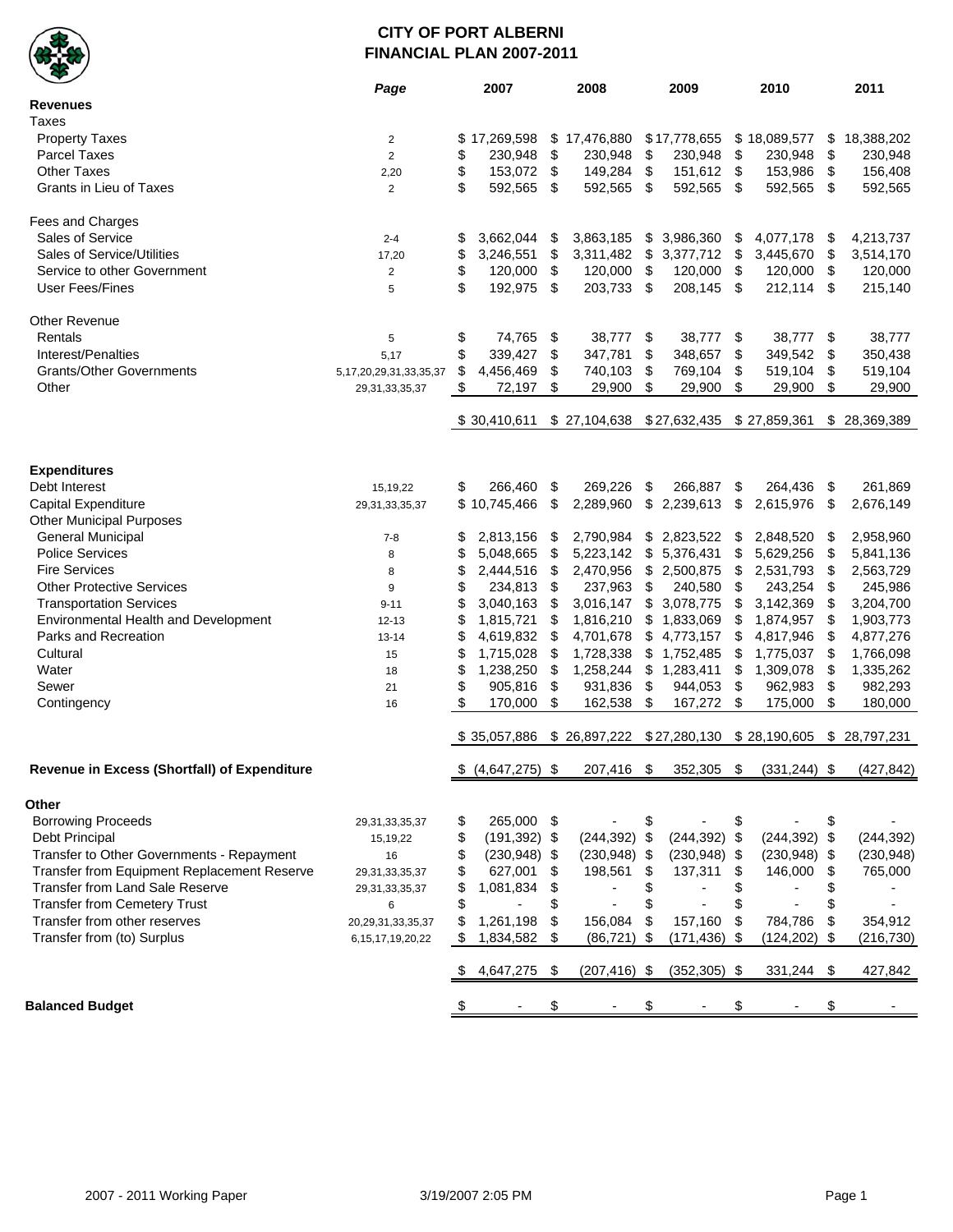|                                                       | A  | B                                                          | M               | N                | $\circ$    | P         | Q          | R        | S          |       | U          | $\vee$ | W          | X     |
|-------------------------------------------------------|----|------------------------------------------------------------|-----------------|------------------|------------|-----------|------------|----------|------------|-------|------------|--------|------------|-------|
|                                                       |    | <b>CITY OF PORT ALBERNI</b>                                |                 |                  |            |           |            |          |            |       |            |        |            |       |
|                                                       | 33 | <b>GENERAL REVENUE FUND - 5 YEAR PLAN</b>                  |                 |                  |            |           |            |          |            |       |            |        |            |       |
| 3                                                     |    |                                                            |                 |                  |            |           |            |          |            |       |            |        |            |       |
| $\overline{4}$                                        |    |                                                            | 2006            | 2007             | 2007       |           | 2008       |          | 2009       |       | 2010       |        | 2011       |       |
| $\begin{array}{c} 5 \\ 6 \\ 7 \end{array}$            |    |                                                            | <b>Final</b>    | <b>Projected</b> |            |           |            |          |            |       |            |        |            |       |
|                                                       |    |                                                            | <b>Restated</b> | <b>Last Year</b> |            |           |            |          |            |       |            |        |            |       |
|                                                       |    | <b>REAL PROPERTY TAXES</b>                                 |                 |                  |            |           |            |          |            |       |            |        |            |       |
| 8<br>$\overline{9}$                                   |    | 11111 General Purposes - Taxes                             | 16,638,484      | 17,819,685       | 17,021,215 |           | 17,228,497 |          | 17,530,272 |       | 17,841,234 |        | 18,139,859 |       |
| 10                                                    |    | 11112 Debt Purposes - Taxes                                | 296,762         | 638,650          | 248,383    |           | 248,383    |          | 248,383    |       | 248,343    |        | 248,343    |       |
| 11                                                    |    | <b>TAX LEVY</b>                                            | 16,935,246      | 18,458,335       | 17,269,598 | 1.97%     | 17,476,880 | 1.20%    | 17,778,655 | 1.73% | 18,089,577 | 1.75%  | 18,388,202 | 1.65% |
| $\overline{12}$                                       |    |                                                            |                 |                  |            |           |            |          |            |       |            |        |            |       |
| $\overline{13}$                                       |    |                                                            |                 |                  |            |           |            |          |            |       |            |        |            |       |
| 14                                                    |    | 11210 Local Improvements                                   | 186             | 32,894           | 186        | 0.00%     | 186        | 0.00%    | 186        | 0.00% | 186        | 0.00%  | 186        | 0.00% |
| $\overline{15}$                                       |    | 11211 Special Area Levy                                    | 16,362          | 1,389            | 1,363      | $-91.67%$ | 1,390      | 1.98%    | 1,418      | 2.01% | 1,446      | 1.97%  | 1,475      | 2.01% |
| $\overline{16}$                                       |    | 11212 Parcel Tax                                           | 230,985         | 230,985          | 230,948    | $-0.02%$  | 230,948    | 0.00%    | 230,948    | 0.00% | 230,948    | 0.00%  | 230,948    | 0.00% |
| $\overline{17}$                                       |    | SPECIAL ASSESSMENTS                                        | 247,533         | 265,268          | 232,497    | $-6.07%$  | 232,524    | 0.01%    | 232,552    | 0.01% | 232,580    | 0.01%  | 232,609    | 0.01% |
| 18                                                    |    |                                                            |                 |                  |            |           |            |          |            |       |            |        |            |       |
| 19                                                    |    | 11910 Utility Tax                                          | 112,543         | 114,794          | 118,815    | 5.57%     | 115,000    | $-3.21%$ | 117,300    | 2.00% | 119,646    | 2.00%  | 122,039    | 2.00% |
| $\overline{20}$                                       |    | <b>TAXES</b>                                               | 17,295,322      | 18,838,397       | 17,620,910 | 1.88%     | 17,824,404 | 1.15%    | 18,128,507 | 1.71% | 18,441,803 | 1.73%  | 18,742,850 | 1.63% |
| $\overline{21}$                                       |    |                                                            |                 |                  |            |           |            |          |            |       |            |        |            |       |
| $\frac{22}{23}$<br>$\frac{23}{24}$<br>$\frac{24}{25}$ |    | FEDERAL GOVERNMENT                                         |                 |                  |            |           |            |          |            |       |            |        |            |       |
|                                                       |    | 12110 Federal Building Grant                               | 25,000          | 25,000           | 28,317     | 13.27%    | 28,317     | 0.00%    | 28,317     | 0.00% | 28,317     | 0.00%  | 28,317     | 0.00% |
|                                                       |    | 12210 C B C Grant                                          | 2,044           | 2,044            | 1,999      | $-2.20%$  | 1,999      | 0.00%    | 1,999      | 0.00% | 1,999      | 0.00%  | 1,999      | 0.00% |
|                                                       |    | PROVINCIAL GOVERNMENT<br>12310 Provincial Government Grant | 72,932          | 72,932           | 70,756     | $-2.98%$  | 70,756     | 0.00%    | 70,756     | 0.00% | 70,756     | 0.00%  | 70,756     | 0.00% |
| 26<br>27                                              |    | 12410 B. C. Hydro                                          | 503,778         | 503,778          | 460,725    | $-8.55%$  | 460,725    | 0.00%    | 460,725    | 0.00% | 460,725    | 0.00%  | 460,725    | 0.00% |
| 28                                                    |    | 12411 Public Housing Grant                                 | 30,876          | 30,876           | 30,544     | $-1.08%$  | 30,544     | 0.00%    | 30,544     | 0.00% | 30,544     | 0.00%  | 30,544     | 0.00% |
|                                                       |    | <b>OTHER ENTITIES</b>                                      |                 |                  |            |           |            |          |            |       |            |        |            |       |
| $\frac{29}{30}$                                       |    | 12910 University of Victoria                               |                 |                  | 224        |           | 224        | 0.00%    | 224        | 0.00% | 224        | 0.00%  | 224        | 0.00% |
| 31                                                    |    | <b>GRANTS IN LIEU OF TAXES</b>                             | 634,630         | 634,630          | 592,565    | $-6.63%$  | 592,565    | 0.00%    | 592,565    | 0.00% | 592,565    | 0.00%  | 592,565    | 0.00% |
| 32                                                    |    |                                                            |                 |                  |            |           |            |          |            |       |            |        |            |       |
|                                                       |    | SERVICES PROVIDED TO GOVERNMENT                            |                 |                  |            |           |            |          |            |       |            |        |            |       |
| 33<br>34<br>35                                        |    |                                                            |                 |                  |            |           |            |          |            |       |            |        |            |       |
|                                                       |    | 13121 PRISONER EXPENSE RECOVERY                            | 100,000         | 100,000          | 120,000    | 20.00%    | 120,000    | 0.00%    | 120,000    | 0.00% | 120,000    | 0.00%  | 120,000    | 0.00% |
| $\overline{36}$                                       |    |                                                            |                 |                  |            |           |            |          |            |       |            |        |            |       |
| 37                                                    |    | <b>SALES OF SERVICES</b>                                   |                 |                  |            |           |            |          |            |       |            |        |            |       |
| 38<br>$\frac{1}{39}$                                  |    |                                                            |                 |                  |            |           |            |          |            |       |            |        |            |       |
|                                                       |    | 14120 ADMINISTRATION SERVICE CHARGE                        | 47,000          | 47,940           | 47,000     | 0.00%     | 49,940     | 6.26%    | 50,899     | 1.92% | 51,877     | 1.92%  | 52,874     | 1.92% |
| 40<br>41                                              |    | 14221 Law Enforcement Service Charge                       | 59,300          | 150,603          | 110,000    | 85.50%    | 110,300    | 0.27%    | 110,606    | 0.28% | 110,918    | 0.28%  | 111,236    | 0.29% |
| 42                                                    |    | 14241 Fire Department Service Charge                       | 92,138          | 93,981           | 89,800     | $-2.54%$  | 93,596     | 4.23%    | 95,428     | 1.96% | 97,296     | 1.96%  | 99,202     | 1.96% |
| 43                                                    |    | <b>PROTECTIVE SERVICES</b>                                 | 151,438         | 244,584          | 199,800    | 31.94%    | 203,896    | 2.05%    | 206,034    | 1.05% | 208,214    | 1.06%  | 210,438    | 1.07% |
|                                                       |    |                                                            |                 |                  |            |           |            |          |            |       |            |        |            |       |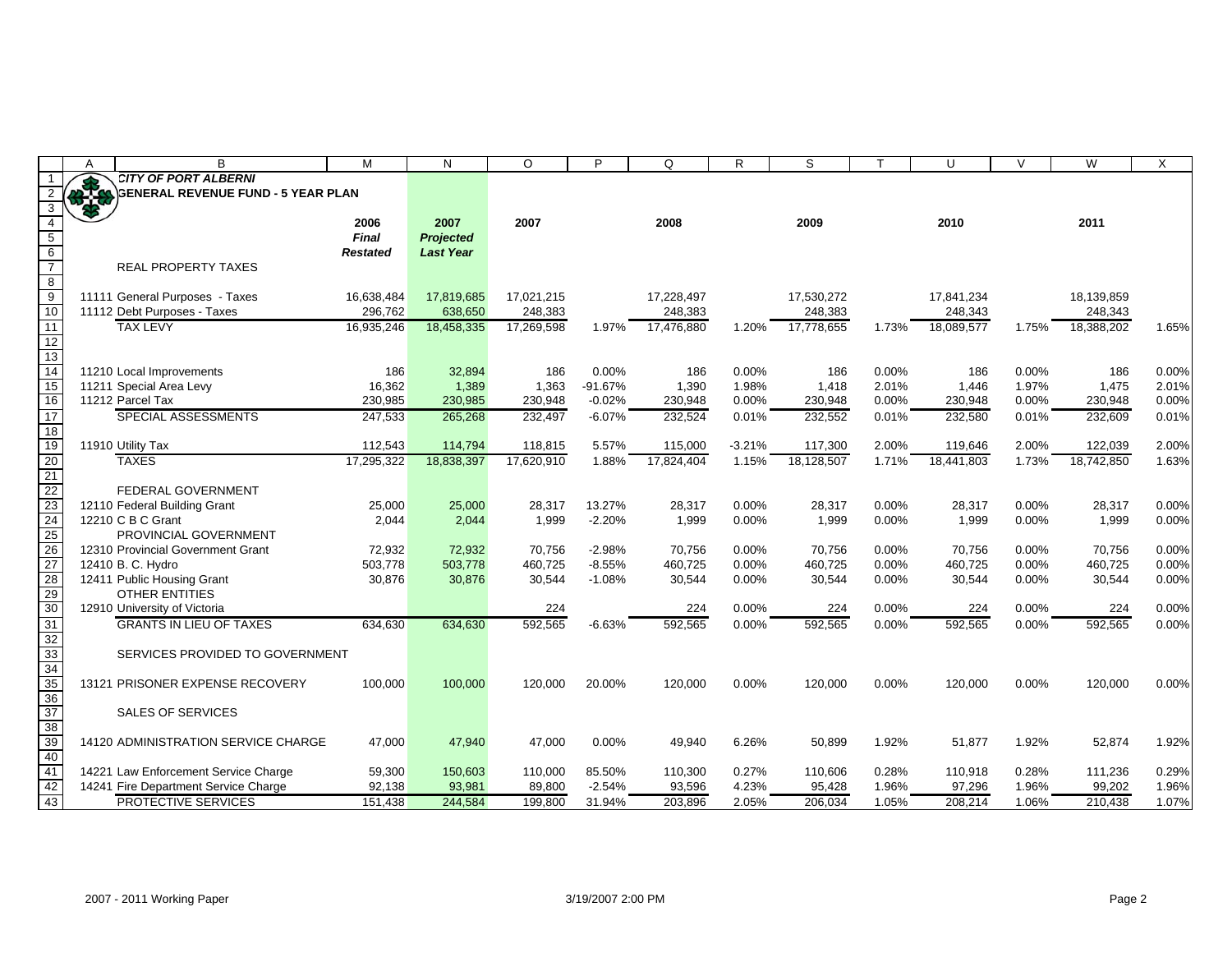|                      | A   | B                                         | М            | N                | O         | P         | Q         | R      | S         |       | U         | $\vee$   | W         | X      |
|----------------------|-----|-------------------------------------------|--------------|------------------|-----------|-----------|-----------|--------|-----------|-------|-----------|----------|-----------|--------|
|                      |     | <b>CITY OF PORT ALBERNI</b>               |              |                  |           |           |           |        |           |       |           |          |           |        |
|                      | 878 | <b>GENERAL REVENUE FUND - 5 YEAR PLAN</b> |              |                  |           |           |           |        |           |       |           |          |           |        |
|                      |     |                                           |              |                  |           |           |           |        |           |       |           |          |           |        |
| $\overline{4}$       |     |                                           | 2006         | 2007             | 2007      |           | 2008      |        | 2009      |       | 2010      |          | 2011      |        |
| $\overline{5}$       |     |                                           | <b>Final</b> | <b>Projected</b> |           |           |           |        |           |       |           |          |           |        |
| $\frac{44}{45}$      |     |                                           |              |                  |           |           |           |        |           |       |           |          |           |        |
|                      |     | 14310 Public Works Service Charge         | 43,200       | 44,064           | 43,200    | 0.00%     | 44.064    | 2.00%  | 44,945    | 2.00% | 45,844    | 2.00%    | 46,761    | 2.00%  |
| 46                   |     | 14400 Public Transit Revenue              | 160,000      | 163,200          | 180,500   | 12.81%    | 184,000   | 1.94%  | 187,500   | 1.90% | 191,400   | 2.08%    | 195,000   | 1.88%  |
| 47                   |     | <b>TRANSPORTATION SERVICES</b>            | 203,200      | 207,264          | 223,700   | 10.09%    | 228,064   | 1.95%  | 232,445   | 1.92% | 237,244   | 2.06%    | 241,761   | 1.90%  |
| 48                   |     |                                           |              |                  |           |           |           |        |           |       |           |          |           |        |
| 49                   |     | 14433 ENVIRON, HEALTH-GARBAGE COLL.       | 902,530      | 1,000,000        | 1,013,032 | 12.24%    | 1,087,112 | 7.31%  | 1,127,330 | 3.70% | 1,169,301 | 3.72%    | 1,199,165 | 2.55%  |
| $\frac{50}{51}$      |     |                                           |              |                  |           |           |           |        |           |       |           |          |           |        |
|                      |     | 14516 PUBLIC HEALTH-CEMETERIES            | 25,000       | 25,500           | 25,000    | 0.00%     | 25,500    | 2.00%  | 26,010    | 2.00% | 26,530    | 2.00%    | 27,061    | 2.00%  |
|                      |     |                                           |              |                  |           |           |           |        |           |       |           |          |           |        |
|                      |     | <b>14550 PLANNING ADMINISTRATION</b>      | 44,200       | 8,300            | 10,000    | $-77.38%$ | 16,200    | 62.00% | 16,404    | 1.26% | 16,612    | 1.27%    | 16,824    | 1.28%  |
|                      |     |                                           |              |                  |           |           |           |        |           |       |           |          |           |        |
| 53<br>54<br>55<br>56 |     | 14600 Marine Commercial Building          | 61,200       | 62,424           | 62,424    | 2.00%     | 63,672    | 2.00%  | 64,946    | 2.00% | 66,245    | 2.00%    | 67,570    | 2.00%  |
|                      |     | 14601 Port Building                       | 24,136       | 24,619           | 24,619    | 2.00%     | 25,111    | 2.00%  | 25,614    | 2.00% | 26,126    | 2.00%    | 26,648    | 2.00%  |
| 57                   |     | 14602 Market Square                       | 28,715       | 29,289           | 28,000    | $-2.49%$  | 28,560    | 2.00%  | 29,131    | 2.00% | 29,714    | 2.00%    | 30,308    | 2.00%  |
| 58                   |     | 14690 A. H. Q. Miscellaneous Revenue      | 530          | 541              | 541       | 2.08%     | 552       | 2.03%  | 563       | 1.99% | 574       | 1.95%    | 586       | 2.09%  |
| 59                   |     | <b>ALBERNI HARBOUR QUAY</b>               | 114,581      | 116,873          | 115,584   | 0.88%     | 117,895   | 2.00%  | 120,254   | 2.00% | 122,659   | 2.00%    | 125,112   | 2.00%  |
| 60<br>61             |     |                                           |              |                  |           |           |           |        |           |       |           |          |           |        |
|                      |     | <b>RECREATION SERVICES</b>                |              |                  |           |           |           |        |           |       |           |          |           |        |
|                      |     |                                           |              |                  |           |           |           |        |           |       |           |          |           |        |
| 62<br>63             |     | <b>RECREATION FACILITIES</b>              |              |                  |           |           |           |        |           |       |           |          |           |        |
| 64                   |     |                                           |              |                  |           |           |           |        |           |       |           |          |           |        |
| 65                   |     | 14710 Gyro Youth Centre                   | 4,500        | 4,590            | 3,500     | $-22.22%$ | 3,605     | 3.00%  | 3,713     | 3.00% | 3,825     | 3.02%    | 3,939     | 2.98%  |
| 66                   |     | 14712 Echo '67 Centre                     | 125,000      | 166,000          | 126,000   | 0.80%     | 179,322   | 42.32% | 184,185   | 2.71% | 189,225   | 2.74%    | 201,451   | 6.46%  |
| 67                   |     | 14714 Glenwood Centre                     | 45,400       | 46,308           | 45,300    | $-0.22%$  | 46,659    | 3.00%  | 48,059    | 3.00% | 49,501    | 3.00%    | 50,986    | 3.00%  |
| 68                   |     | 14716 Echo Aquatic Centre                 | 66,300       | 67,626           | 73,900    | 11.46%    | 76,117    | 3.00%  | 78,401    | 3.00% | 75,973    | $-3.10%$ | 79,140    | 4.17%  |
| 69                   |     | 14718 AV Multiplex                        | 647,300      | 660,206          | 690,800   | 6.72%     | 711,524   | 3.00%  | 732,870   | 3.00% | 754,856   | 3.00%    | 777,501   | 3.00%  |
| $\overline{70}$      |     | 14720 Stadium & Athletic Fields           | 20,326       | 20,733           | 19,120    | $-5.93%$  | 19,694    | 3.00%  | 20,284    | 3.00% | 20,893    | 3.00%    | 26,392    | 26.32% |
|                      |     |                                           |              |                  |           |           |           |        |           |       |           |          |           |        |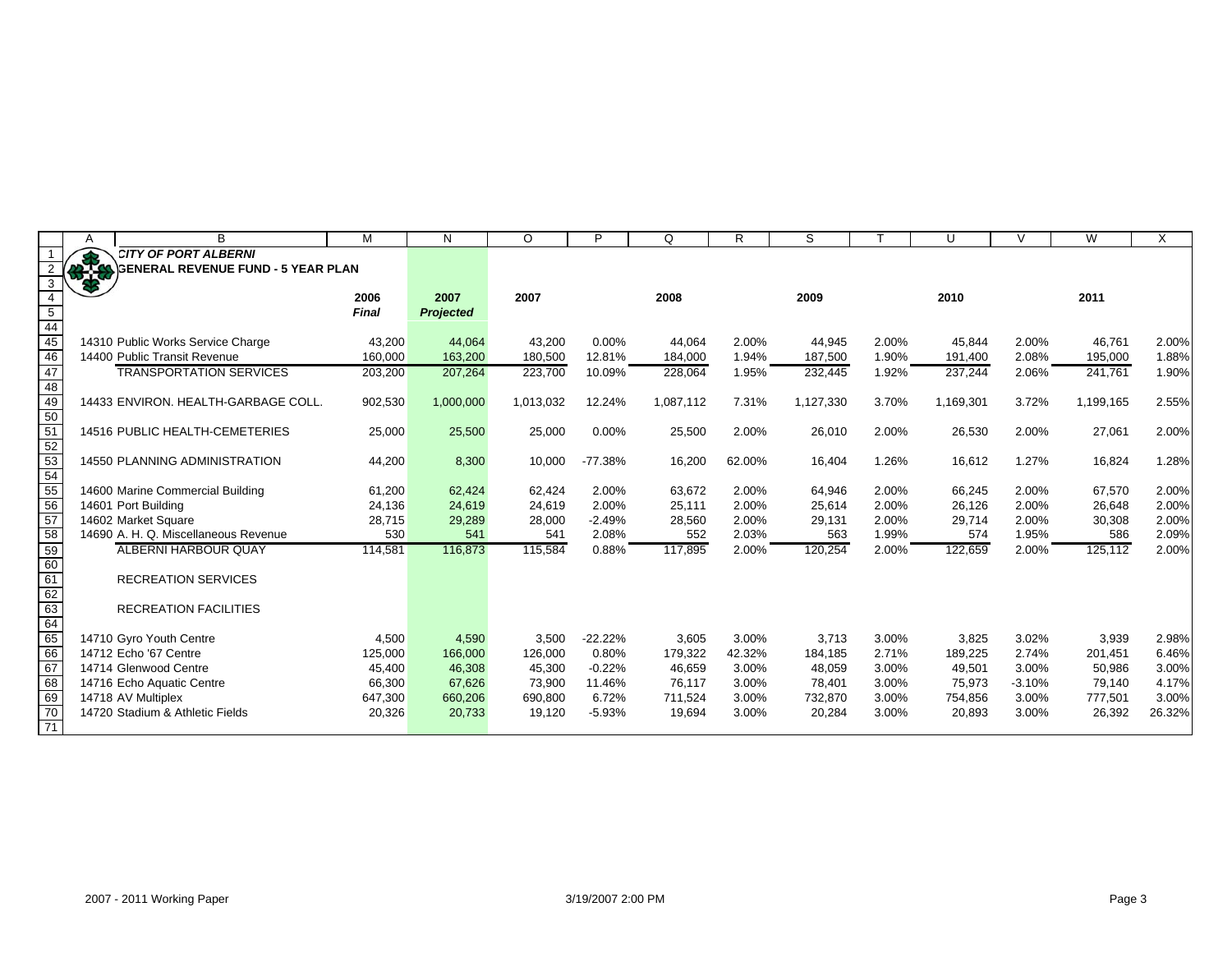|                                    | Α | B                                   | M         | N                | $\circ$   | P         | $\Omega$  | R        | S         |        | U         | $\mathcal{U}$ | W         | X      |
|------------------------------------|---|-------------------------------------|-----------|------------------|-----------|-----------|-----------|----------|-----------|--------|-----------|---------------|-----------|--------|
|                                    |   | <b>CITY OF PORT ALBERNI</b>         |           |                  |           |           |           |          |           |        |           |               |           |        |
|                                    |   | GENERAL REVENUE FUND - 5 YEAR PLAN  |           |                  |           |           |           |          |           |        |           |               |           |        |
| 3                                  |   |                                     |           |                  |           |           |           |          |           |        |           |               |           |        |
| $\overline{4}$                     |   |                                     | 2006      | 2007             | 2007      |           | 2008      |          | 2009      |        | 2010      |               | 2011      |        |
|                                    |   |                                     | Final     | <b>Projected</b> |           |           |           |          |           |        |           |               |           |        |
|                                    |   | <b>RECREATION PROGRAMS</b>          |           |                  |           |           |           |          |           |        |           |               |           |        |
| $\frac{5}{72}$ $\frac{72}{73}$     |   |                                     |           |                  |           |           |           |          |           |        |           |               |           |        |
| $\overline{74}$                    |   | <b>SPORT PROGRAMS</b>               |           |                  |           |           |           |          |           |        |           |               |           |        |
| $\frac{76}{77}$                    |   | 14730 Glenwood Centre               | 3,500     | 3,570            | 4,800     | 37.14%    | 4,944     | 3.00%    | 5,092     | 2.99%  | 5,245     | 3.00%         | 5,402     | 2.99%  |
|                                    |   | 14732 Echo Aquatic Centre           | 256,600   | 261,732          | 277,000   | 7.95%     | 285,310   | 3.00%    | 293,869   | 3.00%  | 268,818   | $-8.52%$      | 280,139   | 4.21%  |
| $\frac{78}{80}$                    |   | 14734 AV Multiplex                  | 54,000    | 55,080           | 39,800    | $-26.30%$ | 40,994    | 3.00%    | 42,224    | 3.00%  | 43,491    | 3.00%         | 44,795    | 3.00%  |
|                                    |   |                                     |           |                  |           |           |           |          |           |        |           |               |           |        |
| 81                                 |   | LEISURE DIVISION PROGRAMS           |           |                  |           |           |           |          |           |        |           |               |           |        |
| 82                                 |   | 14738 Children's Programs           | 110,000   | 112,200          | 115,000   | 4.55%     | 118,450   | 3.00%    | 122,004   | 3.00%  | 125,664   | 3.00%         | 129,434   | 3.00%  |
| $rac{1}{83}$                       |   | 14740 Youth Programs & Services     | 400       | 408              | 3,500     | 775.00%   | 3,605     | 3.00%    | 3,713     | 3.00%  | 3,825     | 3.02%         | 3,939     | 2.98%  |
| 84                                 |   | 14742 Adult Programs                | 42,000    | 42,840           | 50,000    | 19.05%    | 51,500    | 3.00%    | 53,045    | 3.00%  | 54,636    | 3.00%         | 56,275    | 3.00%  |
|                                    |   | 14750 Special Events                | 1,500     | 1,530            | 1,500     | 0.00%     | 1,545     | 3.00%    | 1,591     | 2.98%  | 1,639     | 3.02%         | 1,688     | 2.99%  |
|                                    |   |                                     |           |                  |           |           |           |          |           |        |           |               |           |        |
| $\frac{85}{86}$                    |   | <b>COMMUNITY SERVICES</b>           |           |                  |           |           |           |          |           |        |           |               |           |        |
| 88                                 |   | 14760 Community Serv. Misc. Revenue | 15,000    | 15,000           | 15,000    | 0.00%     | 15,450    | 3.00%    | 15,914    | 3.00%  | 16,391    | 3.00%         | 16,883    | 3.00%  |
| 90                                 |   | 14770 Contributions & Grants        | 71,624    | 72,556           | 91,468    | 27.71%    | 89,068    | $-2.62%$ | 100,481   | 12.81% | 114,178   | 13.63%        | 130,613   | 14.39% |
| $\frac{1}{91}$                     |   | <b>RECREATION SERVICES</b>          | 1,463,450 | 1,530,379        | 1,556,688 | 6.37%     | 1,647,787 | 5.85%    | 1,705,445 | 3.50%  | 1,728,160 | 1.33%         | 1,808,577 | 4.65%  |
| $\frac{92}{93}$                    |   |                                     |           |                  |           |           |           |          |           |        |           |               |           |        |
|                                    |   | <b>CULTURAL SERVICES</b>            |           |                  |           |           |           |          |           |        |           |               |           |        |
| 94                                 |   |                                     |           |                  |           |           |           |          |           |        |           |               |           |        |
|                                    |   | <b>MUSEUM SERVICES</b>              |           |                  |           |           |           |          |           |        |           |               |           |        |
| $\frac{95}{96}$<br>$\frac{96}{97}$ |   | 14810 Museum - Sales & Service      | 29,000    | 30,000           | 29,300    | 1.03%     | 31,000    | 5.80%    | 31,620    | 2.00%  | 32,252    | 2.00%         | 32,897    | 2.00%  |
|                                    |   | 14830 Museum - Grants               | 60,000    | 50,000           | 60,000    | 0.00%     | 60,000    | 0.00%    | 60,000    | 0.00%  | 60,000    | 0.00%         | 60,000    | 0.00%  |
| 98                                 |   | 14910 McLean Mill - Sales & Service | 242,600   | 247,452          | 381,940   | 57.44%    | 395,791   | 3.63%    | 409,919   | 3.57%  | 424,329   | 3.52%         | 439,028   | 3.46%  |
| 99                                 |   | <b>CULTURAL SERVICES</b>            | 331,600   | 327,452          | 471,240   | 42.11%    | 486.791   | 3.30%    | 501,539   | 3.03%  | 516,581   | 3.00%         | 531,925   | 2.97%  |
|                                    |   |                                     |           |                  |           |           |           |          |           |        |           |               |           |        |
| 100<br>101<br>102                  |   | <b>SALES OF SERVICES</b>            | 3,282,999 | 3,508,292        | 3,662,044 | 11.55%    | 3,863,185 | 5.49%    | 3,986,360 | 3.19%  | 4,077,178 | 2.28%         | 4,213,737 | 3.35%  |
|                                    |   |                                     |           |                  |           |           |           |          |           |        |           |               |           |        |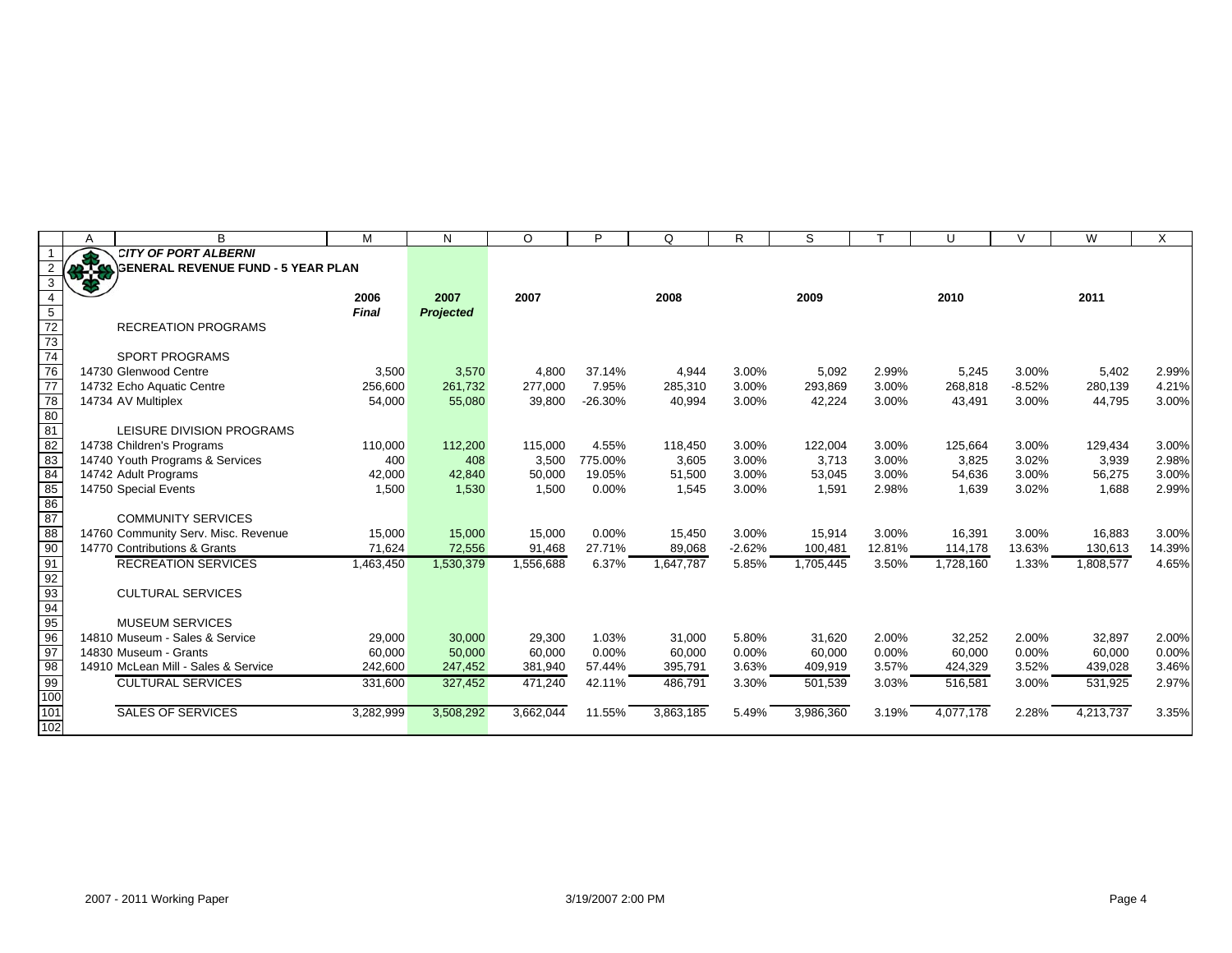|                         | A     | B                                                                           | M               | N                | $\circ$         | Þ              | O               | R              | S             |                | U             | $\mathcal{U}$  | W               | X              |
|-------------------------|-------|-----------------------------------------------------------------------------|-----------------|------------------|-----------------|----------------|-----------------|----------------|---------------|----------------|---------------|----------------|-----------------|----------------|
|                         |       | <b>CITY OF PORT ALBERNI</b>                                                 |                 |                  |                 |                |                 |                |               |                |               |                |                 |                |
|                         | 35.58 | <b>GENERAL REVENUE FUND - 5 YEAR PLAN</b>                                   |                 |                  |                 |                |                 |                |               |                |               |                |                 |                |
| 3                       |       |                                                                             |                 |                  |                 |                |                 |                |               |                |               |                |                 |                |
| $\overline{4}$          |       |                                                                             | 2006            | 2007             | 2007            |                | 2008            |                | 2009          |                | 2010          |                | 2011            |                |
| $\overline{5}$          |       |                                                                             | <b>Final</b>    | <b>Projected</b> |                 |                |                 |                |               |                |               |                |                 |                |
| $\frac{1}{103}$         |       | OTHER REVENUE OWN SOURCES                                                   |                 |                  |                 |                |                 |                |               |                |               |                |                 |                |
| 104                     |       |                                                                             |                 |                  |                 |                |                 |                |               |                |               |                |                 |                |
| 105                     |       | 15110 Prof. & Business Licence Fees                                         | 115,000         | 117,300          | 117,000         | 1.74%          | 119,340         | 2.00%          | 121,727       | 2.00%          | 124,161       | 2.00%          | 126,645         | 2.00%          |
| 106                     |       | 15121 Municipal Vehicle Licence Fees                                        | 4,875           | 4,973            | 4,875           | 0.00%          | 4,973           | 2.01%          | 5,072         | 1.99%          | 5,173         | 1.99%          | 5,277           | 2.01%          |
| 107<br>$\overline{108}$ |       | 15160 Dog Licence Fees                                                      | 7,500<br>55,000 | 7,650<br>50,000  | 8,000<br>55,000 | 6.67%<br>0.00% | 8,160<br>55,000 | 2.00%<br>0.00% | 8,323         | 2.00%<br>1.09% | 8,490         | 2.01%<br>0.18% | 8,659<br>55,800 | 1.99%<br>0.18% |
| 109                     |       | 15170 Building/Plumbing Permit Fees<br>15181 Other Const./Demo. Permit Fees | 100             | 100              | 100             | 0.00%          | 100             | 0.00%          | 55,600<br>100 | 0.00%          | 55,700<br>100 | 0.00%          | 100             | 0.00%          |
| $\overline{110}$        |       | <b>LICENCES &amp; PERMITS</b>                                               | 182,475         | 180,023          | 184,975         | 1.37%          | 187,573         | 1.40%          | 190,822       | 1.73%          | 193,624       | 1.47%          | 196,481         | 1.48%          |
| $\overline{111}$        |       |                                                                             |                 |                  |                 |                |                 |                |               |                |               |                |                 |                |
| $\overline{112}$        |       | 15210 FINES & PARKING TICKETS                                               | 8,200           | 8,364            | 8,000           | $-2.44%$       | 16,160          | 102.00%        | 17,323        | 7.20%          | 18,490        | 6.74%          | 18,659          | 0.91%          |
| $\overline{113}$        |       |                                                                             |                 |                  |                 |                |                 |                |               |                |               |                |                 |                |
| 114                     |       | 15320 RENTALS                                                               | 32,292          | 32,292           | 74,765          | 131.53%        | 38,777          | $-48.13%$      | 38,777        | 0.00%          | 38,777        | 0.00%          | 38,777          | 0.00%          |
| 115                     |       |                                                                             |                 |                  |                 |                |                 |                |               |                |               |                |                 |                |
| 116                     |       | 15510 Interest On Investments                                               | 90,000          | 90,000           | 100,000         | 11.11%         | 100,000         | $0.00\%$       | 100,000       | 0.00%          | 100,000       | 0.00%          | 100,000         | 0.00%          |
| 117                     |       | 15590 Other Interest                                                        | 24,000          | 24,000           | 24,000          | 0.00%          | 24,000          | 0.00%          | 24,000        | 0.00%          | 24,000        | 0.00%          | 24,000          | 0.00%          |
| $\overline{118}$        |       | <b>RETURN ON INVESTMENTS</b>                                                | 114,000         | 114,000          | 124,000         | 8.77%          | 124,000         | 0.00%          | 124,000       | 0.00%          | 124,000       | 0.00%          | 124,000         | 0.00%          |
| $\overline{119}$        |       |                                                                             |                 |                  |                 |                |                 |                |               |                |               |                |                 |                |
| $\overline{120}$        |       | 15611 Current Tax Penalties                                                 | 90,000          | 90,000           | 75,000          | $-16.67%$      | 75,000          | $0.00\%$       | 75,000        | 0.00%          | 75,000        | 0.00%          | 75,000          | 0.00%          |
| $\overline{121}$        |       | 15621 Arrears & Del. Tax Interest                                           | 40,000          | 40,000           | 33,000          | $-17.50%$      | 33,000          | 0.00%          | 33,000        | 0.00%          | 33,000        | 0.00%          | 33,000          | 0.00%          |
| $\overline{122}$        |       | <b>PENALTIES &amp; INTEREST</b>                                             | 130,000         | 130,000          | 108,000         | $-16.92%$      | 108,000         | 0.00%          | 108,000       | 0.00%          | 108,000       | 0.00%          | 108,000         | 0.00%          |
| $\overline{123}$        |       |                                                                             |                 |                  |                 |                |                 |                |               |                |               |                |                 |                |
| 124                     |       | 15930 MISC. REVENUE                                                         | 97,700          | 98,679           | 97,700          | 0.00%          | 105,679         | 8.17%          | 106,173       | 0.47%          | 106,669       | 0.47%          | 107,167         | 0.47%          |
| 125                     |       | OTHER REVENUE OWN SOURCE                                                    | 564,667         | 563,358          | 597,440         | 5.80%          | 580,189         | $-2.89%$       | 585,095       | 0.85%          | 589,560       | 0.76%          | 593,084         | 0.60%          |
| $\overline{126}$        |       |                                                                             |                 |                  |                 |                |                 |                |               |                |               |                |                 |                |
| 127                     |       | UNCOND TRANSFERS OTHER GOV'T                                                |                 |                  |                 |                |                 |                |               |                |               |                |                 |                |
| 128                     |       |                                                                             |                 |                  |                 |                |                 |                |               |                |               |                |                 |                |
| 129                     |       | PROVINCIAL GOVERNMENT                                                       |                 |                  |                 |                |                 |                |               |                |               |                |                 |                |
| $\overline{130}$        |       | 16212 Small Community Protection Grant                                      | 111,620         | 133,940          | 150,653         | 34.97%         | 179,650         | 19.25%         | 208,651       | 16.14%         | 208,651       | 0.00%          | 208,651         | 0.00%          |
| 131                     |       | 16214 Revenue Sharing - Traffic Fines                                       | 292,480         | 295,709          | 291,484         | $-0.34%$       | 310,453         | 6.51%          | 310,453       | 0.00%          | 310,453       | 0.00%          | 310,453         | 0.00%          |
| $\overline{132}$        |       | UNCOND TRNFRS OTHER GOV'T                                                   | 404,100         | 429,649          | 442,137         | 9.41%          | 490,103         | 10.85%         | 519,104       | 5.92%          | 519,104       | 0.00%          | 519,104         | 0.00%          |
| 133                     |       |                                                                             |                 |                  |                 |                |                 |                |               |                |               |                |                 |                |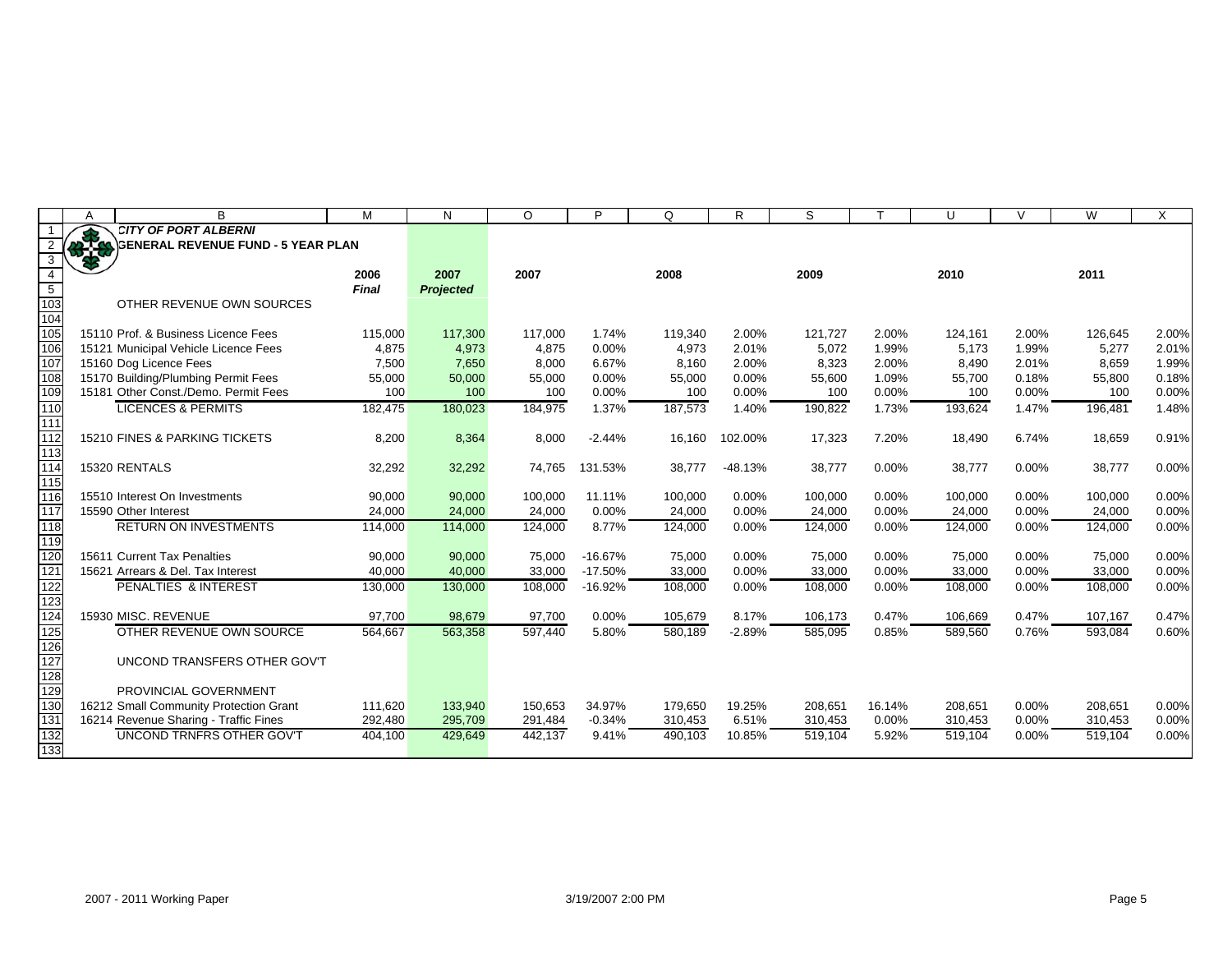|                  | B                                         | M          | N          | $\circ$    | Þ         | O          | R         | S          |          | U          | $\mathcal{U}$ | W          |          |
|------------------|-------------------------------------------|------------|------------|------------|-----------|------------|-----------|------------|----------|------------|---------------|------------|----------|
|                  | <b>CITY OF PORT ALBERNI</b>               |            |            |            |           |            |           |            |          |            |               |            |          |
|                  | <b>GENERAL REVENUE FUND - 5 YEAR PLAN</b> |            |            |            |           |            |           |            |          |            |               |            |          |
| 3                |                                           |            |            |            |           |            |           |            |          |            |               |            |          |
|                  |                                           | 2006       | 2007       | 2007       |           | 2008       |           | 2009       |          | 2010       |               | 2011       |          |
| $5\phantom{.0}$  |                                           | Final      | Projected  |            |           |            |           |            |          |            |               |            |          |
| 140              |                                           |            |            |            |           |            |           |            |          |            |               |            |          |
| 141              | OTHER TRANSFERS & COLLECTIONS             |            |            |            |           |            |           |            |          |            |               |            |          |
| 142              |                                           |            |            |            |           |            |           |            |          |            |               |            |          |
| 143              | 19110 Cemetery Trust Fund                 |            |            |            |           |            |           |            |          |            |               |            |          |
| 144              | 19111 Reserve For Projects/Purchase       | 547,957    | 26,520     | 308.016    | $-43.79%$ | 26,520     |           |            |          |            |               |            |          |
| $\overline{145}$ | 19113 Reserve For Bad Debts-Taxation      |            |            |            |           |            |           |            |          |            |               |            |          |
| 146              | 19114 Operating Funds From Prior Years    | 500,000    | 600,000    | 600,000    | 20.00%    | 500,000    | $-16.67%$ | 500,000    | 0.00%    | 500,000    | 0.00%         | 500,000    | 0.00%    |
| 147              | <b>TRANSFERS FROM OWN RESERVES</b>        | 1,047,957  | 626,520    | 908,016    | $-13.35%$ | 526,520    | $-42.01%$ | 500,000    | $-5.04%$ | 500,000    | 0.00%         | 500,000    | 0.00%    |
| 148              |                                           |            |            |            |           |            |           |            |          |            |               |            |          |
| 149              | COLLECTIONS FOR OTHER GOV'T               |            |            |            |           |            |           |            |          |            |               |            |          |
| 150              |                                           |            |            |            |           |            |           |            |          |            |               |            |          |
| 151              | 19811 Non-Residential School              | 2,719,007  | 2,719,007  | 2,794,878  | 2.79%     | 2,794,878  | 0.00%     | 2,794,878  | 0.00%    | 2,794,878  | 0.00%         | 2,794,878  | $0.00\%$ |
| 152              | 19812 Residential School                  | 2,956,837  | 2,956,837  | 3,201,743  | 8.28%     | 3,201,743  | 0.00%     | 3,201,743  | 0.00%    | 3,201,743  | 0.00%         | 3,201,743  | 0.00%    |
| 153              |                                           | 5,675,844  | 5,675,844  | 5,996,621  | 5.65%     | 5,996,621  | 0.00%     | 5,996,621  | 0.00%    | 5,996,621  | 0.00%         | 5,996,621  | 0.00%    |
| 154              |                                           |            |            |            |           |            |           |            |          |            |               |            |          |
| 155              | <b>REGIONAL GOVERNMENT</b>                |            |            |            |           |            |           |            |          |            |               |            |          |
| 156              | 19820 Regional Hospital District          | 944,967    | 944,967    | 954,690    | 1.03%     | 954,690    | $0.00\%$  | 954,690    | 0.00%    | 954,690    | 0.00%         | 954,690    | 0.00%    |
| 157              | 19821 Regional District Alberni-Clayoquot | 740,505    | 740,505    | 750,606    | 1.36%     | 740,606    | $-1.33%$  | 740,606    | 0.00%    | 740,606    | 0.00%         | 740,606    | 0.00%    |
| 158              |                                           | 1,685,472  | 1,685,472  | 1,705,296  | 1.18%     | 1,695,296  | $-0.59%$  | 1,695,296  | 0.00%    | 1,695,296  | 0.00%         | 1,695,296  | 0.00%    |
| 159              |                                           |            |            |            |           |            |           |            |          |            |               |            |          |
| 160              | JOINT BOARDS AND COMMISSIONS              |            |            |            |           |            |           |            |          |            |               |            |          |
| $\overline{161}$ | 19830 Municipal Finance Authority         | 286        | 286        | 351        | 22.73%    | 351        | $0.00\%$  | 351        | 0.00%    | 351        | 0.00%         | 351        | $0.00\%$ |
| 162              | 19831 B. C. Assessment Authority          | 157,467    | 157,467    | 167,821    | 6.58%     | 167,821    | 0.00%     | 167,821    | 0.00%    | 167,821    | 0.00%         | 167,821    | $0.00\%$ |
| 163              |                                           | 157,753    | 157,753    | 168.172    | 6.60%     | 168.172    | 0.00%     | 168,172    | 0.00%    | 168,172    | 0.00%         | 168,172    | 0.00%    |
| 164              |                                           |            |            |            |           |            |           |            |          |            |               |            |          |
| 165              | OTHER TRANSFER, COLLECTIONS               | 7,519,069  | 7,519,069  | 7,870,089  | 4.67%     | 7,860,089  | $-0.13%$  | 7,860,089  | 0.00%    | 7,860,089  | 0.00%         | 7,860,089  | 0.00%    |
| 166              |                                           |            |            |            |           |            |           |            |          |            |               |            |          |
| 167              | <b>GENERAL FUND REVENUE</b>               | 30,848,744 | 32,219,915 | 31,813,201 | 3.13%     | 31,857,055 | 0.14%     | 32,291,720 | 1.36%    | 32,700,299 | 1.27%         | 33,141,429 | 1.35%    |
| 168l             |                                           |            |            |            |           |            |           |            |          |            |               |            |          |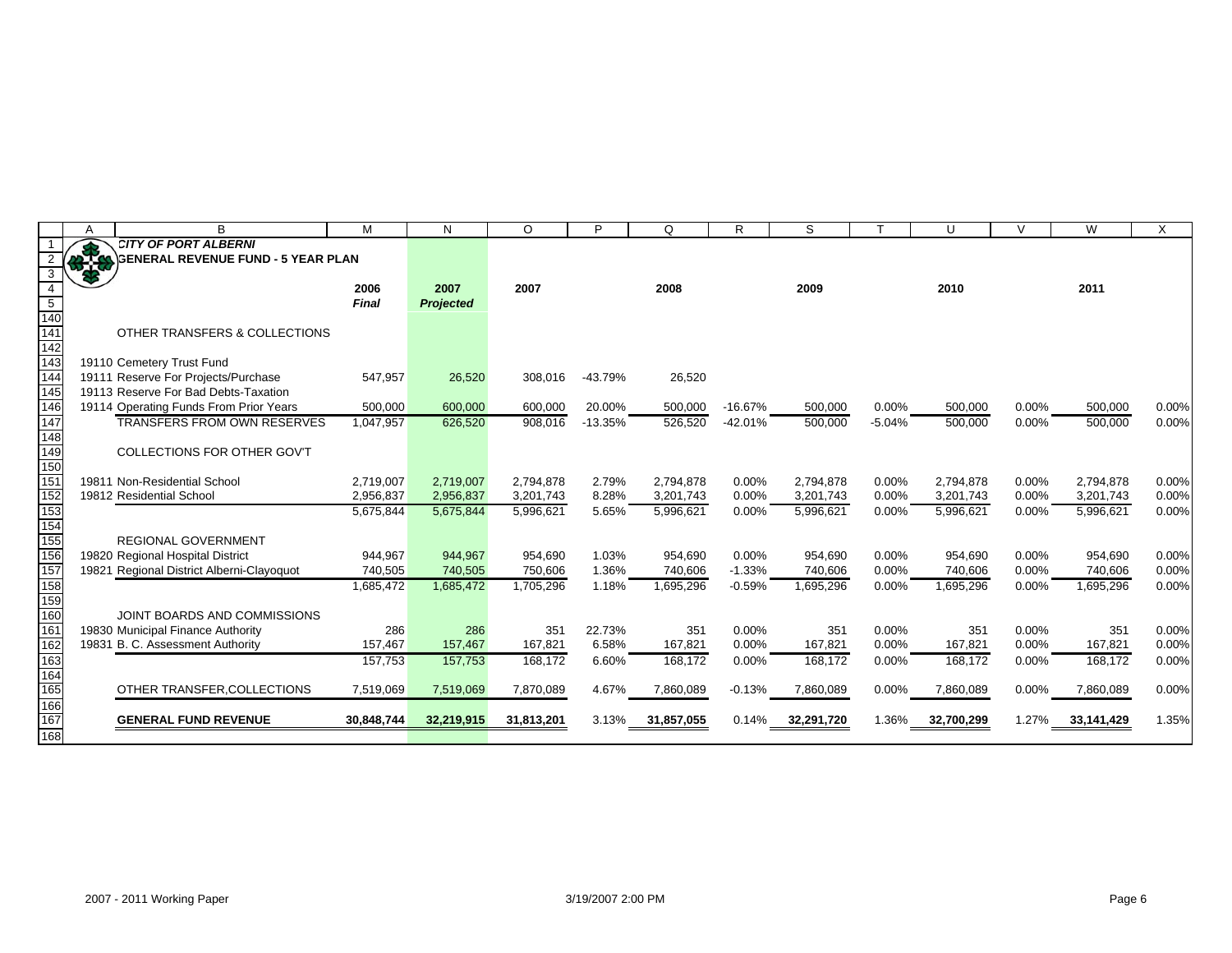|                                                                          | A           | B                                                     | M               | N                | O       | P         | Q       | R           | S       |           | U       | $\vee$   | W       | X      |
|--------------------------------------------------------------------------|-------------|-------------------------------------------------------|-----------------|------------------|---------|-----------|---------|-------------|---------|-----------|---------|----------|---------|--------|
|                                                                          |             | <b>CITY OF PORT ALBERNI</b>                           |                 |                  |         |           |         |             |         |           |         |          |         |        |
|                                                                          | <b>OPEN</b> | <b>GENERAL REVENUE FUND - 5 YEAR PLAN</b>             |                 |                  |         |           |         |             |         |           |         |          |         |        |
| $\overline{4}$                                                           |             |                                                       | 2006            | 2007             | 2007    |           | 2008    |             | 2009    |           | 2010    |          | 2011    |        |
| $\overline{5}$                                                           |             |                                                       | <b>Final</b>    | Projected        |         |           |         |             |         |           |         |          |         |        |
|                                                                          |             |                                                       | <b>Restated</b> | <b>Last Year</b> |         |           |         |             |         |           |         |          |         |        |
| $\frac{6}{7}$                                                            |             | <b>GENERAL GOVERNMENT SERVICE</b>                     |                 |                  |         |           |         |             |         |           |         |          |         |        |
|                                                                          |             |                                                       |                 |                  |         |           |         |             |         |           |         |          |         |        |
| $\begin{array}{c}\n 8 \\  9 \\  \hline\n 10\n \end{array}$               |             | 21110 Mayor-Stipends                                  | 33,433          | 33,433           | 32,329  | $-3.30%$  | 32,329  | $0.00\%$    | 32,329  | 0.00%     | 32,329  | $0.00\%$ | 32,329  | 0.00%  |
|                                                                          |             | 21130 Councillors-Stipends                            | 86,501          | 86,501           | 77,480  | $-10.43%$ | 77,480  | 0.00%       | 77,480  | 0.00%     | 77,480  | 0.00%    | 77,480  | 0.00%  |
| $\overline{11}$                                                          |             | 21190 Receptions and Other Services                   | 31,500          | 35,923           | 31,500  | 0.00%     | 32,130  | 2.00%       | 32,773  | 2.00%     | 33,428  | 2.00%    | 34,097  | 2.00%  |
| 12                                                                       |             | <b>LEGISLATIVE</b>                                    | 151,434         | 155,857          | 141,309 | $-6.69%$  | 141,939 | 0.45%       | 142,582 | 0.45%     | 143,237 | 0.46%    | 143,906 | 0.47%  |
| $\overline{13}$                                                          |             |                                                       |                 |                  |         |           |         |             |         |           |         |          |         |        |
| 14                                                                       |             | <b>GENERAL ADMINISTRATION</b>                         |                 |                  |         |           |         |             |         |           |         |          |         |        |
| 15                                                                       |             |                                                       |                 |                  |         |           |         |             |         |           |         |          |         |        |
| 16                                                                       |             | <b>ADMINISTRATIVE</b>                                 |                 |                  |         |           |         |             |         |           |         |          |         |        |
| $\overline{17}$                                                          |             | 21211 City Manager                                    | 208,709         | 212,893          | 213,901 | 2.49%     | 218,179 | 2.00%       | 222,543 | 2.00%     | 226,993 | 2.00%    | 231,533 | 2.00%  |
| 18                                                                       |             | 21212 Municipal Clerk                                 | 327,629         | 334,182          | 334,314 | 2.04%     | 331,000 | $-0.99%$    | 337,820 | 2.06%     | 344,777 | 2.06%    | 351,872 | 2.06%  |
| 19                                                                       |             | 21215 Legal Services                                  | 45,900          | 46,818           | 42,000  | $-8.50%$  | 42,840  | 2.00%       | 43,697  | 2.00%     | 44,571  | 2.00%    | 45,462  | 2.00%  |
|                                                                          |             | 21216 By-Law Prosecution Services                     | 5,722           | 5,837            | 7,000   | 22.33%    | 7,140   | 2.00%       | 7,283   | 2.00%     | 7,428   | 1.99%    | 7,577   | 2.01%  |
| $\frac{20}{21}$<br>$\frac{22}{23}$<br>$\frac{23}{24}$<br>$\frac{24}{25}$ |             |                                                       |                 |                  |         |           |         |             |         |           |         |          |         |        |
|                                                                          |             | <b>FINANCIAL MANAGEMENT</b>                           |                 |                  |         |           |         |             |         |           |         |          |         |        |
|                                                                          |             | 21221 Financial Management Administration             | 702,541         | 716,592          | 716,880 | 2.04%     | 706,218 | $-1.49%$    | 720,842 | 2.07%     | 735,759 | 2.07%    | 750,974 | 2.07%  |
|                                                                          |             | 21225 External Audit                                  | 12,380          | 12,628           | 12,628  | 2.00%     | 12,881  | 2.00%       | 13,138  | 2.00%     | 13,401  | 2.00%    | 13,669  | 2.00%  |
|                                                                          |             | 21226 Purchasing Administration                       | 202,565         | 198,040          | 206,765 | 2.07%     | 210,900 | 2.00%       | 215,118 | 2.00%     | 219,421 | 2.00%    | 223,809 | 2.00%  |
| 26<br>27<br>28                                                           |             | 21229 Other Financial Management                      | 17,165          | 17,503           | 67,181  | 291.38%   | 25,858  | $-61.51%$   | 17,875  | $-30.87%$ | 18,232  | 2.00%    | 27,097  | 48.62% |
|                                                                          |             |                                                       |                 |                  |         |           |         |             |         |           |         |          |         |        |
|                                                                          |             | <b>COMMON SERVICES</b>                                |                 |                  |         |           |         |             |         |           |         |          |         |        |
| 29<br>30                                                                 |             | 21222 Administration Vehicle                          | 8,900           | 9,078            | 9,200   | 3.37%     | 9,384   | 2.00%       | 9,572   | 2.00%     | 9,763   | 2.00%    | 9,958   | 2.00%  |
|                                                                          |             | 21252 City Hall                                       | 88,447          | 90,216           | 84,291  | $-4.70%$  | 85,977  | 2.00%       | 87,583  | 1.87%     | 89,335  | 2.00%    | 91,122  | 2.00%  |
| 31                                                                       |             | 21253 Other City Buildings                            | 3,357           | 3,424            | 5,091   | 51.65%    | 5,192   | 1.98%       | 5,294   | 1.96%     | 5,399   | 1.98%    | 5,507   | 2.00%  |
| 32                                                                       |             | 21254 Plywood Plant Site                              | 8,000           | 8,160            | 8,000   | 0.00%     | 8,160   | 2.00%       | 8,323   | 2.00%     | 8,490   | 2.01%    | 8,660   | 2.00%  |
| 34<br>35                                                                 |             | 21259 Other Common Services                           | 257,222         | 262,366          | 273,312 | 6.26%     | 278,778 | 2.00%       | 284,354 | 2.00%     | 290,041 | 2.00%    | 295,842 | 2.00%  |
|                                                                          |             |                                                       |                 |                  |         |           |         |             |         |           |         |          |         |        |
| 36<br>37                                                                 |             | <b>INFORMATION SERVICES</b>                           |                 |                  |         |           |         |             |         |           |         |          |         |        |
|                                                                          |             | 21261 Information Services Administration             | 401,948         | 409,987          | 409,986 | 2.00%     | 413,187 | 0.78%       | 421,550 | 2.02%     | 424,081 | 0.60%    | 424,784 | 0.17%  |
| 38                                                                       |             |                                                       |                 |                  |         |           |         |             |         |           |         |          |         |        |
| 39                                                                       |             | OTHER ADMINISTRATIVE SERVICES                         | 17,000          | $\overline{0}$   | 20,000  | 17.65%    |         | $-100.00\%$ | 20,000  |           |         |          | 20.000  |        |
| 40<br>41                                                                 |             | 21282 Appraisals<br>21283 Personnel (Human Resources) | 86,989          | 88,729           | 112,728 | 29.59%    | 114,982 | 2.00%       | 117,822 | 2.47%     | 119,627 | 1.53%    | 122,020 | 2.00%  |
|                                                                          |             | 21285 Employee Wellness                               | 12,500          | 12,750           | 14,300  | 14.40%    | 13,260  | $-7.27%$    | 13,252  | $-0.06%$  | 13,795  | 4.10%    | 14,071  | 2.00%  |
| 42<br>43                                                                 |             |                                                       |                 |                  |         |           |         |             |         |           |         |          |         |        |
|                                                                          |             |                                                       |                 |                  |         |           |         |             |         |           |         |          |         |        |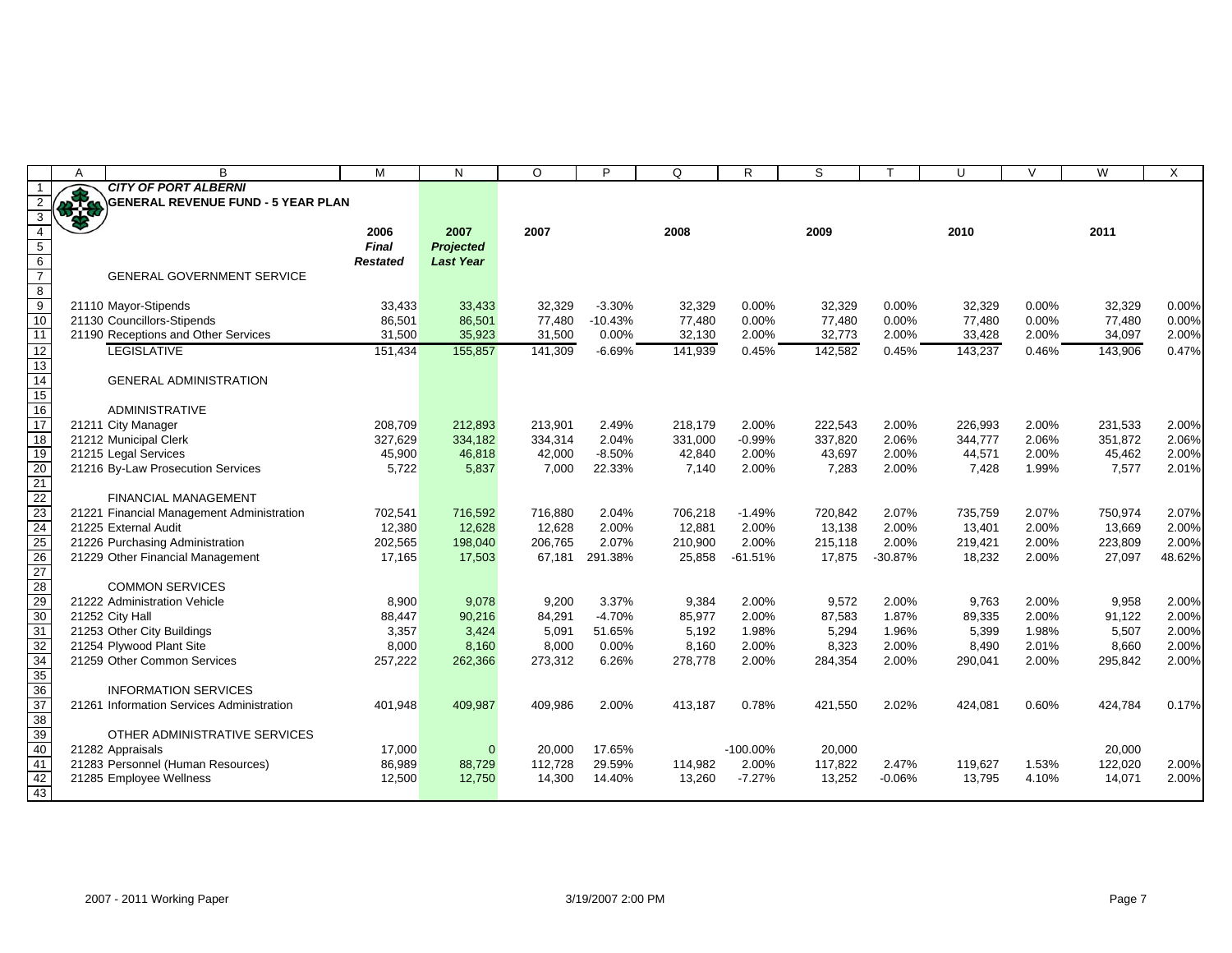|                                                     | A  | B                                            | M               | N                | $\circ$    | P         | Q          | $\mathsf{R}$ | S          |           | U          | $\vee$ | W          | X      |
|-----------------------------------------------------|----|----------------------------------------------|-----------------|------------------|------------|-----------|------------|--------------|------------|-----------|------------|--------|------------|--------|
|                                                     |    | <b>CITY OF PORT ALBERNI</b>                  |                 |                  |            |           |            |              |            |           |            |        |            |        |
|                                                     | 好好 | <b>GENERAL REVENUE FUND - 5 YEAR PLAN</b>    |                 |                  |            |           |            |              |            |           |            |        |            |        |
|                                                     |    |                                              |                 |                  |            |           |            |              |            |           |            |        |            |        |
| 4                                                   |    |                                              | 2006            | 2007             | 2007       |           | 2008       |              | 2009       |           | 2010       |        | 2011       |        |
| $5\overline{)}$                                     |    |                                              | <b>Final</b>    | <b>Projected</b> |            |           |            |              |            |           |            |        |            |        |
|                                                     |    |                                              | <b>Restated</b> | <b>Last Year</b> |            |           |            |              |            |           |            |        |            |        |
|                                                     |    | <b>RECOVERIES</b>                            |                 |                  |            |           |            |              |            |           |            |        |            |        |
| $\begin{array}{c} 6 \\ 44 \\ \hline 45 \end{array}$ |    | 21290 Admin./Acc't Services Recovered        | $-225,762$      | $-230,277$       | $-227,230$ | 0.65%     | $-231,775$ | 2.00%        | $-236,410$ | 2.00%     | $-241,138$ | 2.00%  | $-245,961$ | 2.00%  |
| 46                                                  |    | <b>GENERAL ADMINISTRATION</b>                | 2,181,212       | 2,198,926        | 2,310,347  | 5.92%     | 2,252,161  | $-2.52%$     | 2,309,656  | 2.55%     | 2,329,975  | 0.88%  | 2,397,996  | 2.92%  |
| 47                                                  |    |                                              |                 |                  |            |           |            |              |            |           |            |        |            |        |
| 48                                                  |    | 21911 Election Expense                       | 300             | 300              | 300        |           | 32,860     |              | 300        |           | 300        |        | 34,871     |        |
| 49                                                  |    | 21920 Training and Development               | 144,935         | 150,732          | 147,834    | 2.00%     | 150,790    | 2.00%        | 153,806    | 2.00%     | 153,806    | 0.00%  | 156,882    | 2.00%  |
| 50                                                  |    | 21925 Council Travel and Development         | 28,808          | 29,960           | 29,384     | 2.00%     | 29,972     | 2.00%        | 30,571     | 2.00%     | 31,183     | 2.00%  | 31,806     | 2.00%  |
| 51                                                  |    | 21930 Public Liability Insurance             | 121,608         | 124,040          | 123,182    | 1.29%     | 125,646    | 2.00%        | 128,159    | 2.00%     | 130,722    | 2.00%  | 133,336    | 2.00%  |
|                                                     |    | 21931 Damage Claims                          | 40,800          | 41,616           | 40,800     | 0.00%     | 41,616     | 2.00%        | 42,448     | 2.00%     | 43,297     | 2.00%  | 44,163     | 2.00%  |
| 52<br>53<br>55<br>56                                |    | 21950 Donations & Grants                     | 30,000          | 20,000           | 20,000     | $-33.33%$ | 16,000     | $-20.00%$    | 16,000     | 0.00%     | 16,000     | 0.00%  | 16,000     | 0.00%  |
|                                                     |    | OTHER GENERAL GOV'T SERVICES                 | 366,451         | 366,648          | 361,500    | $-1.35%$  | 396,884    | 9.79%        | 371,284    | $-6.45%$  | 375,308    | 1.08%  | 417,058    | 11.12% |
|                                                     |    |                                              |                 |                  |            |           |            |              |            |           |            |        |            |        |
| $\frac{12}{57}$<br>58                               |    | <b>GENERAL GOVERNMENT SERVICE</b>            | 2,699,097       | 2,721,431        | 2,813,156  | 4.23%     | 2,790,984  | $-0.79%$     | 2,823,522  | 1.17%     | 2,848,520  | 0.89%  | 2,958,960  | 3.88%  |
|                                                     |    |                                              |                 |                  |            |           |            |              |            |           |            |        |            |        |
| 59                                                  |    | PROTECTIVE SERVICES                          |                 |                  |            |           |            |              |            |           |            |        |            |        |
|                                                     |    |                                              |                 |                  |            |           |            |              |            |           |            |        |            |        |
| 60<br>61<br>62                                      |    | 22121 R.C.M.P. Contract                      | 3,730,361       | 3,871,423        | 3,755,870  | 0.68%     | 3,981,486  | 6.01%        | 4,116,066  | 3.38%     | 4,341,593  | 5.48%  | 4,525,680  | 4.24%  |
|                                                     |    | 22122 Police Service Administration          | 740,849         | 755,666          | 703,899    | $-4.99%$  | 640,779    | $-8.97%$     | 656,195    | 2.41%     | 671,919    | 2.40%  | 687,957    | 2.39%  |
| 63                                                  |    | 22130 Community Policing                     | 35,205          | 33,845           | 34,645     | $-1.59%$  | 35,990     | 3.88%        | 27,990     | $-22.23%$ | 28,040     | 0.18%  | 28,040     | 0.00%  |
| 64                                                  |    | 22140 Commissionaire Services                | 30,379          | 30,987           | 30,379     | 0.00%     | 31,606     | 4.04%        | 32,238     | 2.00%     | 32,883     | 2.00%  | 33,541     | 2.00%  |
| 65                                                  |    | 22160 Police Building Maintenance            | 110,444         | 132,626          | 140,392    | 27.12%    | 143,199    | 2.00%        | 146,058    | 2.00%     | 148,979    | 2.00%  | 151,959    | 2.00%  |
| 66                                                  |    | 22180 Detention/Custody of Prisoner          | 374,935         | 382,434          | 383,480    | 2.28%     | 390,082    | 1.72%        | 397,884    | 2.00%     | 405,842    | 2.00%  | 413,959    | 2.00%  |
| $\overline{67}$                                     |    | POLICE PROTECTION                            | 5,022,173       | 5,206,981        | 5,048,665  | 0.53%     | 5,223,142  | 3.46%        | 5,376,431  | 2.93%     | 5,629,256  | 4.70%  | 5,841,136  | 3.76%  |
|                                                     |    |                                              |                 |                  |            |           |            |              |            |           |            |        |            |        |
| 68<br>69                                            |    | 22411 Fire Protection Administration         | 235,880         | 241,169          | 240,598    | 2.00%     | 245,410    | 2.00%        | 250,318    | 2.00%     | 255,325    | 2.00%  | 260,431    | 2.00%  |
| $\overline{70}$                                     |    | 22421 Fire Crew                              | 1,774,543       | 1,783,514        | 1,809,233  | 1.95%     | 1,823,834  | 0.81%        | 1,839,797  | 0.88%     | 1,856,418  | 0.90%  | 1,873,706  | 0.93%  |
| 71                                                  |    | 22422 Personnel Expense                      | 37,054          | 37,656           | 37,795     | 2.00%     | 38,550     | 2.00%        | 39,321     | 2.00%     | 40,107     | 2.00%  | 40,909     | 2.00%  |
|                                                     |    | 22431 Alarm System & Telephone               | 7,727           | 7,883            | 8,064      | 4.36%     | 8,226      | 2.01%        | 8,391      | 2.01%     | 8,560      | 2.01%  | 8,731      | 2.00%  |
| 72<br>73<br>74                                      |    | 22440 Fire Investigation                     | 800             | 800              | 816        | 2.00%     | 832        | 1.96%        | 849        | 2.04%     | 865        | 1.88%  | 883        | 2.08%  |
|                                                     |    | 22441 Fire Prevention                        | 100,017         | 102,017          | 102,017    | 2.00%     | 104,058    | 2.00%        | 106,138    | 2.00%     | 108,262    | 2.00%  | 110,426    | 2.00%  |
|                                                     |    | 22471 Fire Building Maintenance              | 53,149          | 54,901           | 54,901     | 3.30%     | 56,720     | 3.31%        | 57,855     | 2.00%     | 59,013     | 2.00%  | 60,195     | 2.00%  |
| 75<br>76                                            |    | 22472 Fire Boat Shed Maintenance             | 3,879           | 3,885            | 3,885      | 0.15%     | 3,891      | 0.15%        | 3,894      | 0.08%     | 3,896      | 0.05%  | 3,903      | 0.18%  |
| 77                                                  |    | 22480 Vehicle Repair & Maintenance           | 160,070         | 163,248          | 160,771    | 0.44%     | 162,469    | 1.06%        | 166,806    | 2.67%     | 171,291    | 2.69%  | 175,929    | 2.71%  |
| 78                                                  |    | 22481 Sundry Equipment Maintenance/Rep       | 12,449          | 12,699           | 12,699     | 2.01%     | 12,953     | 2.00%        | 13,212     | 2.00%     | 13,476     | 2.00%  | 13,746     | 2.00%  |
| 79                                                  |    | 22482 Fire Fighting Tools/Supplies Purchases | 13,467          | 13,737           | 13,737     | 2.00%     | 14,013     | 2.01%        | 14,294     | 2.01%     | 14,580     | 2.00%  | 14,870     | 1.99%  |
| 80                                                  |    | <b>FIRE PROTECTION</b>                       | 2,399,035       | 2,421,509        | 2,444,516  | 1.90%     | 2,470,956  | 1.08%        | 2,500,875  | 1.21%     | 2,531,793  | 1.24%  | 2,563,729  | 1.26%  |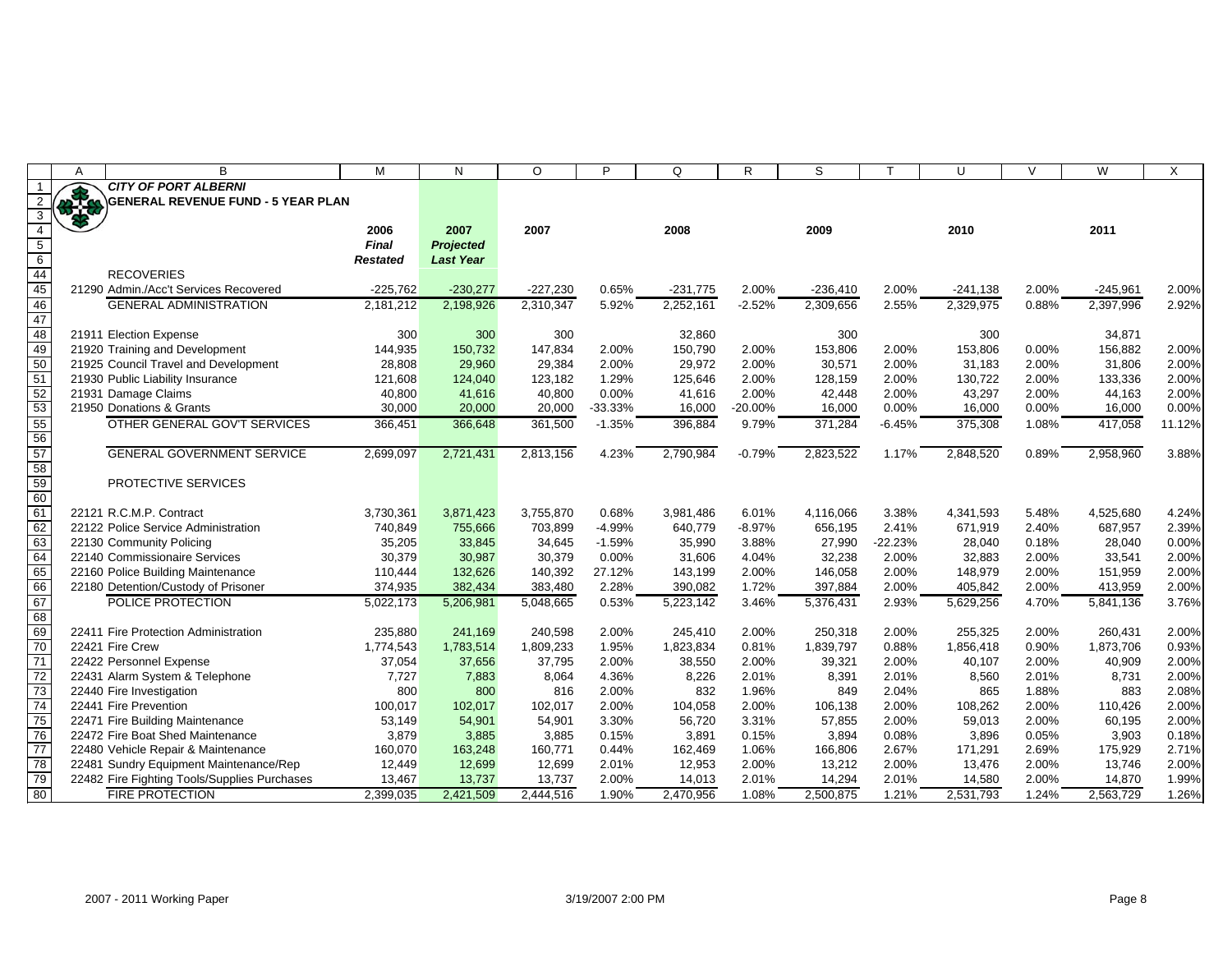| A                       | B                                         | M               | N                | $\circ$   | P        | Q         | R     | S         |       | U         | $\vee$ | W         | X        |
|-------------------------|-------------------------------------------|-----------------|------------------|-----------|----------|-----------|-------|-----------|-------|-----------|--------|-----------|----------|
|                         | <b>CITY OF PORT ALBERNI</b>               |                 |                  |           |          |           |       |           |       |           |        |           |          |
| $\mathbf{v}$ is the set | <b>GENERAL REVENUE FUND - 5 YEAR PLAN</b> |                 |                  |           |          |           |       |           |       |           |        |           |          |
|                         |                                           |                 |                  |           |          |           |       |           |       |           |        |           |          |
|                         |                                           | 2006            | 2007             | 2007      |          | 2008      |       | 2009      |       | 2010      |        | 2011      |          |
|                         |                                           | <b>Final</b>    | Projected        |           |          |           |       |           |       |           |        |           |          |
|                         |                                           | <b>Restated</b> | <b>Last Year</b> |           |          |           |       |           |       |           |        |           |          |
|                         | 22512 Emergency Program                   | 2,575           | 2,625            | 2,625     | 1.94%    | 2,678     | 2.02% | 2,731     | 1.98% | 2,786     | 2.01%  | 2,842     | 2.01%    |
|                         | <b>EMERGENCY MEASURES</b>                 | 2,575           | 2,625            | 2,625     | 1.94%    | 2,678     | 2.02% | 2,731     | 1.98% | 2,786     | 2.01%  | 2,842     | 2.01%    |
|                         |                                           |                 |                  |           |          |           |       |           |       |           |        |           |          |
|                         | 22921 Building/Plumbing Inspection        | 111.500         | 113,730          | 113,250   | 1.57%    | 116.005   | 2.43% | 118,325   | 2.00% | 120.692   | 2.00%  | 123,106   | 2.00%    |
|                         | 22926 Building Inspector Vehicle          | 5,339           | 5,446            | 5,339     | 0.00%    | 5,555     | 4.05% | 5,666     | 2.00% | 5,779     | 1.99%  | 5,895     | 2.01%    |
|                         | 22931 Animal Pound Operation              | 113,549         | 113,606          | 113,599   | 0.04%    | 113,725   | 0.11% | 113,858   | 0.12% | 113,997   | 0.12%  | 114,143   | 0.13%    |
|                         | OTHER PROTECTION                          | 230,388         | 232,782          | 232,188   | 0.78%    | 235,285   | 1.33% | 237,849   | 1.09% | 240,468   | 1.10%  | 243,144   | 1.11%    |
|                         |                                           |                 |                  |           |          |           |       |           |       |           |        |           |          |
|                         | <b>PROTECTIVE SERVICES</b>                | 7,654,171       | 7,863,897        | 7,727,994 | 0.96%    | 7,932,061 | 2.64% | 8.117.886 | 2.34% | 8,404,303 | 3.53%  | 8,650,851 | 2.93%    |
|                         |                                           |                 |                  |           |          |           |       |           |       |           |        |           |          |
|                         | <b>TRANSPORTATION SERVICE</b>             |                 |                  |           |          |           |       |           |       |           |        |           |          |
|                         |                                           |                 |                  |           |          |           |       |           |       |           |        |           |          |
|                         | <b>COMMON SERVICES</b>                    |                 |                  |           |          |           |       |           |       |           |        |           |          |
|                         | 23110 Engineering Administration          | 538,675         | 523,949          | 510,487   | $-5.23%$ | 520,685   | 2.00% | 531,098   | 2.00% | 541,720   | 2.00%  | 552,555   | 2.00%    |
|                         | 23121 Engineering Consulting Services     | 10,000          | 10,000           | 10,000    | 0.00%    | 10,000    | 0.00% | 10,000    | 0.00% | 10,000    | 0.00%  | 10,000    | 0.00%    |
|                         | PUBLIC WORKS ADMINISTRATION               |                 |                  |           |          |           |       |           |       |           |        |           |          |
|                         | 23129 Clerical & Reception-Operation      | 110,398         | 112,606          | 99,398    | $-9.96%$ | 101,386   | 2.00% | 103,414   | 2.00% | 105,482   | 2.00%  | 107,592   | 2.00%    |
|                         | 23130 Supervision Operations              | 300,000         | 306,000          | 338.000   | 12.67%   | 344.760   | 2.00% | 351,662   | 2.00% | 358,688   | 2.00%  | 365,862   | 2.00%    |
|                         | 23134 Small Tools/Equipment/Supplies      | 54,201          | 55.285           | 54.201    | 0.00%    | 55,285    | 2.00% | 56,391    | 2.00% | 57,519    | 2.00%  | 58,669    | 2.00%    |
|                         | 23136 Works Yard Maintenance              | 47,000          | 47,940           | 48,000    | 2.13%    | 48,960    | 2.00% | 49,939    | 2.00% | 50,938    | 2.00%  | 51,957    | 2.00%    |
|                         | 23137 Main Building Maintenance           | 133,000         | 130,000          | 133,000   | 0.00%    | 135,660   | 2.00% | 138,373   | 2.00% | 141,140   | 2.00%  | 143,963   | 2.00%    |
|                         | 23138 Shop Overhead                       | 66,000          | 67,320           | 66,800    | 1.21%    | 68,136    | 2.00% | 69,499    | 2.00% | 70,889    | 2.00%  | 69,499    | $-1.96%$ |
|                         |                                           |                 |                  |           |          |           |       |           |       |           |        |           |          |
|                         | <b>GENERAL EQUIPMENT</b>                  |                 |                  |           |          |           |       |           |       |           |        |           |          |
|                         | 23160 General Equipment Maintenance       | 614,526         | 626,817          | 628.906   | 2.34%    | 641,484   | 2.00% | 654,314   | 2.00% | 667,400   | 2.00%  | 680.748   | 2.00%    |
|                         | 23161 Eng. Vehicle Maint. & Replacement   | 14,770          | 15,065           | 14,970    | 1.35%    | 15,269    | 2.00% | 15,574    | 2.00% | 15,885    | 2.00%  | 16,203    | 2.00%    |
|                         | 23162 Sup. Vehicle Maint. & Replacement   | 26,000          | 26,520           | 26,725    | 2.79%    | 27,260    | 2.00% | 27,805    | 2.00% | 28,361    | 2.00%  | 28,928    | 2.00%    |
|                         | <b>COMMON SERVICE</b>                     | 1,914,570       | 1,921,502        | 1,930,487 | 0.83%    | 1,968,885 | 1.99% | 2,008,069 | 1.99% | 2,048,022 | 1.99%  | 2,085,976 | 1.85%    |
|                         |                                           |                 |                  |           |          |           |       |           |       |           |        |           |          |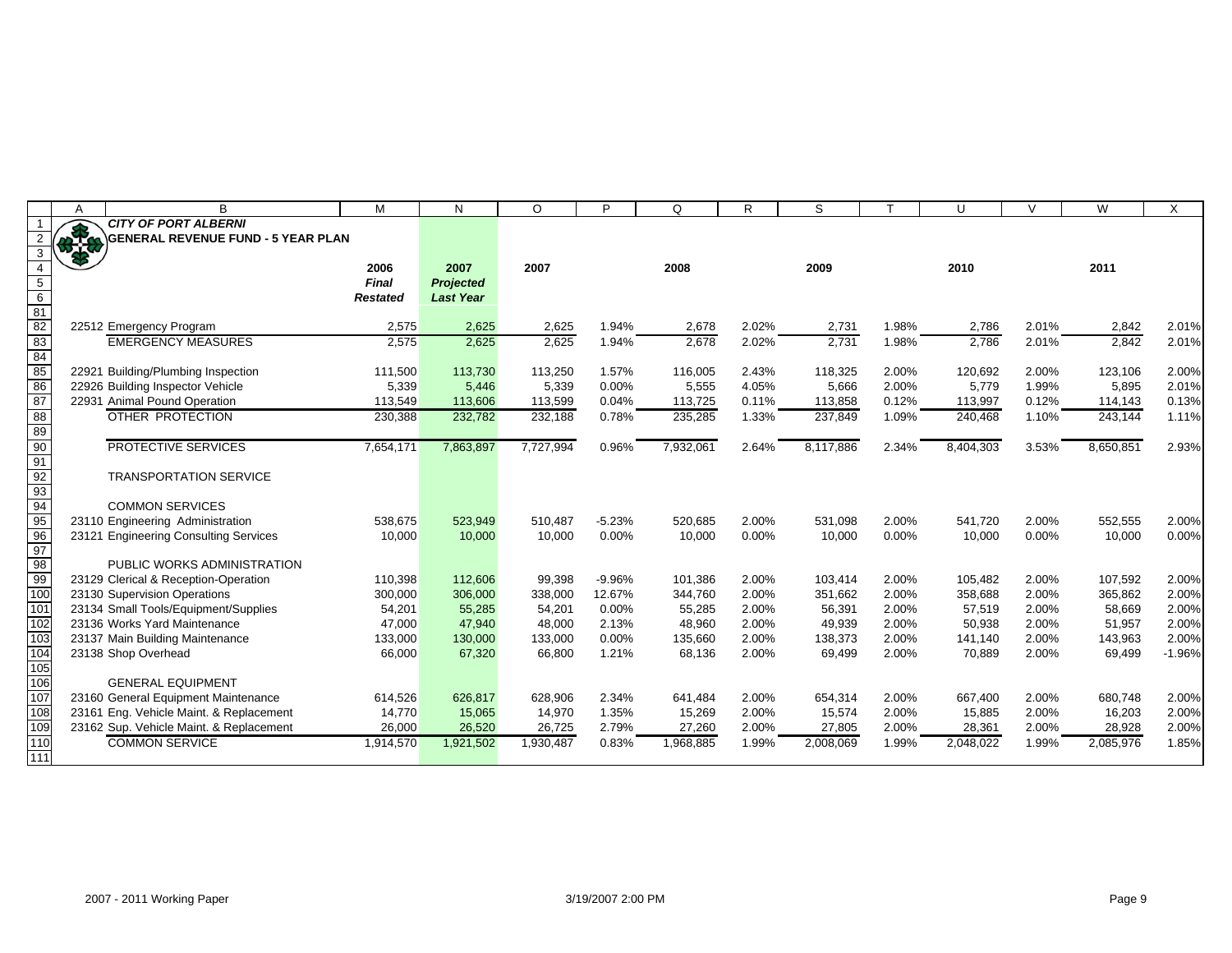|                          | A    | B                                         | м               | N                | $\circ$   | P         | Q         | R         | S         |       | U        | $\vee$ | W         | X     |
|--------------------------|------|-------------------------------------------|-----------------|------------------|-----------|-----------|-----------|-----------|-----------|-------|----------|--------|-----------|-------|
|                          |      | <b>CITY OF PORT ALBERNI</b>               |                 |                  |           |           |           |           |           |       |          |        |           |       |
|                          | 9769 | <b>GENERAL REVENUE FUND - 5 YEAR PLAN</b> |                 |                  |           |           |           |           |           |       |          |        |           |       |
|                          |      |                                           |                 |                  |           |           |           |           |           |       |          |        |           |       |
|                          |      |                                           | 2006            | 2007             | 2007      |           | 2008      |           | 2009      |       | 2010     |        | 2011      |       |
| $\overline{5}$           |      |                                           | <b>Final</b>    | Projected        |           |           |           |           |           |       |          |        |           |       |
| $\overline{6}$           |      |                                           | <b>Restated</b> | <b>Last Year</b> |           |           |           |           |           |       |          |        |           |       |
| 112                      |      | <b>ROAD TRANSPORT</b>                     |                 |                  |           |           |           |           |           |       |          |        |           |       |
| 113                      |      |                                           |                 |                  |           |           |           |           |           |       |          |        |           |       |
| 114                      |      | <b>ROADS AND STREETS</b>                  |                 |                  |           |           |           |           |           |       |          |        |           |       |
| 116                      |      | 23205 Customer Service Requests - Streets | 25,000          | 25,500           | 28,000    | 12.00%    | 23,560    | $-15.86%$ | 24,131    | 2.42% | 24,714   | 2.42%  | 25,308    | 2.40% |
| 117                      |      | 23210 Small Tools/Supplies - Streets      | 3,570           | 3,641            | 3,570     | 0.00%     | 3,641     | 1.99%     | 3,714     | 2.00% | 3.788    | 1.99%  | 3.864     | 2.01% |
| 118                      |      | 23220 Streets Inspections                 | 33,762          | 34,437           | 33,762    | 0.00%     | 34,437    | 2.00%     | 35,126    | 2.00% | 35,829   | 2.00%  | 36,546    | 2.00% |
| 119                      |      | 23231 Roadway Surfaces Maintenance        | 414,000         | 422,280          | 424,000   | 2.42%     | 402,880   | $-4.98%$  | 411,938   | 2.25% | 421,177  | 2.24%  | 430,601   | 2.24% |
| 120                      |      | 23233 Road Allowance Maintenance          | 235,000         | 239,700          | 270,000   | 14.89%    | 265,400   | $-1.70%$  | 270,908   | 2.08% | 276,256  | 1.97%  | 281,981   | 2.07% |
| 121                      |      | 23234 New Driveway Crossings              | 20,400          | 20,808           | 20,400    | 0.00%     | 20,808    | 2.00%     | 21,224    | 2.00% | 21,648   | 2.00%  | 22,081    | 2.00% |
|                          |      | 23236 Street Sweeping                     | 169,000         | 172,380          | 146,500   | $-13.31%$ | 139,430   | $-4.83%$  | 142,419   | 2.14% | 145,467  | 2.14%  | 148,576   | 2.14% |
| 122<br>123<br>124<br>125 |      | 23237 Snow & Ice Removal                  | 183,600         | 187,272          | 163,600   | $-10.89%$ | 137,272   | $-16.09%$ | 141,017   | 2.73% | 144,837  | 2.71%  | 148,734   | 2.69% |
|                          |      |                                           |                 |                  |           |           |           |           |           |       |          |        |           |       |
|                          |      | <b>BRIDGES AND TUNNELS</b>                |                 |                  |           |           |           |           |           |       |          |        |           |       |
| $\frac{126}{126}$        |      | 23241 Bridges and Retaining Walls         | 23,500          | 23,970           | 23,500    | 0.00%     | 23,970    | 2.00%     | 24,449    | 2.00% | 24,938   | 2.00%  | 25,437    | 2.00% |
|                          |      |                                           |                 |                  |           |           |           |           |           |       |          |        |           |       |
| 128                      |      | <b>STREET LIGHTING</b>                    |                 |                  |           |           |           |           |           |       |          |        |           |       |
| 129                      |      | 23250 Overhead & Decorative Lighting      | 234,400         | 239,088          | 234,400   | 0.00%     | 239,088   | 2.00%     | 243,870   | 2.00% | 248,747  | 2.00%  | 253,722   | 2.00% |
| 130                      |      | 23261 Signs & Traffic Marking             | 194,640         | 198,533          | 194,640   | 0.00%     | 198,533   | 2.00%     | 202,504   | 2.00% | 206,554  | 2.00%  | 210,675   | 2.00% |
| 131                      |      | 23264 Traffic & Railroad Signals          | 40,000          | 40,800           | 40,000    | 0.00%     | 40,800    | 2.00%     | 41,616    | 2.00% | 42,448   | 2.00%  | 43,297    | 2.00% |
| 132                      |      |                                           |                 |                  |           |           |           |           |           |       |          |        |           |       |
| 133                      |      | <b>PARKING</b>                            |                 |                  |           |           |           |           |           |       |          |        |           |       |
| 134                      |      | 23272 Off-Street Parking                  | 11,802          | 12,038           | 15,402    | 30.50%    | 15,710    | 2.00%     | 16,024    | 2.00% | 16,344   | 2.00%  | 16,671    | 2.00% |
| 135                      |      |                                           |                 |                  |           |           |           |           |           |       |          |        |           |       |
| $\frac{1}{136}$          |      | OTHER TRANSPORTATION                      |                 |                  |           |           |           |           |           |       |          |        |           |       |
| 137                      |      | 23291 Gravel                              | 229,500         | 234,090          | 229,500   | 0.00%     | 234,090   | 2.00%     | 238,772   | 2.00% | 243,547  | 2.00%  | 248,418   | 2.00% |
| 138                      |      | <b>ROADS &amp; STREETS</b>                | 1,818,174       | 1,854,537        | 1,827,274 | 0.50%     | 1,779,619 | $-2.61%$  | 1,817,712 | 2.14% | .856,294 | 2.12%  | 1,895,911 | 2.13% |
| 139                      |      |                                           |                 |                  |           |           |           |           |           |       |          |        |           |       |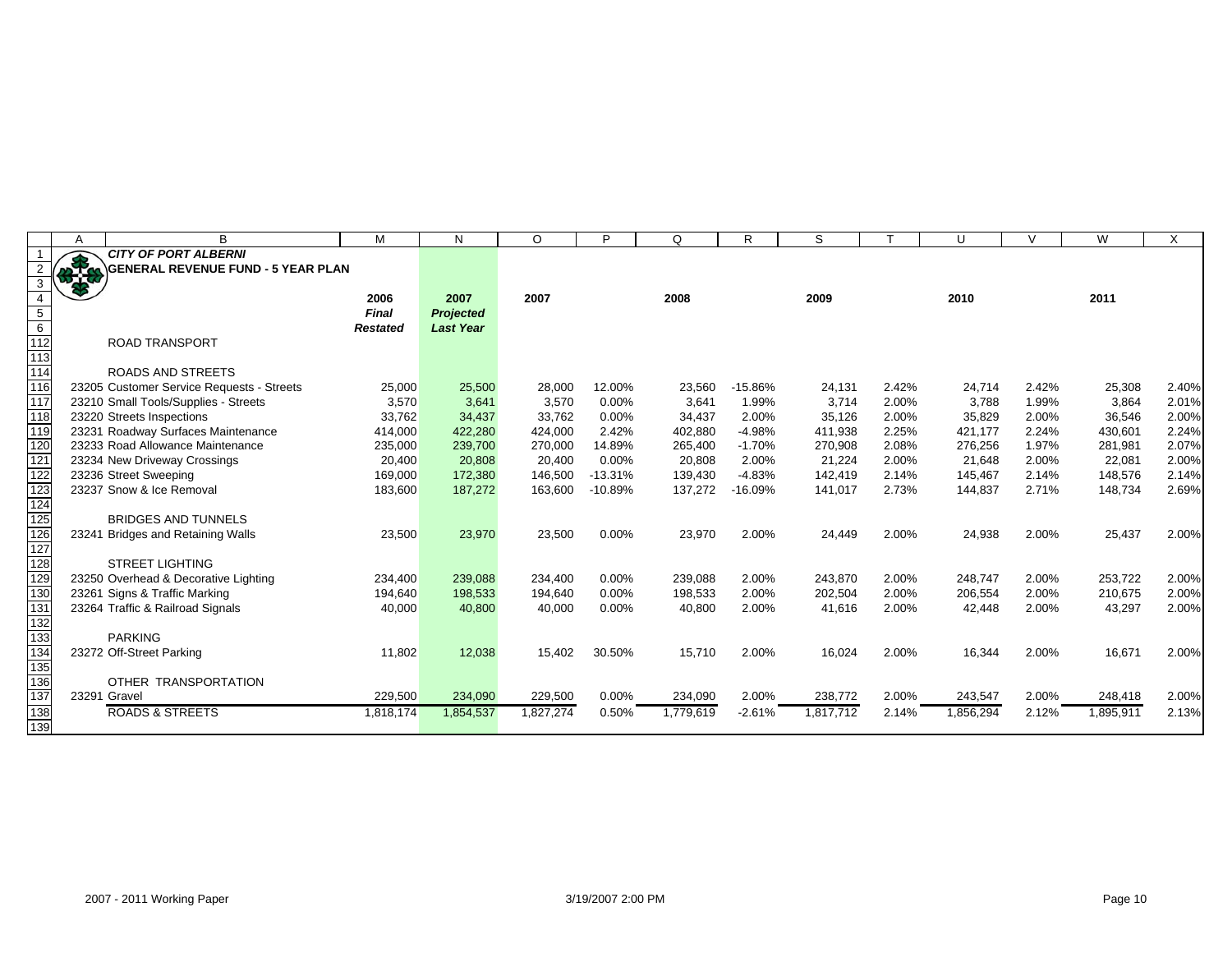|                  | A   | B                                         | M               | N                | $\circ$      | P           | Q            | R        | S            |       | U            | $\vee$ | W            | X     |
|------------------|-----|-------------------------------------------|-----------------|------------------|--------------|-------------|--------------|----------|--------------|-------|--------------|--------|--------------|-------|
|                  | æ   | <b>CITY OF PORT ALBERNI</b>               |                 |                  |              |             |              |          |              |       |              |        |              |       |
|                  | 3.8 | <b>GENERAL REVENUE FUND - 5 YEAR PLAN</b> |                 |                  |              |             |              |          |              |       |              |        |              |       |
|                  |     |                                           |                 |                  |              |             |              |          |              |       |              |        |              |       |
|                  |     |                                           | 2006            | 2007             | 2007         |             | 2008         |          | 2009         |       | 2010         |        | 2011         |       |
| $\overline{5}$   |     |                                           | <b>Final</b>    | Projected        |              |             |              |          |              |       |              |        |              |       |
| $6\overline{6}$  |     |                                           | <b>Restated</b> | <b>Last Year</b> |              |             |              |          |              |       |              |        |              |       |
| 140              |     | <b>STORM DRAINAGE</b>                     |                 |                  |              |             |              |          |              |       |              |        |              |       |
| 141              |     |                                           |                 |                  |              |             |              |          |              |       |              |        |              |       |
| $\overline{142}$ |     | <b>OPEN DRAINAGE</b>                      |                 |                  |              |             |              |          |              |       |              |        |              |       |
| 143              |     | 23311 Ditch/Creek & Dyke Maintenance      | 130,000         | 132,600          | 130,000      | 0.00%       | 132,600      | 2.00%    | 135,252      | 2.00% | 137,957      | 2.00%  | 140,716      | 2.00% |
| 144              |     |                                           |                 |                  |              |             |              |          |              |       |              |        |              |       |
| 145              |     | <b>STORM SEWERS</b>                       |                 |                  |              |             |              |          |              |       |              |        |              |       |
| 146              |     | 23331 Storm Sewer Maintenance             | 155,395         | 158,503          | 155,795      | 0.26%       | 158,503      | 1.74%    | 161,673      | 2.00% | 164,906      | 2.00%  | 168,204      | 2.00% |
| 147              |     | 23333 Storm Sewer Pump Station            | 8,745           | 8,920            | 10,300       | 17.78%      | 10,506       | 2.00%    | 10,716       | 2.00% | 10,930       | 2.00%  | 11,149       | 2.00% |
| $\overline{148}$ |     | 23335 Storm Sewer Connections             | 43,500          | 44,370           | 53,500       | 22.99%      | 54,570       | 2.00%    | 55,661       | 2.00% | 56,774       | 2.00%  | 57,909       | 2.00% |
| 149              |     | <b>STORM DRAINAGE</b>                     | 337,640         | 344,393          | 349,595      | 3.54%       | 356,179      | 1.88%    | 363,302      | 2.00% | 370,567      | 2.00%  | 377,978      | 2.00% |
| 150              |     |                                           |                 |                  |              |             |              |          |              |       |              |        |              |       |
| $\overline{151}$ |     | OTHER COMMON SERVICES                     |                 |                  |              |             |              |          |              |       |              |        |              |       |
| 152              |     | 23880 Union Grievance/Negotiations        | 1,000           | 1,000            |              | $-100.00\%$ |              |          |              |       |              |        |              |       |
| 153              |     | 23881 Training Program                    | 50,000          | 51,000           | 54,500       | 9.00%       | 55,590       | 2.00%    | 56,702       | 2.00% | 57,836       | 2.00%  | 58,993       | 2.00% |
| 154              |     | 23882 Safety                              | 24,033          | 24,514           | 24,033       | 0.00%       | 24,514       | 2.00%    | 25,004       | 2.00% | 25,504       | 2.00%  | 26,014       | 2.00% |
| 155              |     | 23883 Week-End Standby                    | 1,040           | 1,061            | 500          | $-51.92%$   | 510          | 2.00%    | 520          | 1.96% | 530          | 1.92%  | 541          | 2.08% |
| 156              |     | 23884 Public Works Cost of Sales          | 30,600          | 31,212           | 30,600       | 0.00%       | 31,212       | 2.00%    | 31,836       | 2.00% | 32,473       | 2.00%  | 33,122       | 2.00% |
| 157              |     | OTHER COMMON SERVICES                     | 106,673         | 108,786          | 109,633      | 2.77%       | 111,826      | 2.00%    | 114,062      | 2.00% | 116,343      | 2.00%  | 118,670      | 2.00% |
| 158              |     |                                           |                 |                  |              |             |              |          |              |       |              |        |              |       |
| 159              |     | <b>OTHER</b>                              |                 |                  |              |             |              |          |              |       |              |        |              |       |
| 160              |     | 23510 PUBLIC TRANSIT                      | 459,234         | 468,419          | 485,000      | 5.61%       | 494,700      | 2.00%    | 504,594      | 2.00% | 514,686      | 2.00%  | 524,980      | 2.00% |
| 161              |     |                                           |                 |                  |              |             |              |          |              |       |              |        |              |       |
| 162              |     | <b>RECOVERIES</b>                         |                 |                  |              |             |              |          |              |       |              |        |              |       |
| 163              |     | 23951 General Overhead Recovery           | $-697,294$      | $-711,240$       | $-727,592$   | 4.35%       | $-742,144$   | 2.00%    | $-756,987$   | 2.00% | $-772,127$   | 2.00%  | $-787,570$   | 2.00% |
| 164              |     | 23952 Main Building Expense Recovery      | $-26,969$       | $-27,508$        | $-24,073$    | $-10.74%$   | $-24,554$    | 2.00%    | $-25,045$    | 2.00% | $-25,546$    | 2.00%  | $-26,057$    | 2.00% |
| 165              |     | 23953 Shop Overhead Recovery              | $-65,787$       | $-67,103$        | $-66,661$    | 1.33%       | $-67,994$    | 2.00%    | $-69,354$    | 2.00% | $-70,741$    | 2.00%  | $-72,156$    | 2.00% |
| 166              |     | 23958 Equipment Charges Recovery          | $-614,000$      | $-626,280$       | $-614,000$   | 0.00%       | $-626,280$   | 2.00%    | $-638,806$   | 2.00% | $-651,582$   | 2.00%  | $-664,614$   | 2.00% |
| 167              |     | 23959 Gravel Cost Recovery                | $-229,500$      | $-234,090$       | $-229,500$   | 0.00%       | $-234,090$   | 2.00%    | $-238,772$   | 2.00% | $-243,547$   | 2.00%  | $-248,418$   | 2.00% |
| 168              |     | <b>RECOVERIES</b>                         | $-1,633,550$    | $-1,666,221$     | $-1,661,826$ | 1.73%       | $-1,695,062$ | 2.00%    | $-1,728,964$ | 2.00% | $-1,763,543$ | 2.00%  | $-1,798,815$ | 2.00% |
| 169              |     |                                           |                 |                  |              |             |              |          |              |       |              |        |              |       |
| 170              |     | <b>TRANSPORTATION SERVICE</b>             | 3,002,741       | 3,031,417        | 3,040,163    | 1.25%       | 3,016,147    | $-0.79%$ | 3,078,775    | 2.08% | 3,142,369    | 2.07%  | 3,204,700    | 1.98% |
| 171              |     |                                           |                 |                  |              |             |              |          |              |       |              |        |              |       |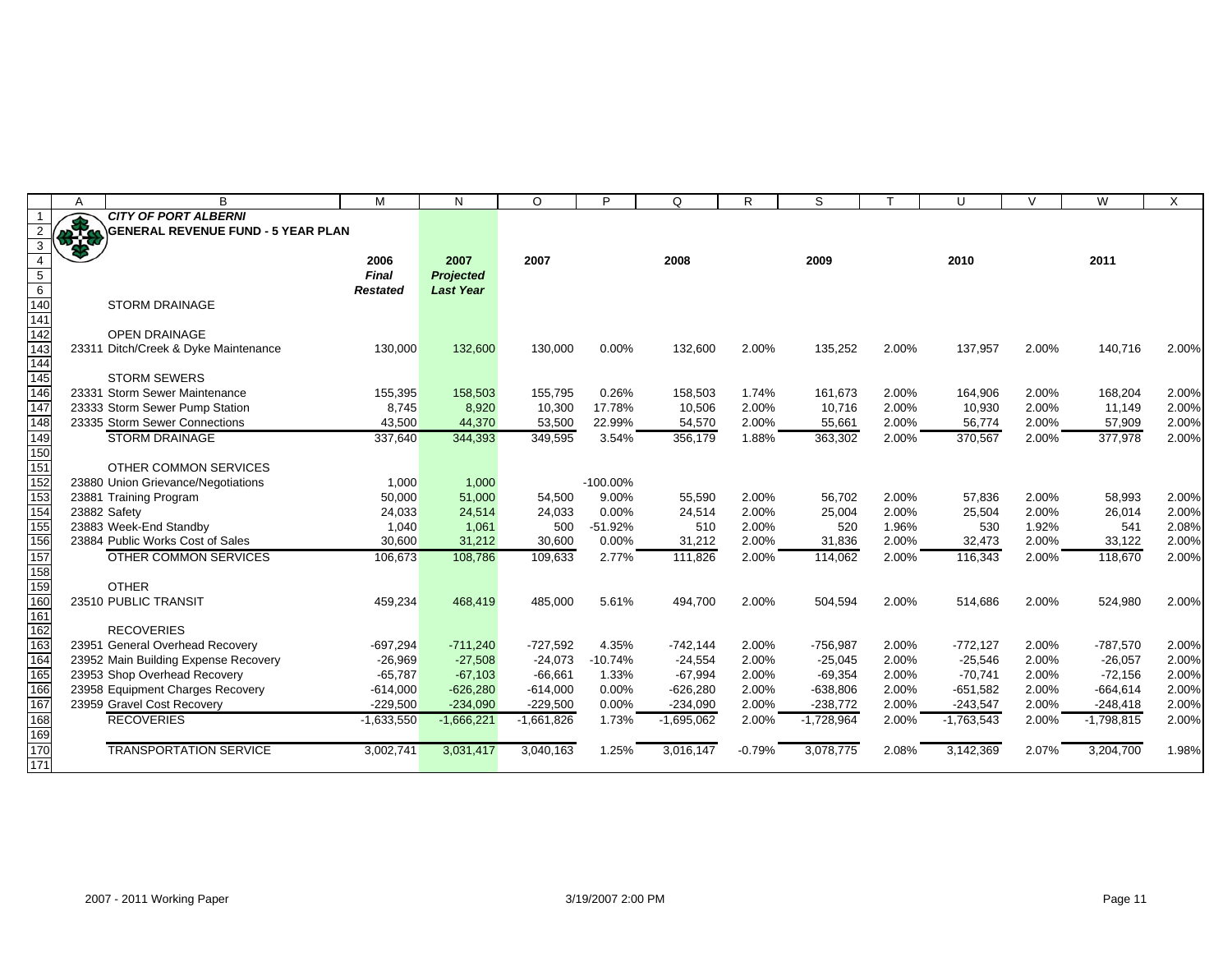|                         | Α | B                                              | M               | N                | $\circ$   | P           | Q         | R         | S         |          | U         | $\vee$ | W         | X     |
|-------------------------|---|------------------------------------------------|-----------------|------------------|-----------|-------------|-----------|-----------|-----------|----------|-----------|--------|-----------|-------|
|                         |   | <b>CITY OF PORT ALBERNI</b>                    |                 |                  |           |             |           |           |           |          |           |        |           |       |
| 2                       |   | <b>GENERAL REVENUE FUND - 5 YEAR PLAN</b>      |                 |                  |           |             |           |           |           |          |           |        |           |       |
| $\overline{\mathbf{3}}$ |   |                                                |                 |                  |           |             |           |           |           |          |           |        |           |       |
| $\overline{4}$          |   |                                                | 2006            | 2007             | 2007      |             | 2008      |           | 2009      |          | 2010      |        | 2011      |       |
|                         |   |                                                | <b>Final</b>    | <b>Projected</b> |           |             |           |           |           |          |           |        |           |       |
| $\frac{5}{6}$           |   |                                                | <b>Restated</b> | <b>Last Year</b> |           |             |           |           |           |          |           |        |           |       |
| 172                     |   | ENVIRONMENTAL HEALTH SERVICES                  |                 |                  |           |             |           |           |           |          |           |        |           |       |
| 173                     |   |                                                |                 |                  |           |             |           |           |           |          |           |        |           |       |
| 174                     |   | <b>GARBAGE AND WASTE COLLECTION</b>            |                 |                  |           |             |           |           |           |          |           |        |           |       |
| 175                     |   | 24320 Residential Waste Collection             | 385,000         | 392,700          | 415,500   | 7.92%       | 423,810   | 2.00%     | 432,286   | 2.00%    | 440,932   | 2.00%  | 449,751   | 2.00% |
| 176                     |   | 24321 Commercial Waste Collection              | 281,500         | 287,130          | 269,000   | $-4.44%$    | 274,380   | 2.00%     | 279,867   | 2.00%    | 285,465   | 2.00%  | 291,174   | 2.00% |
| 177                     |   | 24322 Solid Waste Cont Purchase/Maintenance    | 33,520          | 34,190           | 33,520    | 0.00%       | 34,190    | 2.00%     | 34,874    | 2.00%    | 35,572    | 2.00%  | 36,283    | 2.00% |
| 178                     |   | 24323 Solid Waste Disposal                     | 405,000         | 413,100          | 422,000   | 4.20%       | 430,440   | 2.00%     | 439,049   | 2.00%    | 447,830   | 2.00%  | 456,786   | 2.00% |
| 179                     |   | 24324 Special Solid Waste-Recycling            | 25,000          | 25,500           | 65,000    | 160.00%     | 66,300    | 2.00%     | 67,626    | 2.00%    | 68,979    | 2.00%  | 70,358    | 2.00% |
| 180                     |   | <b>ENVIRONMENTAL HEALTH</b>                    | 1,130,020       | 1,152,620        | 1,205,020 | 6.64%       | 1,229,120 | 2.00%     | 1,253,702 | 2.00%    | 1,278,778 | 2.00%  | 1,304,352 | 2.00% |
| 181                     |   |                                                |                 |                  |           |             |           |           |           |          |           |        |           |       |
| 182                     |   | PUBLIC HEALTH AND WELFARE                      |                 |                  |           |             |           |           |           |          |           |        |           |       |
| 183                     |   |                                                |                 |                  |           |             |           |           |           |          |           |        |           |       |
| 184                     |   | 25161 Cemetery Maintenance                     | 16,294          | 16,620           | 16,368    | 0.45%       | 16,458    | 0.55%     | 16,572    | 0.69%    | 16,650    | 0.47%  | 16,949    | 1.80% |
| 185                     |   | 25162 Interments                               | 30,140          | 30,743           | 23,600    | $-21.70%$   | 24,072    | 2.00%     | 24,553    | 2.00%    | 25,044    | 2.00%  | 25,545    | 2.00% |
| 186                     |   | 25163 Memorial Marker Installation             | 5,500           | 5,610            | 5,500     | 0.00%       | 5,610     | 2.00%     | 5,722     | 2.00%    | 5,836     | 1.99%  | 5,953     | 2.00% |
| 187                     |   | <b>CEMETERIES &amp; CREMATORIUMS</b>           | 51,934          | 52,973           | 45,468    | $-12.45%$   | 46,140    | 1.48%     | 46,847    | 1.53%    | 47,530    | 1.46%  | 48,447    | 1.93% |
| 188                     |   |                                                |                 |                  |           |             |           |           |           |          |           |        |           |       |
| 189                     |   | 25281 Gov't Agents Building Maintenance/Repair |                 |                  | 30,271    |             | 30,734    | 1.53%     | 31,343    | 1.98%    | 31,970    | 2.00%  | 32,610    | 2.00% |
| 190                     |   | <b>GENERAL PUBLIC HEALTH</b>                   | $\Omega$        | $\Omega$         | 30,271    |             | 30,734    | 1.53%     | 31,343    | 1.98%    | 31,970    | 2.00%  | 32,610    | 2.00% |
| 191                     |   |                                                |                 |                  |           |             |           |           |           |          |           |        |           |       |
| 192                     |   | PUBLIC HEALTH & WELFARE                        | 51,934          | 52,973           | 75,739    | 45.84%      | 76,874    | 1.50%     | 78,190    | 1.71%    | 79,500    | 1.68%  | 81,057    | 1.96% |
| 193                     |   |                                                |                 |                  |           |             |           |           |           |          |           |        |           |       |
| 194                     |   | ENVIRONMENTAL DEVELOPMENT                      |                 |                  |           |             |           |           |           |          |           |        |           |       |
| 195                     |   |                                                |                 |                  |           |             |           |           |           |          |           |        |           |       |
| 196                     |   | 26129 Planning Administration                  | 174,493         | 178,025          | 182,934   | 4.84%       | 186,592   | 2.00%     | 190,319   | 2.00%    | 194,117   | 2.00%  | 197,987   | 1.99% |
| 197                     |   | 26132 Consulting Services                      | 72,000          |                  |           | $-100.00\%$ |           |           |           |          |           |        |           |       |
| 198                     |   | <b>RESEARCH AND PLANNING</b>                   | 246,493         | 178,025          | 182,934   | $-25.79%$   | 186,592   | 2.00%     | 190,319   | 2.00%    | 194,117   | 2.00%  | 197,987   | 1.99% |
| 199                     |   |                                                |                 |                  |           |             |           |           |           |          |           |        |           |       |
| 200                     |   | 26234 Business Development                     | 10,000          | 10,000           | 10,000    | 0.00%       | 10,000    | 0.00%     |           |          |           |        |           |       |
|                         |   | 26235 Economic Development                     | 100,000         | 100,000          | 100,000   | 0.00%       | 102,000   | 2.00%     | 104,040   | 2.00%    | 106,121   | 2.00%  | 108,243   | 2.00% |
| 201<br>202              |   | 26236 Business Improvement Area                | 15,000          |                  |           | $-100.00\%$ |           |           |           |          |           |        |           |       |
| 203                     |   | <b>COMMUNITY DEVELOPMENT</b>                   | 125,000         | 110,000          | 110,000   | $-12.00%$   | 112,000   | 1.82%     | 104,040   | $-7.11%$ | 106,121   | 2.00%  | 108,243   | 2.00% |
|                         |   |                                                |                 |                  |           |             |           |           |           |          |           |        |           |       |
| 204<br>205              |   | 26701 A.H.Q. Overhead                          | 46,293          | 43,823           | 46,619    | 0.70%       | 27,355    | $-41.32%$ | 27,902    | 2.00%    | 28,460    | 2.00%  | 29,029    | 2.00% |
| 206                     |   | 26770 Harbour Quay - Buildings Maintenance     | 77,267          | 78,812           | 78,332    | 1.38%       | 79,899    | 2.00%     | 81,401    | 1.88%    | 83,028    | 2.00%  | 84,689    | 2.00% |
| 207                     |   | ALBERNI HARBOUR QUAY                           | 123,560         | 122,635          | 124.951   | 1.13%       | 107.254   | $-14.16%$ | 109,303   | 1.91%    | 111.488   | 2.00%  | 113.718   | 2.00% |
| 208                     |   |                                                |                 |                  |           |             |           |           |           |          |           |        |           |       |
|                         |   |                                                |                 |                  |           |             |           |           |           |          |           |        |           |       |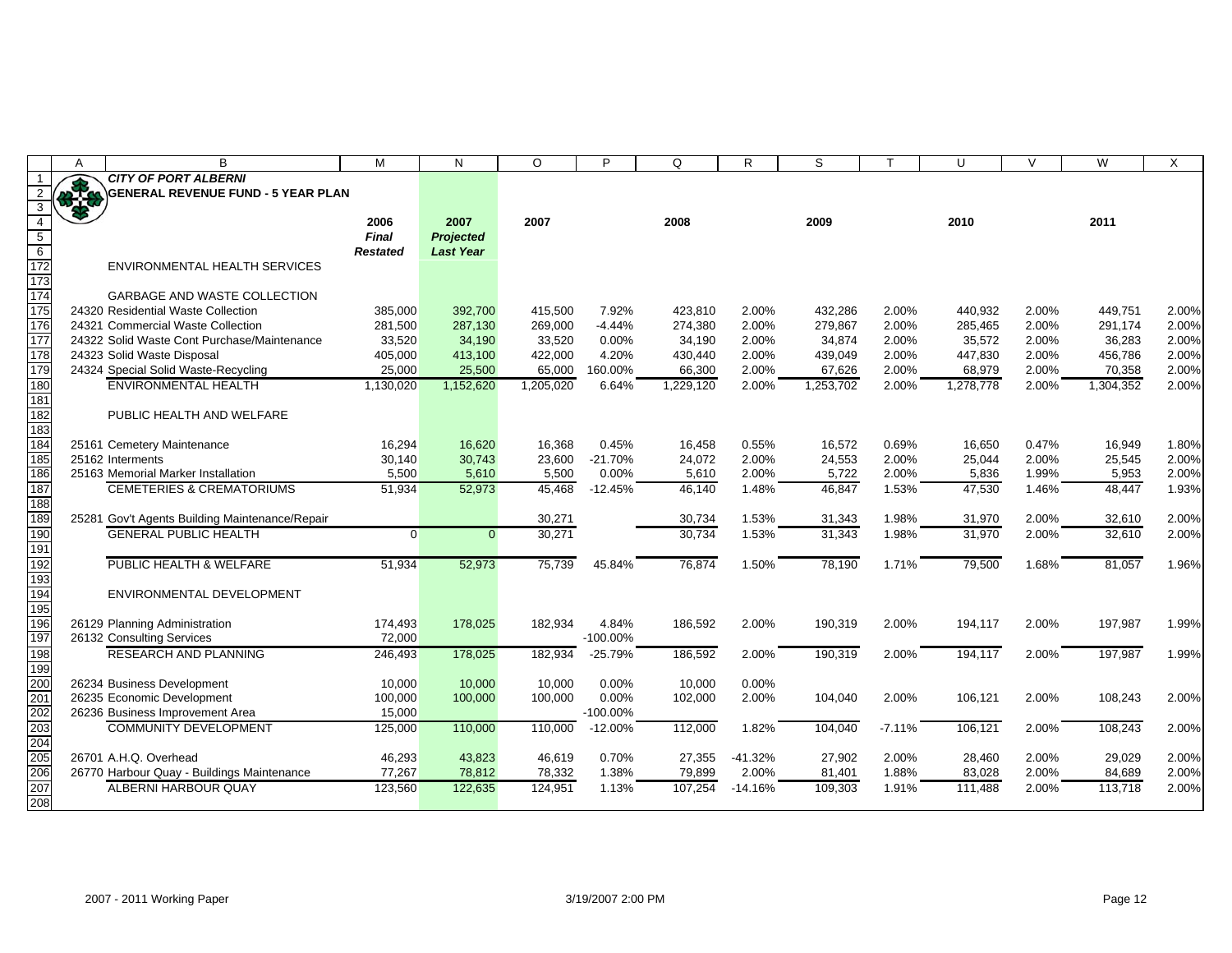|                                                                                                          | A   | B                                                                    | M                 | N                | $\circ$           | P              | Q                | R              | S                 |                | U                 | $\mathcal{U}$  | W                 | X              |
|----------------------------------------------------------------------------------------------------------|-----|----------------------------------------------------------------------|-------------------|------------------|-------------------|----------------|------------------|----------------|-------------------|----------------|-------------------|----------------|-------------------|----------------|
|                                                                                                          |     | <b>CITY OF PORT ALBERNI</b>                                          |                   |                  |                   |                |                  |                |                   |                |                   |                |                   |                |
|                                                                                                          | *** | <b>GENERAL REVENUE FUND - 5 YEAR PLAN</b>                            |                   |                  |                   |                |                  |                |                   |                |                   |                |                   |                |
| 3                                                                                                        |     |                                                                      |                   |                  |                   |                |                  |                |                   |                |                   |                |                   |                |
| $\overline{4}$                                                                                           |     |                                                                      | 2006              | 2007             | 2007              |                | 2008             |                | 2009              |                | 2010              |                | 2011              |                |
| $\overline{5}$                                                                                           |     |                                                                      | <b>Final</b>      | <b>Projected</b> |                   |                |                  |                |                   |                |                   |                |                   |                |
| $\begin{array}{r}\n 6 \\  \hline\n 209 \\  \hline\n 210 \\  \hline\n 211 \\  \hline\n 212\n \end{array}$ |     |                                                                      | <b>Restated</b>   | <b>Last Year</b> |                   |                |                  |                |                   |                |                   |                |                   |                |
|                                                                                                          |     | OTHER ENVIRONMENTAL DEVELOPMENT                                      |                   |                  |                   |                |                  |                |                   |                |                   |                |                   |                |
|                                                                                                          |     |                                                                      |                   |                  |                   |                |                  |                |                   |                |                   |                |                   |                |
|                                                                                                          |     | 26911 Travel Bureau                                                  | 84,000            | 84,000           | 95,200            | 13.33%         | 95,200           | 0.00%          | 95,200            | 0.00%          | 95,200            | $0.00\%$       | 95,200            | 0.00%          |
|                                                                                                          |     | 26917 Promotion of Tourism                                           | 28,598            | 21,877           | 21,877            | $-23.50%$      | 9,170            | $-58.08%$      | 2,315             | $-74.75%$      | 9,753             | 321.30%        | 3,216             | $-67.03%$      |
| 213<br>214                                                                                               |     | <b>TOURISM</b>                                                       | 112,598           | 105,877          | 117,077           | 3.98%          | 104,370          | $-10.85%$      | 97,515            | $-6.57%$       | 104,953           | 7.63%          | 98,416            | $-6.23%$       |
|                                                                                                          |     |                                                                      |                   |                  |                   |                |                  |                |                   |                |                   |                |                   |                |
| 215                                                                                                      |     | <b>ENVIRONMENTAL DEVELOPMENT</b>                                     | 607,651           | 516,537          | 534,962           | $-11.96%$      | 510,216          | $-4.63%$       | 501,177           | $-1.77%$       | 516,679           | 3.09%          | 518,364           | 0.33%          |
| $\overline{216}$                                                                                         |     |                                                                      |                   |                  |                   |                |                  |                |                   |                |                   |                |                   |                |
| 217                                                                                                      |     | <b>RECREATION &amp; CULTURAL SERVICE</b>                             |                   |                  |                   |                |                  |                |                   |                |                   |                |                   |                |
| $\overline{218}$                                                                                         |     |                                                                      |                   |                  |                   |                |                  |                |                   |                |                   |                |                   |                |
| 219                                                                                                      |     | <b>RECREATION FACILITIES</b>                                         |                   |                  |                   |                |                  |                |                   |                |                   |                |                   |                |
|                                                                                                          |     |                                                                      |                   |                  |                   |                |                  |                |                   |                |                   |                |                   |                |
|                                                                                                          |     | <b>ADMINISTRATION</b>                                                |                   |                  |                   |                |                  |                |                   |                |                   |                |                   |                |
| 220<br>221<br>222<br>223                                                                                 |     | 27110 Parks & Rec Management Services                                | 492,862           | 502,229          | 516,965           | 4.89%          | 526,793          | 1.90%          | 535,274           | 1.61%          | 545,469           | 1.90%          | 555,868           | 1.91%          |
|                                                                                                          |     |                                                                      |                   |                  |                   |                |                  |                |                   |                |                   |                |                   |                |
| 224                                                                                                      |     | <b>COMMUNITY CENTRES AND HALLS</b>                                   |                   |                  |                   |                |                  |                |                   |                |                   |                |                   |                |
| 225                                                                                                      |     | 27120 Gyro Youth Centre Maintenance                                  | 30,687            | 28,523           | 30,630            | $-0.19%$       | 31,243           | 2.00%          | 31,855            | 1.96%          | 32,492            | 2.00%          | 33,142            | 2.00%          |
| 226                                                                                                      |     | 27124 Glenwood Concessions                                           | 7,100             | 7,242            | 8,500             | 19.72%         | 8,670            | 2.00%          | 8,843             | 2.00%          | 9,020             | 2.00%          | 9,201             | 2.01%          |
| 227                                                                                                      |     | 27126 Glenwood Skate Shop                                            | 4,200             | 4,284            | 4,500             | 7.14%          | 4,590            | 2.00%          | 4.682             | 2.00%          | 4,775             | 1.99%          | 4.871             | 2.01%          |
| 228                                                                                                      |     | 27128 Glenwood Centre Maintenance                                    | 51,236            | 52,212           | 50,708            | $-1.03%$       | 51,722           | 2.00%          | 52,739            | 1.97%          | 53,794            | 2.00%          | 54,870            | 2.00%          |
| 229                                                                                                      |     | 27129 Bob Dailey Stadium                                             | 14,959            | 15,258           | 15,316            | 2.39%          | 15,623           | 2.00%          | 15,924            | 1.93%          | 16,243            | 2.00%          | 16,568            | 2.00%          |
| 230                                                                                                      |     | 27130 Echo Activity Centre Maintenance                               | 208,721           | 212,895          | 212,146           | 1.64%          | 222,489          | 4.88%          | 226,581           | 1.84%          | 231,112           | 2.00%          | 235,735           | 2.00%          |
|                                                                                                          |     | 27132 Echo Aquatic Concessions                                       | 5,000             | 5,100            | 4,000             | $-20.00%$      | 4,080            | 2.00%          | 4,162             | 2.01%          | 4,245             | 1.99%          | 4,330             | 2.00%          |
|                                                                                                          |     | 27134 Echo Aquatic Maintenance                                       | 419,177           | 427,443          | 426,992           | 1.86%          | 434,512          | 1.76%          | 442,423           | 1.82%          | 413,743           | $-6.48%$       | 422,018           | 2.00%          |
| 231<br>232<br>233<br>234<br>235<br>236<br>237                                                            |     | 27140 AV Multiplex Concessions                                       | 223,300           | 227,766          | 217,800           | $-2.46%$       | 222,156          | 2.00%          | 226,599           | 2.00%          | 231,131           | 2.00%          | 235,754           | 2.00%          |
|                                                                                                          |     | 27142 AV Multiplex Skate Shop                                        | 9,204             | 9,388<br>624,410 | 9,700             | 5.39%<br>4.03% | 9,894<br>649,693 | 2.00%<br>2.00% | 10,092            | 2.00%<br>1.84% | 10,294            | 2.00%<br>2.00% | 10,500            | 2.00%<br>2.00% |
|                                                                                                          |     | 27144 AV Multiplex Maintenance<br>27146 Parks Building & Fieldhouses | 612,282<br>96,831 | 98,800           | 636,954<br>88,280 | $-8.83%$       | 90,047           | 2.00%          | 661,654<br>91,714 | 1.85%          | 674,887<br>93,549 | 2.00%          | 688,385<br>95,420 | 2.00%          |
|                                                                                                          |     | 27148 Echo Park Complex                                              | 46,137            | 47,060           | 47,064            | 2.01%          | 48,006           | 2.00%          | 48,953            | 1.97%          | 49,932            | 2.00%          | 50,931            | 2.00%          |
| 238                                                                                                      |     |                                                                      |                   |                  |                   |                |                  |                |                   |                |                   |                |                   |                |
|                                                                                                          |     |                                                                      |                   |                  |                   |                |                  |                |                   |                |                   |                |                   |                |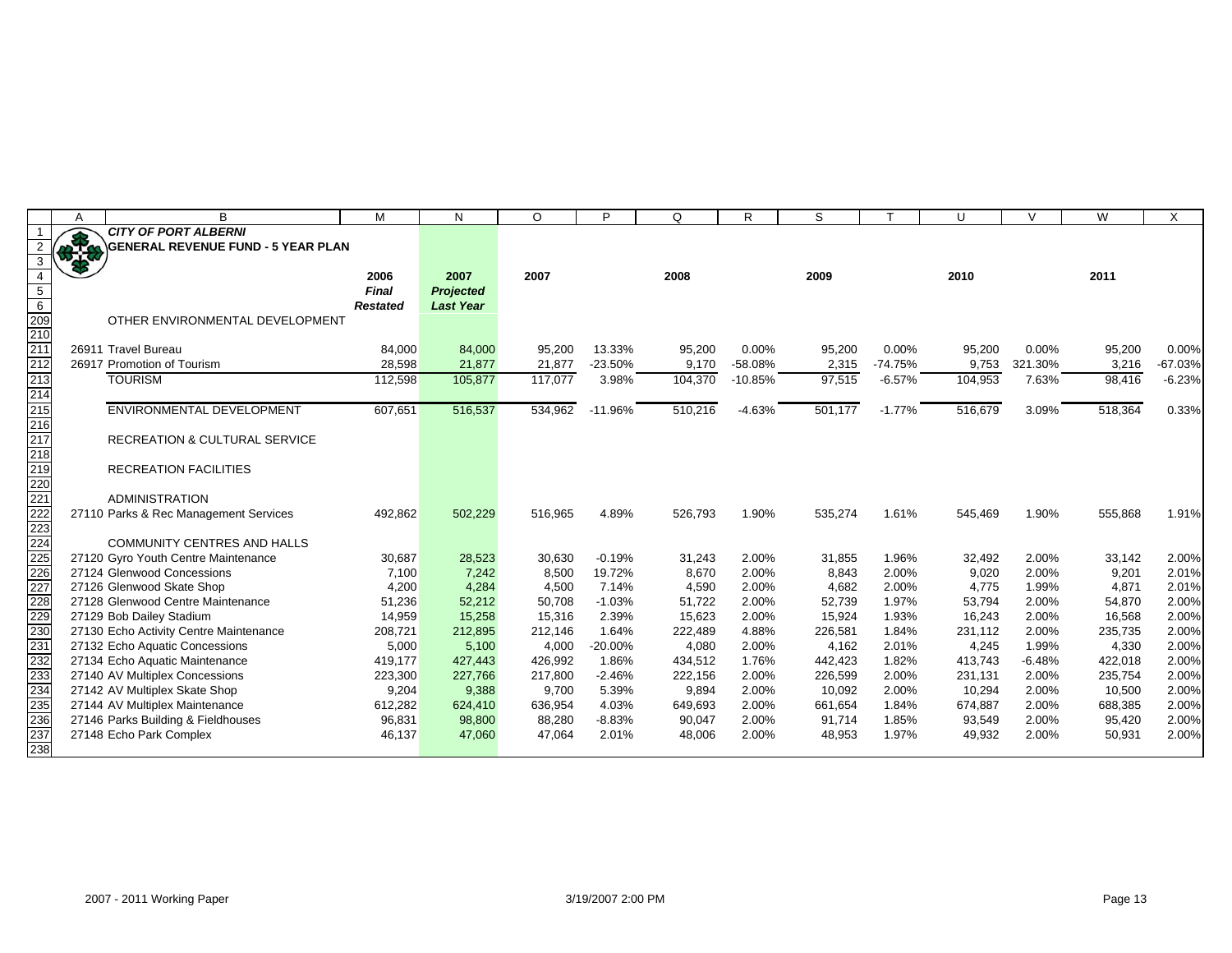|                                        | Α | B                                             | M               | N                | O         | Þ         | Q         | R     | S         |          | U         | V        | W         | X         |
|----------------------------------------|---|-----------------------------------------------|-----------------|------------------|-----------|-----------|-----------|-------|-----------|----------|-----------|----------|-----------|-----------|
|                                        |   | <b>CITY OF PORT ALBERNI</b>                   |                 |                  |           |           |           |       |           |          |           |          |           |           |
|                                        |   | <b>GENERAL REVENUE FUND - 5 YEAR PLAN</b>     |                 |                  |           |           |           |       |           |          |           |          |           |           |
|                                        |   |                                               |                 |                  |           |           |           |       |           |          |           |          |           |           |
|                                        |   |                                               | 2006            | 2007             | 2007      |           | 2008      |       | 2009      |          | 2010      |          | 2011      |           |
| $\overline{5}$                         |   |                                               | <b>Final</b>    | <b>Projected</b> |           |           |           |       |           |          |           |          |           |           |
| $\overline{6}$                         |   |                                               | <b>Restated</b> | <b>Last Year</b> |           |           |           |       |           |          |           |          |           |           |
| 239<br>240<br>241<br>244<br>245        |   | <b>RECREATION PROGRAMS</b>                    |                 |                  |           |           |           |       |           |          |           |          |           |           |
|                                        |   |                                               |                 |                  |           |           |           |       |           |          |           |          |           |           |
|                                        |   | SPORT DIVISION PROGRAMS                       |                 |                  |           |           |           |       |           |          |           |          |           |           |
|                                        |   | 27156 Glenwood Centre Programs                | 8,300           | 8,466            | 9,600     | 15.66%    | 9,792     | 2.00% | 9,988     | 2.00%    | 10,188    | 2.00%    | 10,391    | 1.99%     |
|                                        |   | 27160 Echo Aquatic Programs                   | 513,312         | 523,578          | 527,145   | 2.69%     | 537.688   | 2.00% | 546,961   | 1.72%    | 550,700   | 0.68%    | 561.714   | 2.00%     |
| 246<br>247                             |   | 27163 AV Multiplex Programs                   | 191,350         | 194,871          | 196,638   | 2.76%     | 200,570   | 2.00% | 204,144   | 1.78%    | 208,227   | 2.00%    | 212,392   | 2.00%     |
|                                        |   |                                               |                 |                  |           |           |           |       |           |          |           |          |           |           |
|                                        |   | LEISURE DIVISION PROGRAMS                     |                 |                  |           |           |           |       |           |          |           |          |           |           |
|                                        |   | 27166 Leisure Service Programs                | 205,013         | 204,544          | 144,046   | $-29.74%$ | 146,926   | 2.00% | 149,145   | 1.51%    | 149,927   | 0.52%    | 152,192   | 1.51%     |
|                                        |   | 27170 Youth Services and Programs             | 23,400          | 23,868           | 83,192    | 255.52%   | 84,856    | 2.00% | 86,283    | 1.68%    | 88,009    | 2.00%    | 89,769    | 2.00%     |
|                                        |   | 27173 Children's Programs                     | 144,000         | 146,880          | 168,631   | 17.10%    | 172,003   | 2.00% | 175,623   | 2.10%    | 179,136   | 2.00%    | 147,239   | $-17.81%$ |
|                                        |   | 27180 Adult Programs                          | 38,500          | 39,270           | 45,000    | 16.88%    | 45,900    | 2.00% | 46,818    | 2.00%    | 47,754    | 2.00%    | 48,709    | 2.00%     |
|                                        |   |                                               |                 |                  |           |           |           |       |           |          |           |          |           |           |
|                                        |   | <b>SPECIAL EVENTS</b>                         |                 |                  |           |           |           |       |           |          |           |          |           |           |
|                                        |   | 27190 Special Events                          | 1,500           | 1,500            | 1,400     | $-6.67%$  | 1,500     | 7.14% | 1,500     | 0.00%    | 1,500     | $0.00\%$ | 1,500     | 0.00%     |
| 257                                    |   | 27198 Vans Maintenance & Repair               | 16,327          | 17,928           | 16,196    | $-0.80%$  | 16,520    | 2.00% | 16,850    | 2.00%    | 17,187    | 2.00%    | 17,531    | 2.00%     |
| 258<br>259<br>260<br>261               |   | <b>RECREATION FACILITIES &amp; PROGRAMS</b>   | 3,363,398       | 3,423,515        | 3,461,403 | 2.91%     | 3,535,273 | 2.13% | 3,598,807 | 1.80%    | 3,623,314 | 0.68%    | 3,659,030 | 0.99%     |
|                                        |   |                                               |                 |                  |           |           |           |       |           |          |           |          |           |           |
|                                        |   | PARKS AND PLAYGROUNDS                         |                 |                  |           |           |           |       |           |          |           |          |           |           |
|                                        |   |                                               |                 |                  |           |           |           |       |           |          |           |          |           |           |
| 262<br>263                             |   | 27210 Parks & Facility Management Services    | 197,864         | 198,326          | 200,614   | 1.39%     | 204,375   | 1.87% | 207,281   | 1.42%    | 211,177   | 1.88%    | 215,151   | 1.88%     |
|                                        |   | 27215 Parks Maintenance                       | 491,769         | 501,604          | 500,474   | 1.77%     | 501,338   | 0.17% | 507,250   | 1.18%    | 516,195   | 1.76%    | 525,975   | 1.89%     |
|                                        |   | 27220 Horticultural Services                  | 262,440         | 267,689          | 266,237   | 1.45%     | 266,850   | 0.23% | 266,761   | $-0.03%$ | 269,697   | 1.10%    | 273,806   | 1.52%     |
|                                        |   | 27225 Parks Vehicles & Equip. Mtce. & Repairs | 131,044         | 133,665          | 133,110   | 1.58%     | 135,772   | 2.00% | 138,330   | 1.88%    | 141,097   | 2.00%    | 143,919   | 2.00%     |
|                                        |   | 27230 Parks Upgrading                         | 146,965         | 149,394          | 147,994   | 0.70%     | 148,070   | 0.05% | 144,728   | $-2.26%$ | 146,466   | 1.20%    | 149,395   | 2.00%     |
|                                        |   | 27499 Equipment Recovery                      | $-125,000$      | $-125,000$       | $-90,000$ | $-28.00%$ | $-90,000$ | 0.00% | $-90,000$ | 0.00%    | $-90,000$ | $0.00\%$ | $-90,000$ | 0.00%     |
| 264<br>265<br>266<br>267<br>268<br>269 |   | <b>PARKS &amp; PLAYGROUNDS</b>                | 1,105,082       | 1,125,678        | 1,158,429 | 4.83%     | 1,166,405 | 0.69% | 1,174,350 | 0.68%    | 1,194,632 | 1.73%    | 1,218,246 | 1.98%     |
|                                        |   |                                               |                 |                  |           |           |           |       |           |          |           |          |           |           |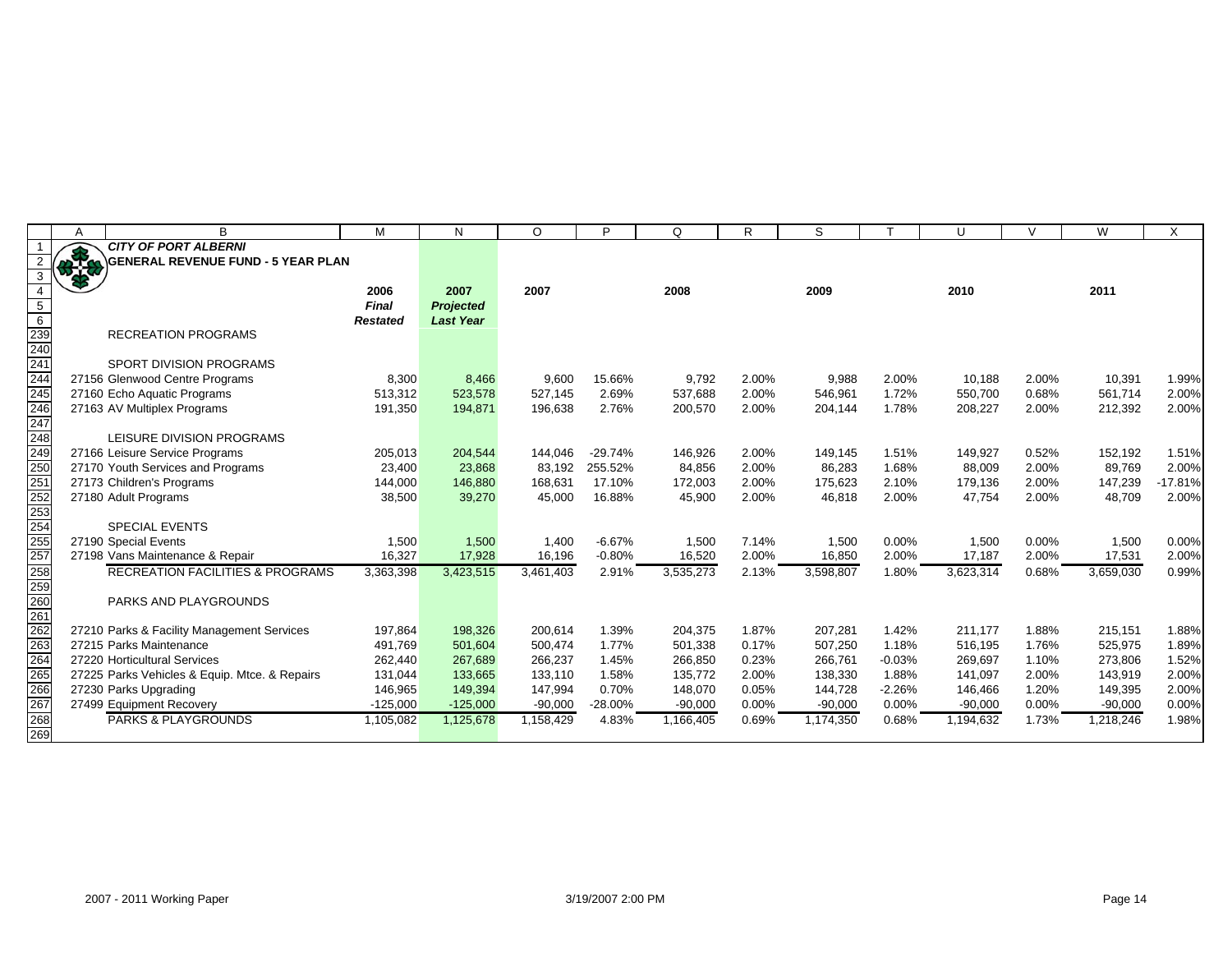|                                                                            | $\overline{A}$ | B                                           | M               | $\mathsf{N}$     | $\circ$     | P         | Q         | R         | S         |          | U         | $\vee$   | W         | X         |
|----------------------------------------------------------------------------|----------------|---------------------------------------------|-----------------|------------------|-------------|-----------|-----------|-----------|-----------|----------|-----------|----------|-----------|-----------|
|                                                                            |                | <b>CITY OF PORT ALBERNI</b>                 |                 |                  |             |           |           |           |           |          |           |          |           |           |
| 2                                                                          | $+3$           | <b>GENERAL REVENUE FUND - 5 YEAR PLAN</b>   |                 |                  |             |           |           |           |           |          |           |          |           |           |
| $\overline{3}$                                                             |                |                                             |                 |                  |             |           |           |           |           |          |           |          |           |           |
| $\overline{4}$                                                             |                |                                             | 2006            | 2007             | 2007        |           | 2008      |           | 2009      |          | 2010      |          | 2011      |           |
| $\overline{5}$                                                             |                |                                             | <b>Final</b>    | <b>Projected</b> |             |           |           |           |           |          |           |          |           |           |
|                                                                            |                |                                             | <b>Restated</b> | <b>Last Year</b> |             |           |           |           |           |          |           |          |           |           |
|                                                                            |                | <b>CULTURAL SERVICES</b>                    |                 |                  |             |           |           |           |           |          |           |          |           |           |
|                                                                            |                |                                             |                 |                  |             |           |           |           |           |          |           |          |           |           |
|                                                                            |                | <b>MUSEUM SERVICES</b>                      |                 |                  |             |           |           |           |           |          |           |          |           |           |
|                                                                            |                | 27510 Museum Services                       | 370,944         | 379,400          | 367,171     | $-1.02%$  | 361,114   | $-1.65%$  | 358,337   | $-0.77%$ | 352,003   | $-1.77%$ | 354,544   | 0.72%     |
| $\begin{array}{r} 6 \\ 270 \\ 271 \\ 272 \\ 273 \\ 274 \\ 275 \end{array}$ |                | 27515 Museum Programs - Curatorial          | 15,360          | 19,225           | 15,690      | 2.15%     | 16,004    | 2.00%     | 16,324    | 2.00%    | 16,650    | 2.00%    | 16,983    | 2.00%     |
|                                                                            |                | 27516 Museum Programs Permanent Exhibition  | 19,950          | 25,000           | 19,500      | $-2.26%$  | 12,890    | $-33.90%$ | 13,148    | 2.00%    | 13,411    | 2.00%    | 13.679    | 2.00%     |
|                                                                            |                | 27517 Museum Programs Temp. Exhibits        | 34,000          | 36,000           | 44,010      | 29.44%    | 44,890    | 2.00%     | 45,788    | 2.00%    | 46,704    | 2.00%    | 14,583    | $-68.78%$ |
| 276<br>277                                                                 |                | 27530 Industrial Collections                | 28,936          | 30,000           | 28,800      | $-0.47%$  | 29,376    | 2.00%     | 29,964    | 2.00%    | 30,563    | 2.00%    | 23,174    | $-24.18%$ |
|                                                                            |                | 27550 Museum Maintenance                    | 67,000          | 56,000           | 62,103      | $-7.31%$  | 63,345    | 2.00%     | 64,612    | 2.00%    | 65,904    | 2.00%    | 67,222    | 2.00%     |
| 278<br>279                                                                 |                | 27555 McLean Mill                           | 553,200         | 558,052          | 682,540     | 23.38%    | 691,391   | 1.30%     | 700,519   | 1.32%    | 709,929   | 1.34%    | 719,628   | 1.37%     |
|                                                                            |                | 27600 Library Services                      | 481,584         | 491,216          | 495,214     | 2.83%     | 509,328   | 2.85%     | 523,793   | 2.84%    | 539,873   | 3.07%    | 556,285   | 3.04%     |
|                                                                            |                | <b>CULTURAL SERVICES</b>                    | 1,570,974       | 1,594,893        | 1,715,028   | 9.17%     | 1,728,338 | 0.78%     | 1,752,485 | 1.40%    | 1,775,037 | 1.29%    | 1,766,098 | $-0.50%$  |
|                                                                            |                |                                             |                 |                  |             |           |           |           |           |          |           |          |           |           |
| 280<br>281<br>282<br>283<br>284<br>285<br>286<br>287                       |                | <b>RECREATION &amp; CULTURAL</b>            | 6,039,454       | 6,144,086        | 6,334,860   | 4.89%     | 6,430,016 | 1.50%     | 6,525,642 | 1.49%    | 6,592,983 | 1.03%    | 6,643,374 | 0.76%     |
|                                                                            |                |                                             |                 |                  |             |           |           |           |           |          |           |          |           |           |
|                                                                            |                |                                             |                 |                  |             |           |           |           |           |          |           |          |           |           |
|                                                                            |                | <b>FISCAL SERVICES</b>                      |                 |                  |             |           |           |           |           |          |           |          |           |           |
|                                                                            |                |                                             |                 |                  |             |           |           |           |           |          |           |          |           |           |
|                                                                            |                | <b>DEBT CHARGES</b>                         |                 |                  |             |           |           |           |           |          |           |          |           |           |
| 288<br>289<br>290                                                          |                | 28111 Chartered Banks                       | 15,000          | 15,000           | 10,000      | $-33.33%$ | 15,000    | 50.00%    | 15,000    | 0.00%    | 15,000    | 0.00%    | 15,000    | 0.00%     |
|                                                                            |                | 28115 Interest on Prepaid Taxes             | 10,000          | 10,000           | 10,000      | 0.00%     | 10,000    | 0.00%     | 10,000    | 0.00%    | 10,000    | 0.00%    | 10,000    | 0.00%     |
|                                                                            |                | 28121 Interest on Own Debentures            | 188,348         | 220,258          | 164,560     | $-12.63%$ | 164,560   | 0.00%     | 164,560   | 0.00%    | 164,560   | 0.00%    | 164,560   | 0.00%     |
|                                                                            |                | 28131 Principal Instalment on Own Debenture | 141,308         | 212,701          | 84,009      | $-40.55%$ | 84,009    | 0.00%     | 84,009    | 0.00%    | 84,009    | 0.00%    | 84,009    | 0.00%     |
| 291<br>292<br>293<br>294<br>295<br>295                                     |                | 28193 Banking Service Charges               | 1,800           | 1,900            | 1,800       | 0.00%     | 1,836     | 2.00%     | 1,873     | 2.02%    | 1,910     | 1.98%    | 1,948     | 1.99%     |
|                                                                            |                | <b>DEBT CHARGES</b>                         | 356,456         | 459,859          | 270,369     | $-24.15%$ | 275,405   | 1.86%     | 275,442   | 0.01%    | 275,479   | 0.01%    | 275,517   | 0.01%     |
|                                                                            |                |                                             |                 |                  |             |           |           |           |           |          |           |          |           |           |
|                                                                            |                | TRANSFER TO RESERVE AND FUNDS               |                 |                  |             |           |           |           |           |          |           |          |           |           |
|                                                                            |                |                                             |                 |                  |             |           |           |           |           |          |           |          |           |           |
| 297<br>298<br>299<br>300                                                   |                | <b>TRANSFER TO RESERVE ACCOUNTS</b>         |                 |                  |             |           |           |           |           |          |           |          |           |           |
|                                                                            |                | 28211 Transfers to Reserve & Allowance      |                 |                  |             |           |           |           |           |          |           |          |           |           |
|                                                                            |                | <b>TRANSFERS TO OWN FUNDS</b>               |                 |                  |             |           |           |           |           |          |           |          |           |           |
| 301                                                                        |                | 28220 Transfer to General Capital Fund      | 1,378,166       | 1,157,882        | 1,530,901   | 11.08%    | 1,333,657 | $-12.88%$ | 1,370,075 | 2.73%    | 1,286,651 | $-6.09%$ | 1,224,217 | $-4.85%$  |
| 302                                                                        |                | 28236 Transfer to Sewer Revenue Fund        |                 | 1,202,170        | $\mathbf 0$ |           |           |           |           |          |           |          |           |           |
| 303                                                                        |                | <b>TRANSFER TO RESERVE &amp; FUNDS</b>      | 1,378,166       | 2,360,052        | 1,530,901   | 11.08%    | 1,333,657 | $-12.88%$ | 1,370,075 | 2.73%    | 1,286,651 | $-6.09%$ | 1,224,217 | $-4.85%$  |
| 304                                                                        |                |                                             |                 |                  |             |           |           |           |           |          |           |          |           |           |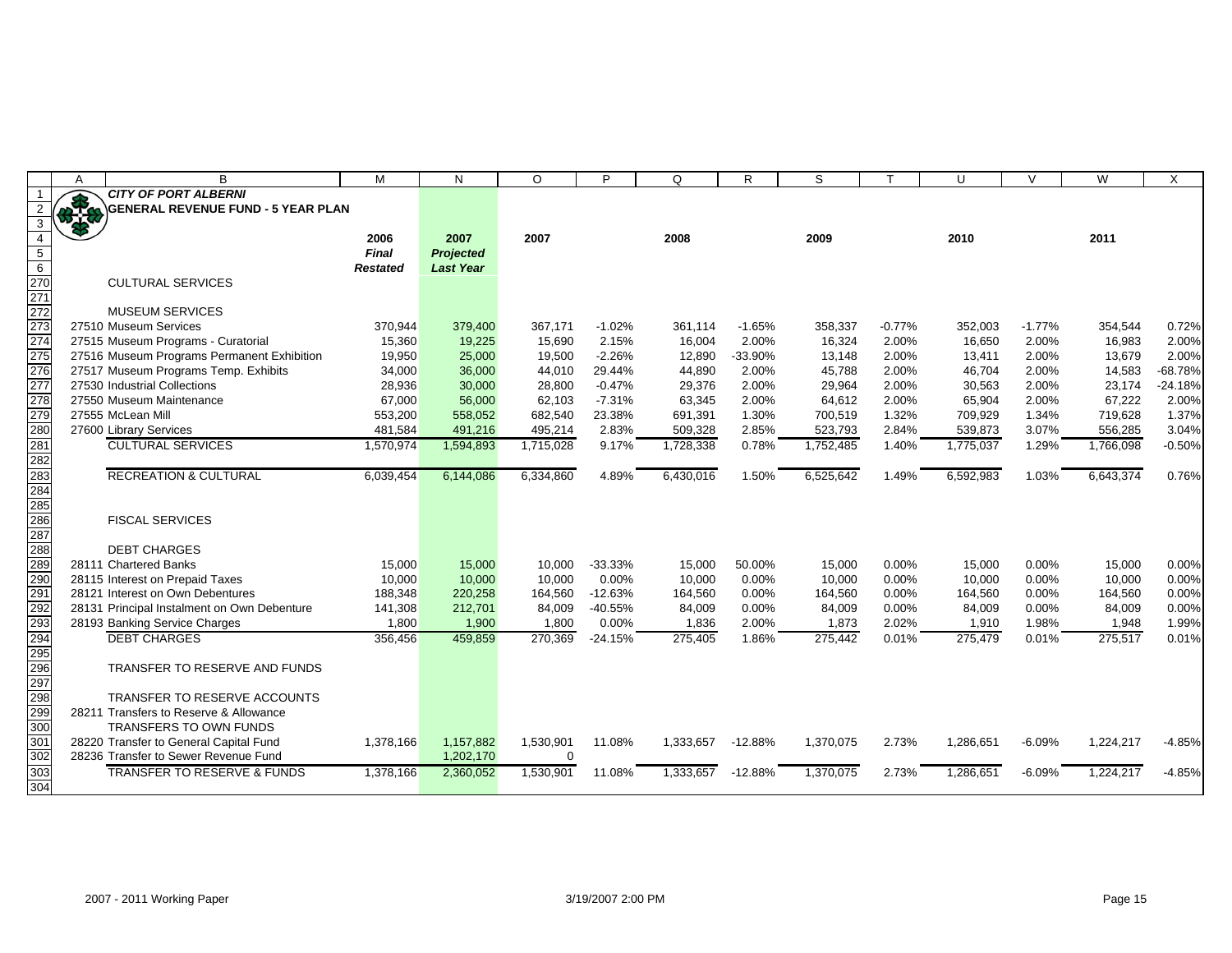|                                       | A | B                                         | M               | N                | $\circ$        | P      | Q          | R        | S          |          | U          | $\vee$   | W          | X        |
|---------------------------------------|---|-------------------------------------------|-----------------|------------------|----------------|--------|------------|----------|------------|----------|------------|----------|------------|----------|
|                                       |   | <b>CITY OF PORT ALBERNI</b>               |                 |                  |                |        |            |          |            |          |            |          |            |          |
| $\overline{2}$                        |   | <b>GENERAL REVENUE FUND - 5 YEAR PLAN</b> |                 |                  |                |        |            |          |            |          |            |          |            |          |
| 3                                     |   |                                           |                 |                  |                |        |            |          |            |          |            |          |            |          |
| $\overline{4}$                        |   |                                           | 2006            | 2007             | 2007           |        | 2008       |          | 2009       |          | 2010       |          | 2011       |          |
|                                       |   |                                           | <b>Final</b>    | <b>Projected</b> |                |        |            |          |            |          |            |          |            |          |
| $\begin{array}{c} 5 \\ 6 \end{array}$ |   |                                           | <b>Restated</b> | <b>Last Year</b> |                |        |            |          |            |          |            |          |            |          |
| $\frac{1}{305}$                       |   | <b>COND TRANSFERS REG &amp; OTHER</b>     |                 |                  |                |        |            |          |            |          |            |          |            |          |
| 306                                   |   |                                           |                 |                  |                |        |            |          |            |          |            |          |            |          |
| 307                                   |   | <b>REGIONAL DISTRICTS</b>                 |                 |                  |                |        |            |          |            |          |            |          |            |          |
| 308                                   |   | 28410 R.D.A.C.                            | 971,490         | 971,490          | 981,554        | 1.04%  | 971,554    | $-1.02%$ | 971,554    | 0.00%    | 971,554    | 0.00%    | 971,554    | 0.00%    |
| 309                                   |   |                                           |                 |                  |                |        |            |          |            |          |            |          |            |          |
| 310                                   |   | TRANSMISSION OF TAX COLLECTED             |                 |                  |                |        |            |          |            |          |            |          |            |          |
| 311                                   |   |                                           |                 |                  |                |        |            |          |            |          |            |          |            |          |
| 312                                   |   | <b>SCHOOL DISTRICTS</b>                   |                 |                  |                |        |            |          |            |          |            |          |            |          |
| 313                                   |   | 28811 Non-Residential School Levy         | 2,719,007       | 2,719,007        | 2.794.878      | 2.79%  | 2.794.878  | 0.00%    | 2,794,878  | 0.00%    | 2.794.878  | 0.00%    | 2,794,878  | 0.00%    |
| 314                                   |   | 28812 Residential School Levy             | 2,956,837       | 2,956,837        | 3,201,743      | 8.28%  | 3,201,743  | 0.00%    | 3,201,743  | 0.00%    | 3,201,743  | 0.00%    | 3,201,743  | 0.00%    |
| 315                                   |   |                                           |                 |                  |                |        |            |          |            |          |            |          |            |          |
| 316                                   |   | <b>REGIONAL GOVERNMENTS</b>               |                 |                  |                |        |            |          |            |          |            |          |            |          |
| 317                                   |   | 28820 Hospital District                   | 944,967         | 944,967          | 954,690        | 1.03%  | 954,690    | 0.00%    | 954,690    | 0.00%    | 954,690    | 0.00%    | 954,690    | 0.00%    |
| 318                                   |   |                                           |                 |                  |                |        |            |          |            |          |            |          |            |          |
|                                       |   | JOINT BOARDS AND COMMISSIONS              |                 |                  |                |        |            |          |            |          |            |          |            |          |
|                                       |   | 28830 Municipal Finance Authority         | 286             | 286              | 351            | 22.73% | 351        | 0.00%    | 351        | 0.00%    | 351        | 0.00%    | 351        | 0.00%    |
| $\frac{1}{319}$<br>$\frac{320}{321}$  |   | 28831 B.C. Assessment Authority           | 157,467         | 157,467          | 167,821        | 6.58%  | 167,821    | 0.00%    | 167,821    | 0.00%    | 167,821    | 0.00%    | 167,821    | 0.00%    |
| 322                                   |   | <b>TAXES COLLECTED FOR OTHERS</b>         | 6,778,564       | 6,778,564        | 7,119,483      | 5.03%  | 7,119,483  | 0.00%    | 7,119,483  | 0.00%    | 7,119,483  | 0.00%    | 7,119,483  | 0.00%    |
|                                       |   |                                           |                 |                  |                |        |            |          |            |          |            |          |            |          |
|                                       |   | OTHER FISCAL SERVICES                     |                 |                  |                |        |            |          |            |          |            |          |            |          |
|                                       |   |                                           |                 |                  |                |        |            |          |            |          |            |          |            |          |
| 323<br>324<br>325<br>326              |   | 28910 Debt Reserve Transfer               | 9,000           | 9,000            |                | 0.00%  | 9,000      | $0.00\%$ | 9,000      | $0.00\%$ | 9,000      | 0.00%    | 9,000      | 0.00%    |
|                                       |   | OTHER FISCAL SERVICES                     | 9.000           |                  | 9,000<br>9,000 | 0.00%  |            |          |            | 0.00%    |            |          |            |          |
|                                       |   |                                           |                 | 9,000            |                |        | 9,000      | 0.00%    | 9,000      |          | 9,000      | 0.00%    | 9,000      | 0.00%    |
| 327<br>328<br>329<br>330<br>331       |   |                                           |                 |                  |                |        |            |          |            |          |            |          |            |          |
|                                       |   | <b>FISCAL SERVICES</b>                    | 9,493,676       | 10,578,965       | 9,911,307      | 4.40%  | 9,709,099  | $-2.04%$ | 9,745,554  | 0.38%    | 9,662,167  | $-0.86%$ | 9,599,771  | $-0.65%$ |
|                                       |   |                                           |                 |                  |                |        |            |          |            |          |            |          |            |          |
|                                       |   | <b>OTHER SERVICES</b>                     |                 |                  |                |        |            |          |            |          |            |          |            |          |
|                                       |   |                                           |                 |                  |                |        |            |          |            |          |            |          |            |          |
| <u>---</u><br>332<br>333<br>334       |   | OTHER BUDGET CONSIDERATIONS               |                 |                  |                |        |            |          |            |          |            |          |            |          |
|                                       |   | 29911 Contingency Funds                   | 170,000         | 157,989          | 170,000        | 0.00%  | 162,538    | $-4.39%$ | 167,272    | 2.91%    | 175,000    | 4.62%    | 180,000    | 2.86%    |
| 335                                   |   | OTHER BUDGET CONSIDERATIONS               | 170,000         | 157,989          | 170,000        | 0.00%  | 162,538    | $-4.39%$ | 167,272    | 2.91%    | 175,000    | 4.62%    | 180,000    | 2.86%    |
| 336                                   |   |                                           |                 |                  |                |        |            |          |            |          |            |          |            |          |
| 337                                   |   | <b>GENERAL FUND EXPENDITURE</b>           | 30.848.744      | 32.219.915       | 31.813.201     | 3.13%  | 31.857.055 | 0.14%    | 32.291.720 | 1.36%    | 32.700.299 | 1.27%    | 33,141,429 | 1.35%    |
| 338                                   |   |                                           |                 |                  |                |        |            |          |            |          |            |          |            |          |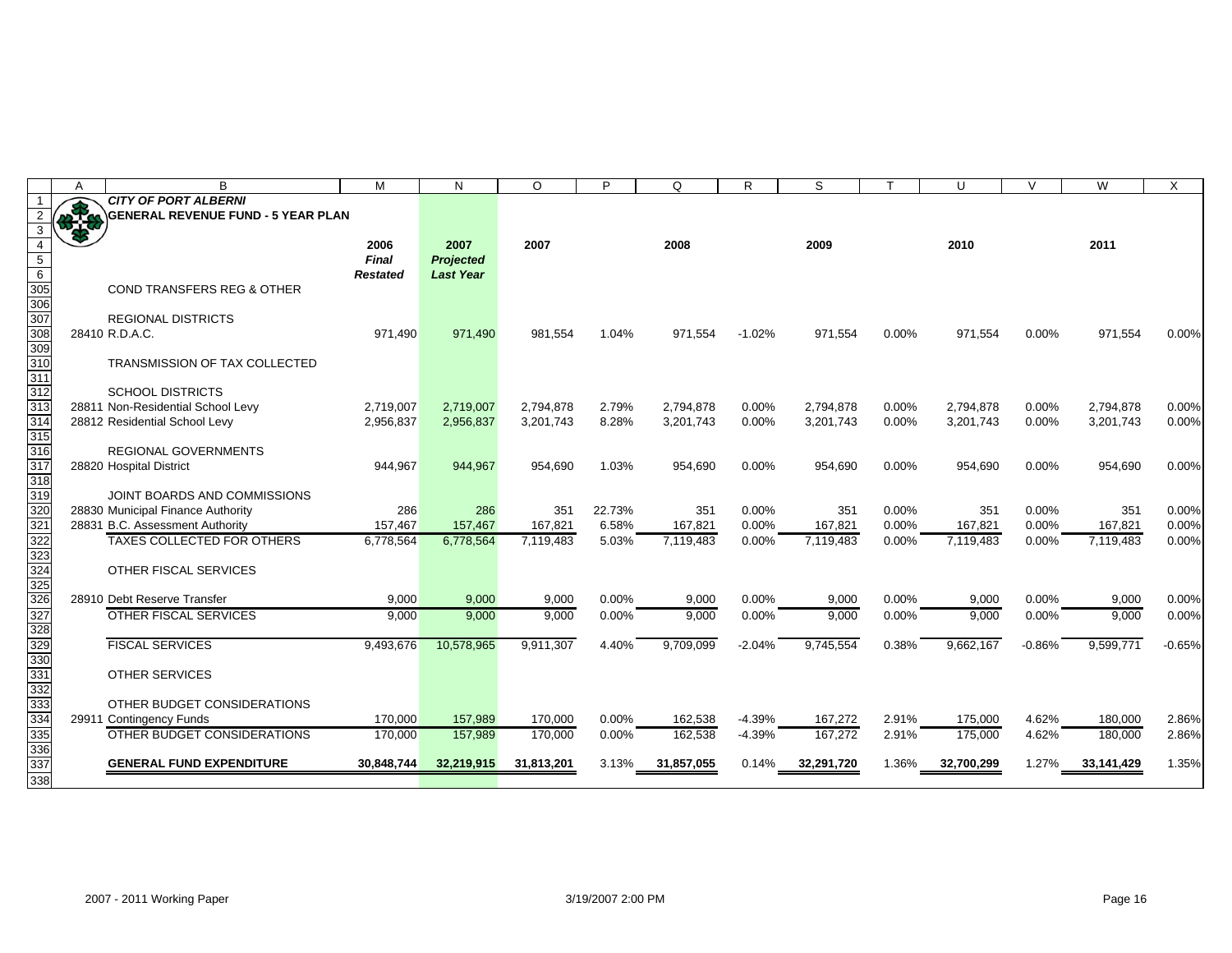|                                                                            | A        | B                                        | M            | N                | $\circ$   | Þ        | Q         | R     | S            |       | U         | $\mathcal{U}$ | W         | X     |
|----------------------------------------------------------------------------|----------|------------------------------------------|--------------|------------------|-----------|----------|-----------|-------|--------------|-------|-----------|---------------|-----------|-------|
|                                                                            |          | <b>CITY OF PORT ALBERNI</b>              |              |                  |           |          |           |       |              |       |           |               |           |       |
|                                                                            | $3 + 10$ | <b>WATER REVENUE FUND-5 YEAR PLAN</b>    |              |                  |           |          |           |       |              |       |           |               |           |       |
|                                                                            |          |                                          | 2006         | 2007             | 2007      |          | 2008      |       | 2009         |       | 2010      |               | 2011      |       |
|                                                                            |          |                                          | <b>Final</b> | <b>Projected</b> |           |          |           |       |              |       |           |               |           |       |
| $\begin{array}{c} 5 \\ 6 \\ 7 \end{array}$                                 |          |                                          |              | <b>Last Year</b> |           |          |           |       |              |       |           |               |           |       |
|                                                                            |          |                                          |              |                  |           |          |           |       |              |       |           |               |           |       |
|                                                                            |          | <b>SALES OF SERVICE</b>                  |              |                  |           |          |           |       |              |       |           |               |           |       |
| $\begin{array}{c}\n 8 \\  9 \\  \hline\n 10\n \end{array}$                 |          | 54421 Metered Sales                      | 2,029,560    | 2,070,151        | 2,070,151 | 2.00%    | 2,111,554 | 2.00% | 2,153,785    | 2.00% | 2,196,861 | 2.00%         | 2,240,798 | 2.00% |
|                                                                            |          | 54431 Connections                        | 25,000       | 25,500           | 25,000    | 0.00%    | 25,500    | 2.00% | 26,010       | 2.00% | 26,530    | 2.00%         | 27,061    | 2.00% |
|                                                                            |          | 54432 Turn-On Charges                    | 300          | 306              | 300       | 0.00%    | 306       | 2.00% | 312          | 1.96% | 318       | 1.92%         | 324       | 1.89% |
| 11                                                                         |          | 54433 Service Charges Sundry             | 10,000       | 10,200           | 10,000    | 0.00%    | 10,200    | 2.00% | 10,404       | 2.00% | 10,612    | 2.00%         | 10,824    | 2.00% |
| $\frac{12}{13}$<br>$\frac{13}{14}$<br>$\frac{15}{16}$                      |          | <b>SALES OF SERVICE</b>                  | 2,064,860    | 2,106,157        | 2,105,451 | 1.97%    | 2,147,560 | 2.00% | 2,190,511    | 2.00% | 2,234,321 | 2.00%         | 2,279,007 | 2.00% |
|                                                                            |          |                                          |              |                  |           |          |           |       |              |       |           |               |           |       |
|                                                                            |          | OTHER REVENUE FROM OWN SOURCE            |              |                  |           |          |           |       |              |       |           |               |           |       |
|                                                                            |          |                                          |              |                  |           |          |           |       |              |       |           |               |           |       |
|                                                                            |          | 55590 Other Interest                     | 5,475        | 5,475            | 5,475     | $0.00\%$ | 5,475     | 0.00% | 5,475        | 0.00% | 5,475     | 0.00%         | 5,475     | 0.00% |
| $\frac{1}{17}$                                                             |          | 55611 Water Penalty                      | 18,727       | 19,102           | 18,727    | 0.00%    | 19,102    | 2.00% | 19,484       | 2.00% | 19,873    | 2.00%         | 20,271    | 2.00% |
|                                                                            |          | <b>OTHER REVENUE</b>                     | 24,202       | 24,577           | 24,202    | 0.00%    | 24,577    | 1.55% | 24,959       | 1.55% | 25,348    | 1.56%         | 25,746    | 1.57% |
|                                                                            |          |                                          |              |                  |           |          |           |       |              |       |           |               |           |       |
|                                                                            |          | CONDITIONAL TRANSFERS OTHER GOV'T        |              |                  |           |          |           |       |              |       |           |               |           |       |
|                                                                            |          |                                          |              |                  |           |          |           |       |              |       |           |               |           |       |
|                                                                            |          | PROVINCIAL GOVERNMENT                    |              |                  |           |          |           |       |              |       |           |               |           |       |
|                                                                            |          | 57530 Drought Management Plan            |              |                  |           |          |           |       |              |       |           |               |           |       |
|                                                                            |          |                                          | $\Omega$     |                  | $\Omega$  |          | $\Omega$  |       | 0            |       | $\Omega$  |               | O         |       |
|                                                                            |          |                                          |              |                  |           |          |           |       |              |       |           |               |           |       |
|                                                                            |          |                                          |              |                  |           |          |           |       |              |       |           |               |           |       |
|                                                                            |          | <b>OTHER TRANSFERS</b>                   |              |                  |           |          |           |       |              |       |           |               |           |       |
|                                                                            |          | 59111 Reserve For Projects/Purchase      | 179,723      |                  | 274,467   | 52.72%   |           |       |              |       |           |               |           |       |
|                                                                            |          | 59112 Operating Surplus From Prior Years | 1,166,668    |                  | 1,166,668 | 0.00%    |           |       |              |       |           |               |           |       |
|                                                                            |          | <b>OTHER TRANSFERS</b>                   | 1,346,391    | $\Omega$         | 1,441,135 | 7.04%    |           |       | <sup>0</sup> |       |           |               | $\Omega$  |       |
|                                                                            |          |                                          |              |                  |           |          |           |       |              |       |           |               |           |       |
| 18<br>19<br>20<br>21<br>22<br>23<br>22<br>28<br>29<br>30<br>33<br>33<br>33 |          | <b>WATER FUND REVENUE</b>                | 3,435,453    | 2,130,734        | 3,570,788 | 3.94%    | 2,172,137 | 1.94% | 2,215,470    | 1.99% | 2,259,669 | 2.00%         | 2,304,753 | 2.00% |
|                                                                            |          |                                          |              |                  |           |          |           |       |              |       |           |               |           |       |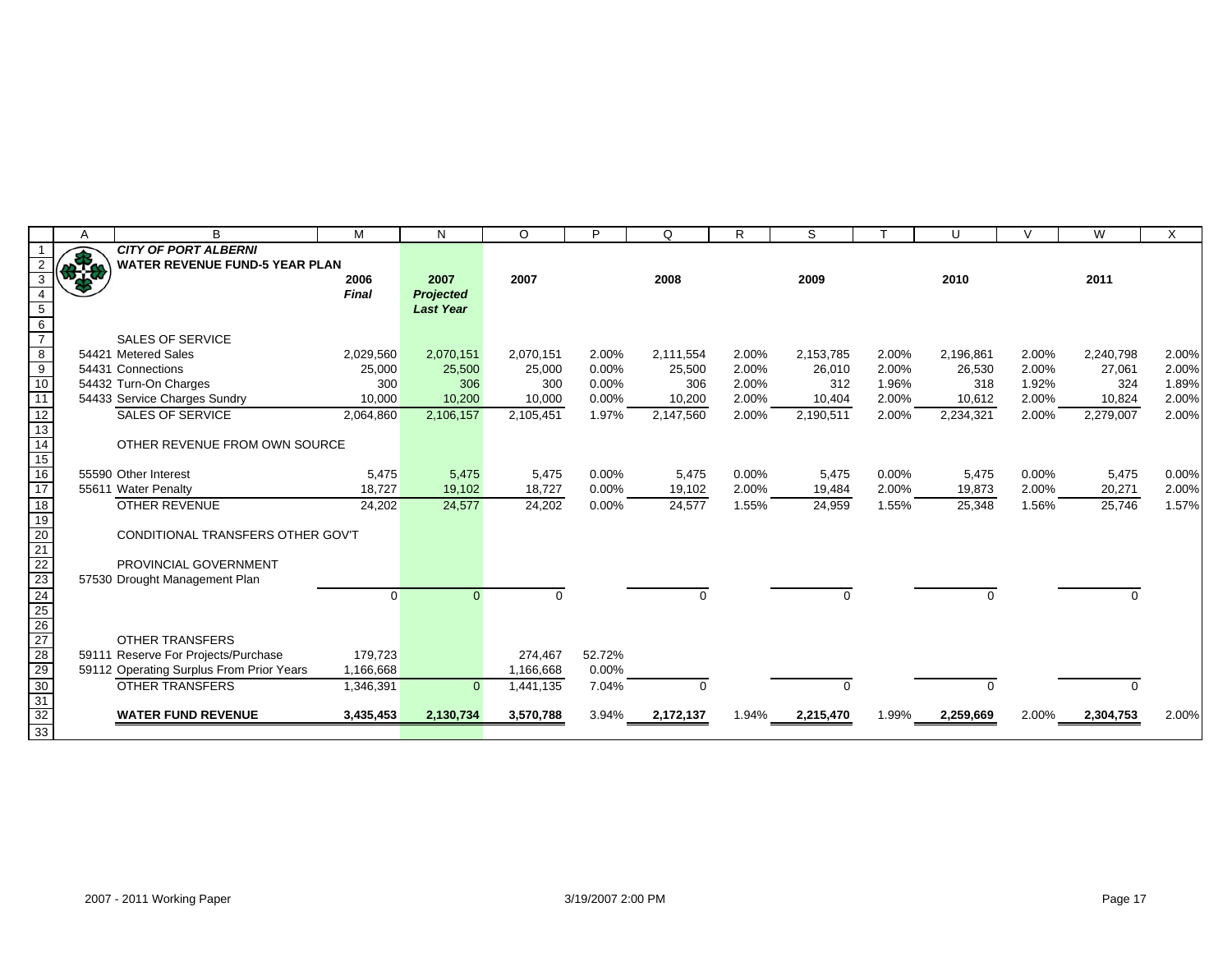|                           | Α          | B                                      | M            | N                | $\circ$   | P        | Q         | R.       | S         |       | U         | $\vee$ | W         | X     |
|---------------------------|------------|----------------------------------------|--------------|------------------|-----------|----------|-----------|----------|-----------|-------|-----------|--------|-----------|-------|
|                           |            | <b>CITY OF PORT ALBERNI</b>            |              |                  |           |          |           |          |           |       |           |        |           |       |
|                           | <b>REA</b> | <b>WATER REVENUE FUND-5 YEAR PLAN</b>  |              |                  |           |          |           |          |           |       |           |        |           |       |
|                           |            |                                        | 2006         | 2007             | 2007      |          | 2008      |          | 2009      |       | 2010      |        | 2011      |       |
|                           |            |                                        | <b>Final</b> | <b>Projected</b> |           |          |           |          |           |       |           |        |           |       |
|                           |            |                                        |              | <b>Last Year</b> |           |          |           |          |           |       |           |        |           |       |
|                           |            |                                        |              |                  |           |          |           |          |           |       |           |        |           |       |
| 34<br>35                  |            |                                        |              |                  |           |          |           |          |           |       |           |        |           |       |
|                           |            |                                        |              |                  |           |          |           |          |           |       |           |        |           |       |
| $\frac{1}{6}$             |            | <b>WATER SUPPLY SYSTEM</b>             |              |                  |           |          |           |          |           |       |           |        |           |       |
|                           |            |                                        |              |                  |           |          |           |          |           |       |           |        |           |       |
| 38<br>39                  |            | <b>ADMINISTRATION</b>                  |              |                  |           |          |           |          |           |       |           |        |           |       |
|                           |            | 64110 Water Administration & Other     | 186,500      | 190,230          | 186,500   | 0.00%    | 190,230   | 2.00%    | 194,035   | 2.00% | 197,915   | 2.00%  | 201,874   | 2.00% |
| $\overline{10}$           |            |                                        |              |                  |           |          |           |          |           |       |           |        |           |       |
|                           |            | <b>ENGINEERING SERVICES</b>            |              |                  |           |          |           |          |           |       |           |        |           |       |
| $\frac{12}{13}$           |            | 64121 Engineering Consulting Services  | 20,000       | 20,400           | 20,000    | 0.00%    | 20,400    | 2.00%    | 20,808    | 2.00% | 21,224    | 2.00%  | 21,649    | 2.00% |
|                           |            |                                        |              |                  |           |          |           |          |           |       |           |        |           |       |
| $\overline{4}$            |            | WATER SYSTEM ADMINISTRATION            |              |                  |           |          |           |          |           |       |           |        |           |       |
| $\overline{5}$            |            | 64133 Customer Service Requests        | 72,000       | 73,440           | 72,000    | 0.00%    | 73,440    | 2.00%    | 74,909    | 2.00% | 76,407    | 2.00%  | 77,935    | 2.00% |
| $\overline{6}$            |            | 64136 Small Tools/Equipment/Supplies   | 8,000        | 8,160            | 8,000     | 0.00%    | 8,489     | 6.11%    | 8,659     | 2.00% | 8,832     | 2.00%  | 9,009     | 2.00% |
| $\overline{7}$            |            |                                        |              |                  |           |          |           |          |           |       |           |        |           |       |
| $\overline{8}$            |            | SERVICE OF SUPPLY                      |              |                  |           |          |           |          |           |       |           |        |           |       |
| I9                        |            | 64141 Supply Inspection & Operation    | 209,250      | 213,435          | 211,250   | 0.96%    | 210,375   | $-0.41%$ | 214,583   | 2.00% | 218,875   | 2.00%  | 223,253   | 2.00% |
| $\overline{\overline{0}}$ |            |                                        |              |                  |           |          |           |          |           |       |           |        |           |       |
|                           |            | <b>PUMPING</b>                         |              |                  |           |          |           |          |           |       |           |        |           |       |
| $\frac{52}{53}$           |            | 64161 Pumping Inspection & Operation   | 185,500      | 189,210          | 185,500   | 0.00%    | 189,210   | 2.00%    | 192,994   | 2.00% | 196,854   | 2.00%  | 200,791   | 2.00% |
|                           |            |                                        |              |                  |           |          |           |          |           |       |           |        |           |       |
| $\overline{54}$           |            | <b>TRANSMISSION &amp; DISTRIBUTION</b> |              |                  |           |          |           |          |           |       |           |        |           |       |
| $\overline{5}$            |            | 64181 Transmission/Distribution System | 264,450      | 269,739          | 279,450   | 5.67%    | 285,039   | 2.00%    | 290,740   | 2.00% | 296,555   | 2.00%  | 302,486   | 2.00% |
| $\overline{56}$           |            | 64183 Connections                      | 79,000       | 80,580           | 89,000    | 12.66%   | 90,780    | 2.00%    | 92,596    | 2.00% | 94.448    | 2.00%  | 96,337    | 2.00% |
| 57                        |            | 64185 Meters                           | 120,000      | 122,400          | 129,000   | 7.50%    | 131,580   | 2.00%    | 134,212   | 2.00% | 136,896   | 2.00%  | 139,634   | 2.00% |
| $\overline{\mathbf{8}}$   |            | 64187 Hydrants                         | 52,550       | 53,601           | 47,550    | $-9.51%$ | 48,501    | 2.00%    | 49,471    | 2.00% | 50,460    | 2.00%  | 51,470    | 2.00% |
| $\overline{59}$           |            |                                        |              |                  |           |          |           |          |           |       |           |        |           |       |
| $\overline{\delta}$       |            | OTHER COMMON SERVICES                  |              |                  |           |          |           |          |           |       |           |        |           |       |
| $\mathbf{S}$              |            | 64194 Cost Of Sales - Water            | 10,000       | 10,200           | 10,000    | 0.00%    | 10,200    | 2.00%    | 10,404    | 2.00% | 10,612    | 2.00%  | 10,824    | 2.00% |
|                           |            |                                        |              |                  |           |          |           |          |           |       |           |        |           |       |
| $\overline{\mathbf{3}}$   |            | <b>WATER SUPPLY SYSTEM</b>             | 1,207,250    | 1,231,395        | 1,238,250 | 2.57%    | 1,258,244 | 1.61%    | 1,283,411 | 2.00% | 1,309,078 | 2.00%  | 1,335,262 | 2.00% |
| 34                        |            |                                        |              |                  |           |          |           |          |           |       |           |        |           |       |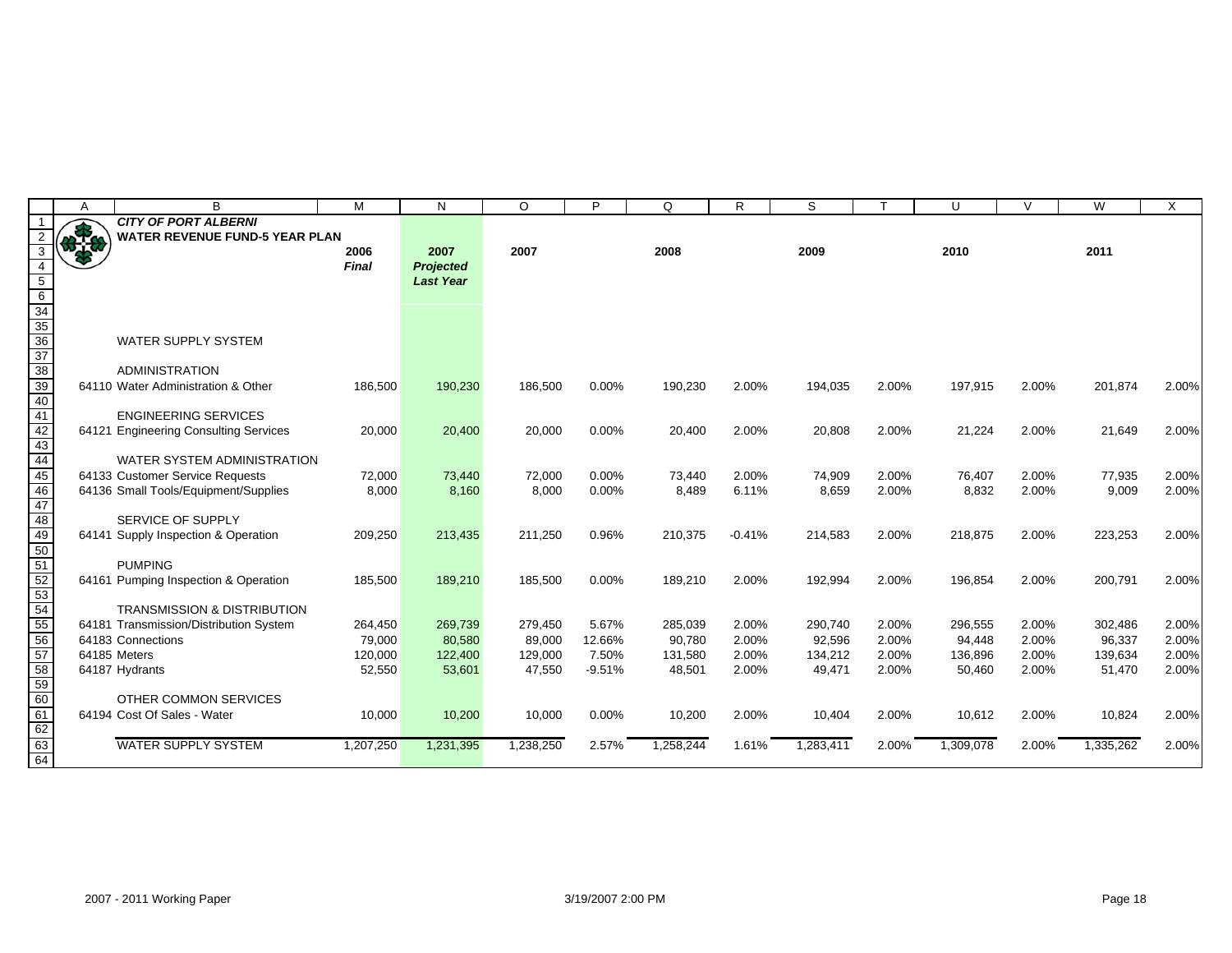|                                                                                      | A             | B                                     | M            | N                | $\circ$   | Þ        | Q         | R          | S         |            | U         |          | W         | X         |
|--------------------------------------------------------------------------------------|---------------|---------------------------------------|--------------|------------------|-----------|----------|-----------|------------|-----------|------------|-----------|----------|-----------|-----------|
|                                                                                      |               | <b>CITY OF PORT ALBERNI</b>           |              |                  |           |          |           |            |           |            |           |          |           |           |
|                                                                                      | $\frac{1}{2}$ | <b>WATER REVENUE FUND-5 YEAR PLAN</b> |              |                  |           |          |           |            |           |            |           |          |           |           |
|                                                                                      |               |                                       | 2006         | 2007             | 2007      |          | 2008      |            | 2009      |            | 2010      |          | 2011      |           |
|                                                                                      |               |                                       | <b>Final</b> | <b>Projected</b> |           |          |           |            |           |            |           |          |           |           |
|                                                                                      |               |                                       |              | <b>Last Year</b> |           |          |           |            |           |            |           |          |           |           |
|                                                                                      |               |                                       |              |                  |           |          |           |            |           |            |           |          |           |           |
|                                                                                      |               | <b>FISCAL SERVICES</b>                |              |                  |           |          |           |            |           |            |           |          |           |           |
|                                                                                      |               |                                       |              |                  |           |          |           |            |           |            |           |          |           |           |
|                                                                                      |               | <b>DEBT</b>                           |              |                  |           |          |           |            |           |            |           |          |           |           |
|                                                                                      |               | 68120 Interest On Own Debentures      |              |                  |           |          |           |            |           |            |           |          |           |           |
|                                                                                      |               | 68130 Principal Install. On Own Deb   |              |                  |           |          |           |            |           |            |           |          |           |           |
| 5<br>6<br>6<br>6<br>6<br>6<br>6<br>8<br>7<br>7<br>7<br>7<br>7<br>7<br>7<br><br><br>7 |               | <b>DEBT</b>                           | 0            |                  |           |          | 0         |            | 0         |            | 0         |          |           |           |
|                                                                                      |               | TRANSFERS TO FUNDS AND RESERVES       |              |                  |           |          |           |            |           |            |           |          |           |           |
|                                                                                      |               | 68211 Transfer To Reserves            |              |                  |           |          |           |            |           |            |           |          |           |           |
|                                                                                      |               | 68220 Transfers To Water Cap. Fund    | 1,764,891    | 402,072          | 1,852,689 | 4.97%    | 357,458   | $-80.71\%$ | 317,142   | $-11.28%$  | 374,951   | 18.23%   | 284,249   | $-24.19%$ |
|                                                                                      |               | 68910 Debt Reserve Transfer           | 5,475        | 5,475            | 5,475     | $0.00\%$ | 5,475     | $0.00\%$   | 5,475     | $0.00\%$   | 5,475     | $0.00\%$ | 5,475     | 0.00%     |
|                                                                                      |               | <b>TRANSFERS</b>                      | 1,770,366    | 407,547          | 1,858,164 | 4.96%    | 362,933   | -80.47%    | 322,617   | $-11.11%$  | 380,426   | 17.92%   | 289,724   | $-23.84%$ |
|                                                                                      |               |                                       |              |                  |           |          |           |            |           |            |           |          |           |           |
|                                                                                      |               | <b>FISCAL SERVICES</b>                | 1,770,366    | 407,547          | 1,858,164 | 4.96%    | 362,933   | -80.47%    | 322,617   | $-11.11\%$ | 380,426   | 17.92%   | 289,724   | $-23.84%$ |
|                                                                                      |               |                                       |              |                  |           |          |           |            |           |            |           |          |           |           |
|                                                                                      |               | <b>EXCESS OF REVENUE OVER EXPE</b>    | 457,837      | 491,792          | 474,374   | 3.61%    | 550,960   | 16.14%     | 609,442   | 10.61%     | 570,165   | -6.44%   | 679,767   | 19.22%    |
|                                                                                      |               |                                       |              |                  |           |          |           |            |           |            |           |          |           |           |
| 76<br>77<br>78<br>79<br>80<br>81<br>82<br>83                                         |               | <b>WATER FUND EXPENDITURE</b>         | 3,435,453    | 2,130,734        | 3,570,788 | 3.94%    | 2,172,137 | -39.17%    | 2,215,470 | 1.99%      | 2,259,669 | 2.00%    | 2,304,753 | 2.00%     |
|                                                                                      |               |                                       |              |                  |           |          |           |            |           |            |           |          |           |           |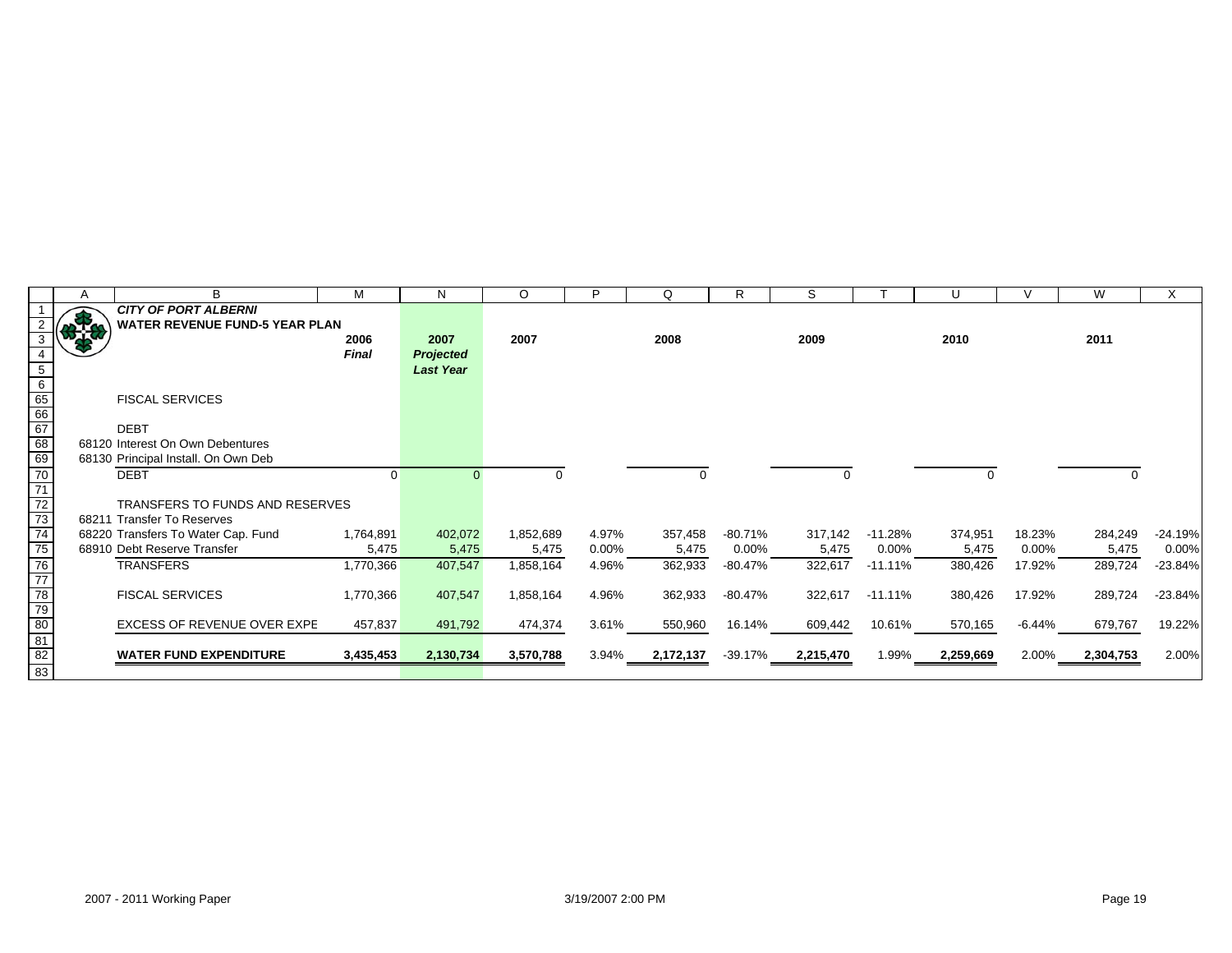|                                              | A    | B                                           | M         | N                | $\circ$            | P       | Q         | R        | S         |       | U         | $\vee$ | W         | X        |
|----------------------------------------------|------|---------------------------------------------|-----------|------------------|--------------------|---------|-----------|----------|-----------|-------|-----------|--------|-----------|----------|
|                                              |      | <b>CITY OF PORT ALBERNI</b>                 |           |                  |                    |         |           |          |           |       |           |        |           |          |
|                                              | $+3$ | <b>SEWER REVENUE FUND-5 YEAR PLAN</b>       |           |                  |                    |         |           |          |           |       |           |        |           |          |
| 3                                            |      |                                             | 2006      | 2007             | 2007               |         | 2008      |          | 2009      |       | 2010      |        | 2011      |          |
|                                              |      |                                             | Final     | Projected        |                    |         |           |          |           |       |           |        |           |          |
| $\begin{array}{c} 5 \\ 6 \\ 7 \end{array}$   |      |                                             |           | <b>Last Year</b> |                    |         |           |          |           |       |           |        |           |          |
|                                              |      |                                             |           |                  |                    |         |           |          |           |       |           |        |           |          |
|                                              |      | <b>SALES OF SERVICE</b>                     |           |                  |                    |         |           |          |           |       |           |        |           |          |
| $\frac{8}{9}$                                |      |                                             |           |                  |                    |         |           |          |           |       |           |        |           |          |
|                                              |      | 94421 Sewer Fees                            |           |                  | 1,100,000          |         | 1,122,000 | 2.00%    | 1,144,440 | 2.00% | 1,167,733 | 2.04%  | 1,190,675 | 1.96%    |
| $\overline{10}$                              |      | 94431 Sewer Connections                     | 24,000    | 24,480           | 24,000             | 0.00%   | 24,480    | 2.00%    | 24,970    | 2.00% | 25,469    | 2.00%  | 25,978    | 2.00%    |
| 11                                           |      | 94432 Service Charges Sundry                | 2,500     | 2,550            | 2,500              | 0.00%   | 2,550     | 2.00%    | 2,601     | 2.00% | 2,653     | 2.00%  | 2,706     | 2.00%    |
| $\overline{12}$                              |      | 94433 User Charges                          | 9,700     | 9,894            | 10,600             | 9.28%   | 10,812    | 2.00%    | 11,028    | 2.00% | 11,249    | 2.00%  | 11,474    | 2.00%    |
| $\frac{11}{13}$<br>$\frac{14}{15}$           |      |                                             |           |                  |                    |         |           |          |           |       |           |        |           |          |
|                                              |      | <b>OTHER SERVICES</b>                       |           |                  |                    |         |           |          |           |       |           |        |           |          |
|                                              |      | 94441 Sewage Disposal Fees                  | 4,000     | 4,080            | 4,000              | 0.00%   | 4,080     | 2.00%    | 4,162     | 2.01% | 4,245     | 1.99%  | 4,330     | 2.00%    |
| $\overline{16}$                              |      | <b>SALES OF SERVICE</b>                     | 40,200    | 41,004           | 1,141,100 2738.56% |         | 1,163,922 | 2.00%    | 1,187,201 | 2.00% | 1,211,349 | 2.03%  | 1,235,163 | 1.97%    |
| 17                                           |      |                                             |           |                  |                    |         |           |          |           |       |           |        |           |          |
| 18                                           |      | OTHER REVENUE FROM OWN SOURCE               |           |                  |                    |         |           |          |           |       |           |        |           |          |
| 19                                           |      |                                             |           |                  |                    |         |           |          |           |       |           |        |           |          |
|                                              |      | 95590 M.F.A. Debt Reserve Income            | 13,705    | 13,705           | 13,705             | 0.00%   | 13,705    | 0.00%    | 13,705    | 0.00% | 13,705    | 0.00%  | 13,705    | 0.00%    |
| 20<br>21 22 23<br>24 25 26 27 28<br>29 29 29 |      | 95722 Sewer Local Improvement Charges       | 32,708    | 32,708           | 32,708             | 0.00%   | 32,708    | 0.00%    | 32,708    | 0.00% | 32,708    | 0.00%  | 32,708    | 0.00%    |
|                                              |      | <b>OTHER REVENUE</b>                        | 46,413    | 46,413           | 46,413             | 0.00%   | 46,413    | 0.00%    | 46,413    | 0.00% | 46,413    | 0.00%  | 46,413    | 0.00%    |
|                                              |      |                                             |           |                  |                    |         |           |          |           |       |           |        |           |          |
|                                              |      | UNCONDITIONAL TRANSFERS                     |           |                  |                    |         |           |          |           |       |           |        |           |          |
|                                              |      | 96221 Sewerage Fac. Assist. Grant           |           |                  |                    |         |           |          |           |       |           |        |           |          |
|                                              |      | 95650 Sewer Study Grant                     |           |                  |                    |         |           |          |           |       |           |        |           |          |
|                                              |      |                                             |           |                  |                    |         |           |          |           |       |           |        |           |          |
|                                              |      | <b>OTHER TRANSFERS</b>                      |           |                  |                    |         |           |          |           |       |           |        |           |          |
|                                              |      | 99110 Transfer from Capital Res. - New Deal | 45,000    | 45,000           | 45,000             | 0.00%   | 45,000    | 0.00%    | 45,000    |       | 45,000    |        |           |          |
|                                              |      | 99111 Transfers from Reserves & Allowances  | 47,700    |                  | 23,994             | -49.70% |           |          |           |       |           |        |           |          |
| 31                                           |      | 99211 Contr. From General Revenue           | 1,037,348 | 1,169,462        |                    |         |           |          |           |       |           |        |           |          |
| 32<br>33<br>34                               |      | <b>OTHER TRANSFERS</b>                      | 1,130,048 | 1,214,462        | 68,994             |         | 45,000    |          | 45,000    |       | 45,000    |        | $\Omega$  |          |
|                                              |      |                                             |           |                  |                    |         |           |          |           |       |           |        |           |          |
|                                              |      | <b>SEWER FUND REVENUE</b>                   | 1,216,661 | 1,301,879        | 1,256,507          | 3.28%   | 1,255,335 | $-3.58%$ | 1,278,614 | 1.85% | 1,302,762 | 1.89%  | 1,281,576 | $-1.63%$ |
| 35                                           |      |                                             |           |                  |                    |         |           |          |           |       |           |        |           |          |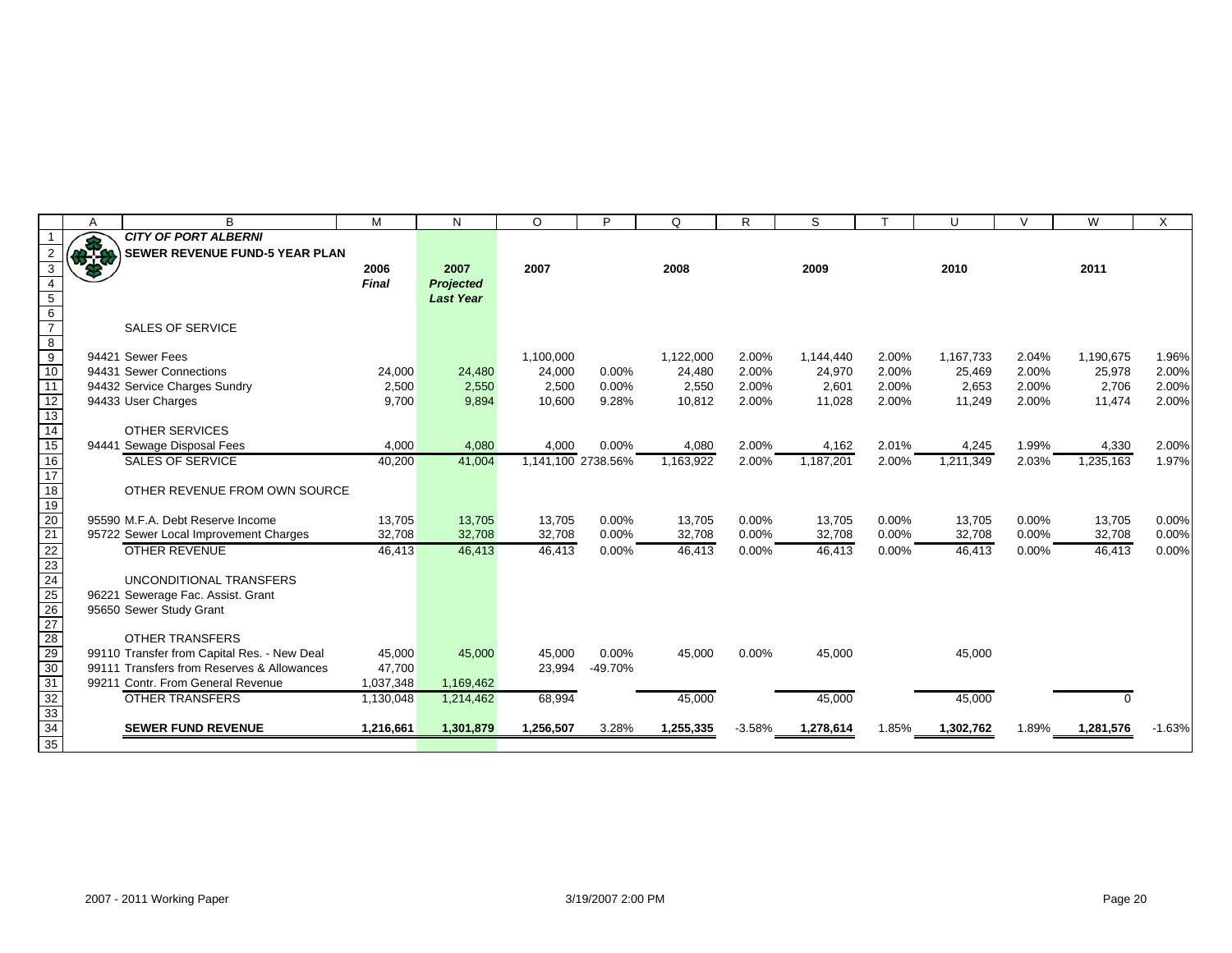|                                              | Α             | B                                     | M       | N                | $\circ$ | P        | Q       | R        | S       |       | U       | $\mathcal{U}$ | W       | X     |
|----------------------------------------------|---------------|---------------------------------------|---------|------------------|---------|----------|---------|----------|---------|-------|---------|---------------|---------|-------|
|                                              |               | <b>CITY OF PORT ALBERNI</b>           |         |                  |         |          |         |          |         |       |         |               |         |       |
|                                              | $\frac{1}{2}$ | <b>SEWER REVENUE FUND-5 YEAR PLAN</b> |         |                  |         |          |         |          |         |       |         |               |         |       |
| 3                                            |               |                                       | 2006    | 2007             | 2007    |          | 2008    |          | 2009    |       | 2010    |               | 2011    |       |
| $\overline{4}$                               |               |                                       | Final   | <b>Projected</b> |         |          |         |          |         |       |         |               |         |       |
|                                              |               |                                       |         | <b>Last Year</b> |         |          |         |          |         |       |         |               |         |       |
| $rac{5}{6}$<br>$rac{6}{36}$<br>$rac{36}{37}$ |               |                                       |         |                  |         |          |         |          |         |       |         |               |         |       |
|                                              |               |                                       |         |                  |         |          |         |          |         |       |         |               |         |       |
|                                              |               |                                       |         |                  |         |          |         |          |         |       |         |               |         |       |
|                                              |               | <b>SEWER SYSTEM</b>                   |         |                  |         |          |         |          |         |       |         |               |         |       |
| $\frac{38}{39}$<br>$\frac{40}{9}$            |               |                                       |         |                  |         |          |         |          |         |       |         |               |         |       |
|                                              |               | <b>ADMINISTRATION</b>                 |         |                  |         |          |         |          |         |       |         |               |         |       |
| 41                                           |               | 104210 Sewer Administration & Other   | 123,556 | 126,027          | 123,556 | 0.00%    | 126,027 | 2.00%    | 126,027 | 0.00% | 128,548 | 2.00%         | 131,119 | 2.00% |
| 42                                           |               |                                       |         |                  |         |          |         |          |         |       |         |               |         |       |
| 43                                           |               | <b>ENGINEERING SERVICES</b>           |         |                  |         |          |         |          |         |       |         |               |         |       |
| $\frac{1}{44}$                               |               | 104221 Contract Services              | 45,000  | 45,900           | 45,000  | $0.00\%$ | 45,900  | 2.00%    | 46,818  | 2.00% | 47,754  | 2.00%         | 48,709  | 2.00% |
| 45                                           |               |                                       |         |                  |         |          |         |          |         |       |         |               |         |       |
| 46                                           |               | SEWER SYSTEM ADMINISTRATION           |         |                  |         |          |         |          |         |       |         |               |         |       |
| 47                                           |               | 104233 Customer Service Requests      | 87,000  | 88,740           | 92,000  | 5.75%    | 91,340  | $-0.72%$ | 93,217  | 2.05% | 95,131  | 2.05%         | 97,084  | 2.05% |
| 48                                           |               | 104236 Small Tools/Equipment/Supplies | 5,610   | 5,722            | 5,610   | 0.00%    | 5,722   | 2.00%    | 5,837   | 2.01% | 5,953   | 1.99%         | 6,072   | 2.00% |
| 49<br>50                                     |               | SEWER COLLECTION SYSTEM               |         |                  |         |          |         |          |         |       |         |               |         |       |
| 51                                           |               | 104240 Sewage Collection System Main  | 193,620 | 197,492          | 183,420 | $-5.27%$ | 197,492 | 7.67%    | 197,492 | 0.00% | 201,442 | 2.00%         | 205,471 | 2.00% |
| $\overline{52}$                              |               | 104241 Sewer Service Connections      | 125,000 | 127,500          | 134,000 | 7.20%    | 136,680 | 2.00%    | 139,414 | 2.00% | 142,202 | 2.00%         | 145,046 | 2.00% |
|                                              |               |                                       |         |                  |         |          |         |          |         |       |         |               |         |       |
| $\frac{53}{54}$                              |               | <b>SEWER LIFT STATIONS</b>            |         |                  |         |          |         |          |         |       |         |               |         |       |
|                                              |               | 104260 Sewage Lift Stations           | 169,830 | 173,227          | 169,830 | 0.00%    | 173,227 | 2.00%    | 176,691 | 2.00% | 180,225 | 2.00%         | 183,829 | 2.00% |
| $\frac{55}{56}$                              |               |                                       |         |                  |         |          |         |          |         |       |         |               |         |       |
|                                              |               | SEWER TREATMENT AND DISPOSAL          |         |                  |         |          |         |          |         |       |         |               |         |       |
|                                              |               | 104280 Sewage Treatment               | 147,500 | 150,450          | 149,900 | 1.63%    | 152,898 | 2.00%    | 155,956 | 2.00% | 159,075 | 2.00%         | 162,257 | 2.00% |
| $\frac{12}{57}$                              |               |                                       |         |                  |         |          |         |          |         |       |         |               |         |       |
| $\overline{60}$                              |               | OTHER COMMON SERVICES                 |         |                  |         |          |         |          |         |       |         |               |         |       |
| 61                                           |               | 104294 Cost Of Sales - Sewer          | 2,500   | 2,550            | 2,500   | 0.00%    | 2,550   | 2.00%    | 2,601   | 2.00% | 2,653   | 2.00%         | 2,706   | 2.00% |
| 62                                           |               | <b>SEWER SYSTEM</b>                   | 899,616 | 917,608          | 905,816 | 0.69%    | 931,836 | 2.87%    | 944,053 | 1.31% | 962,983 | 2.01%         | 982,293 | 2.01% |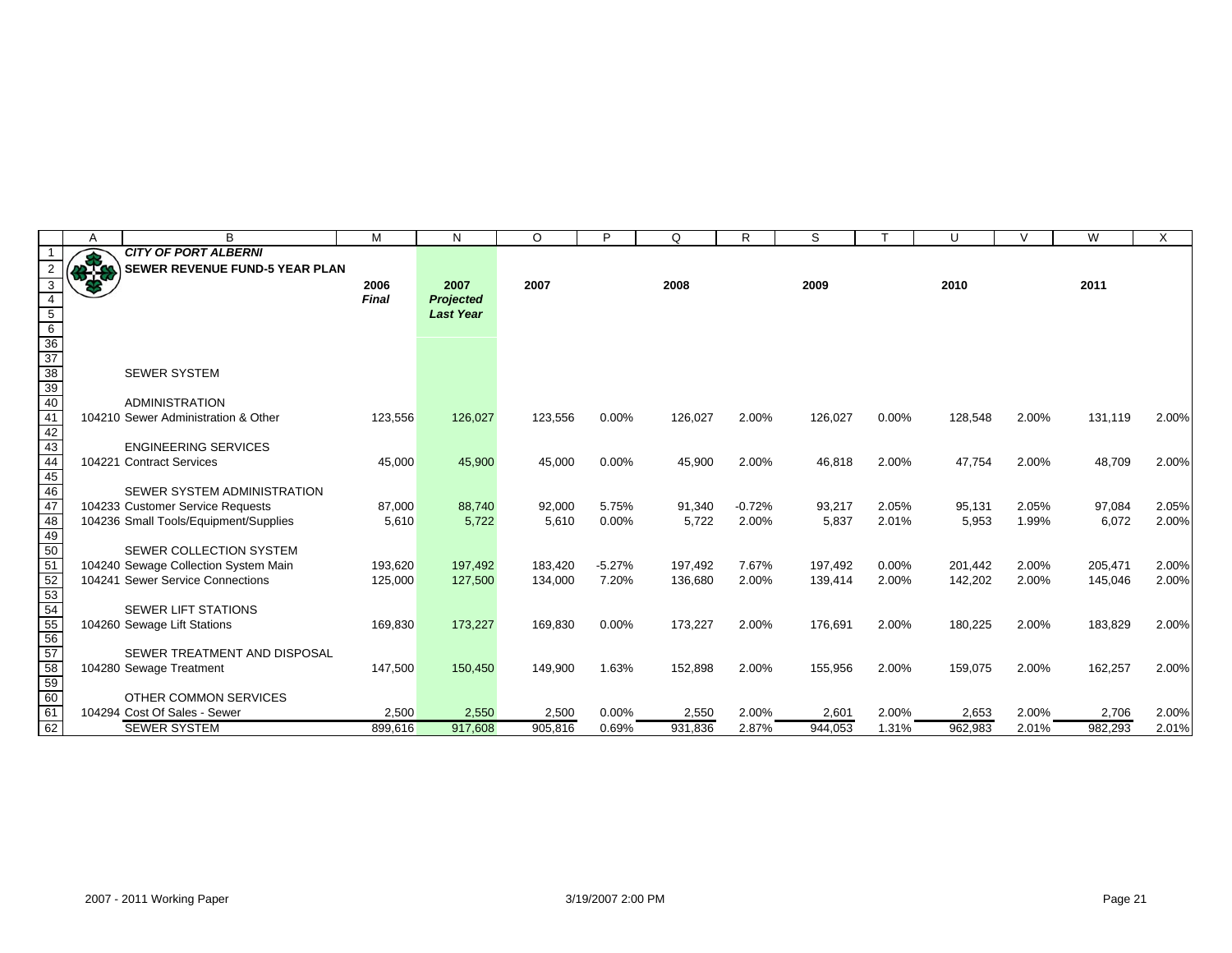|                                                                | Α   | B                                        | M            | N                | $\circ$   | P         | Q         | R         | S         |          | U         | $\mathcal{U}$ | W         | X         |
|----------------------------------------------------------------|-----|------------------------------------------|--------------|------------------|-----------|-----------|-----------|-----------|-----------|----------|-----------|---------------|-----------|-----------|
|                                                                |     | <b>CITY OF PORT ALBERNI</b>              |              |                  |           |           |           |           |           |          |           |               |           |           |
|                                                                | 878 | <b>SEWER REVENUE FUND-5 YEAR PLAN</b>    |              |                  |           |           |           |           |           |          |           |               |           |           |
| $\mathbf{3}$                                                   |     |                                          | 2006         | 2007             | 2007      |           | 2008      |           | 2009      |          | 2010      |               | 2011      |           |
|                                                                |     |                                          | <b>Final</b> | <b>Projected</b> |           |           |           |           |           |          |           |               |           |           |
| $\overline{5}$                                                 |     |                                          |              | <b>Last Year</b> |           |           |           |           |           |          |           |               |           |           |
| $\frac{6}{63}$ $\frac{63}{64}$ $\frac{64}{65}$ $\frac{67}{68}$ |     |                                          |              |                  |           |           |           |           |           |          |           |               |           |           |
|                                                                |     |                                          |              |                  |           |           |           |           |           |          |           |               |           |           |
|                                                                |     |                                          |              |                  |           |           |           |           |           |          |           |               |           |           |
|                                                                |     | <b>FISCAL SERVICES</b>                   |              |                  |           |           |           |           |           |          |           |               |           |           |
|                                                                |     |                                          |              |                  |           |           |           |           |           |          |           |               |           |           |
|                                                                |     | <b>DEBT</b>                              |              |                  |           |           |           |           |           |          |           |               |           |           |
|                                                                |     | 108120 Interest On Own Debentures        | 79,932       | 78,202           | 80,100    | 0.21%     | 77,830    | $-2.83%$  | 75,454    | $-3.05%$ | 72,966    | $-3.30%$      | 70,361    | $-3.57%$  |
| 69                                                             |     | 108130 Principal Install On Own Deb.     | 160,383      | 160,383          | 107,383   | $-33.05%$ | 160,383   | 49.36%    | 160,383   | 0.00%    | 160,383   | 0.00%         | 160,383   | 0.00%     |
| $\overline{70}$                                                |     | <b>TOTAL DEBT</b>                        | 240,315      | 238,585          | 187,483   | $-21.98%$ | 238,213   | 27.06%    | 235,837   | $-1.00%$ | 233,349   | $-1.05%$      | 230,744   | $-1.12%$  |
| $\frac{71}{72}$                                                |     |                                          |              |                  |           |           |           |           |           |          |           |               |           |           |
|                                                                |     | <b>TRANSFER TO FUNDS AND RESERVES</b>    |              |                  |           |           |           |           |           |          |           |               |           |           |
| $\frac{1}{73}$                                                 |     | 108220 Transfer To Sewer Capital Fund    | 63,025       | 131,981          | 85,314    | 35.37%    | 9,300     | $-89.10%$ | 23,025    | 147.58%  | 38,688    | 68.03%        | 17,871    | $-53.81%$ |
| $\overline{74}$                                                |     | 108910 Debt Reserve Transfer             | 13,705       | 13,705           | 13,705    | $0.00\%$  | 13,705    | 0.00%     | 13,705    | 0.00%    | 13,705    | 0.00%         | 13,705    | 0.00%     |
| $\overline{75}$                                                |     | 108211 Transfer to Reserves & Allowances |              |                  |           |           |           |           |           |          |           |               |           |           |
| 76<br>77<br>78<br>79<br>80                                     |     | <b>TRANSFERS</b>                         | 76,730       | 145,686          | 99,019    | 29.05%    | 23,005    | $-76.77%$ | 36,730    | 59.66%   | 52,393    | 42.64%        | 31,576    | $-39.73%$ |
|                                                                |     |                                          |              |                  |           |           |           |           |           |          |           |               |           |           |
|                                                                |     | <b>FISCAL SERVICES</b>                   | 317,045      | 384,271          | 286,502   | $-9.63%$  | 261,218   | $-8.83%$  | 272,567   | 4.34%    | 285,742   | 4.83%         | 262,320   | $-8.20%$  |
|                                                                |     |                                          |              |                  |           |           |           |           |           |          |           |               |           |           |
|                                                                |     | <b>EXCESS OF REVENUE OVER EXPEND</b>     |              |                  | 64,189    |           | 62,281    | $-2.97%$  | 61,994    | $-0.46%$ | 54,037    | $-12.84%$     | 36,963    | $-31.60%$ |
|                                                                |     |                                          |              |                  |           |           |           |           |           |          |           |               |           |           |
| $\frac{81}{82}$<br>$\frac{83}{84}$                             |     | <b>SEWER FUND EXPENDITURE</b>            | 1,216,661    | 1,301,879        | 1,256,507 | 3.28%     | 1,255,335 | $-0.09%$  | 1,278,614 | 1.85%    | 1,302,762 | 1.89%         | 1,281,576 | $-1.63%$  |
|                                                                |     |                                          |              |                  |           |           |           |           |           |          |           |               |           |           |
|                                                                |     | <b>Balancing</b>                         |              |                  | $\bf{0}$  |           | 0         |           | 0         |          | 0         |               | 0         |           |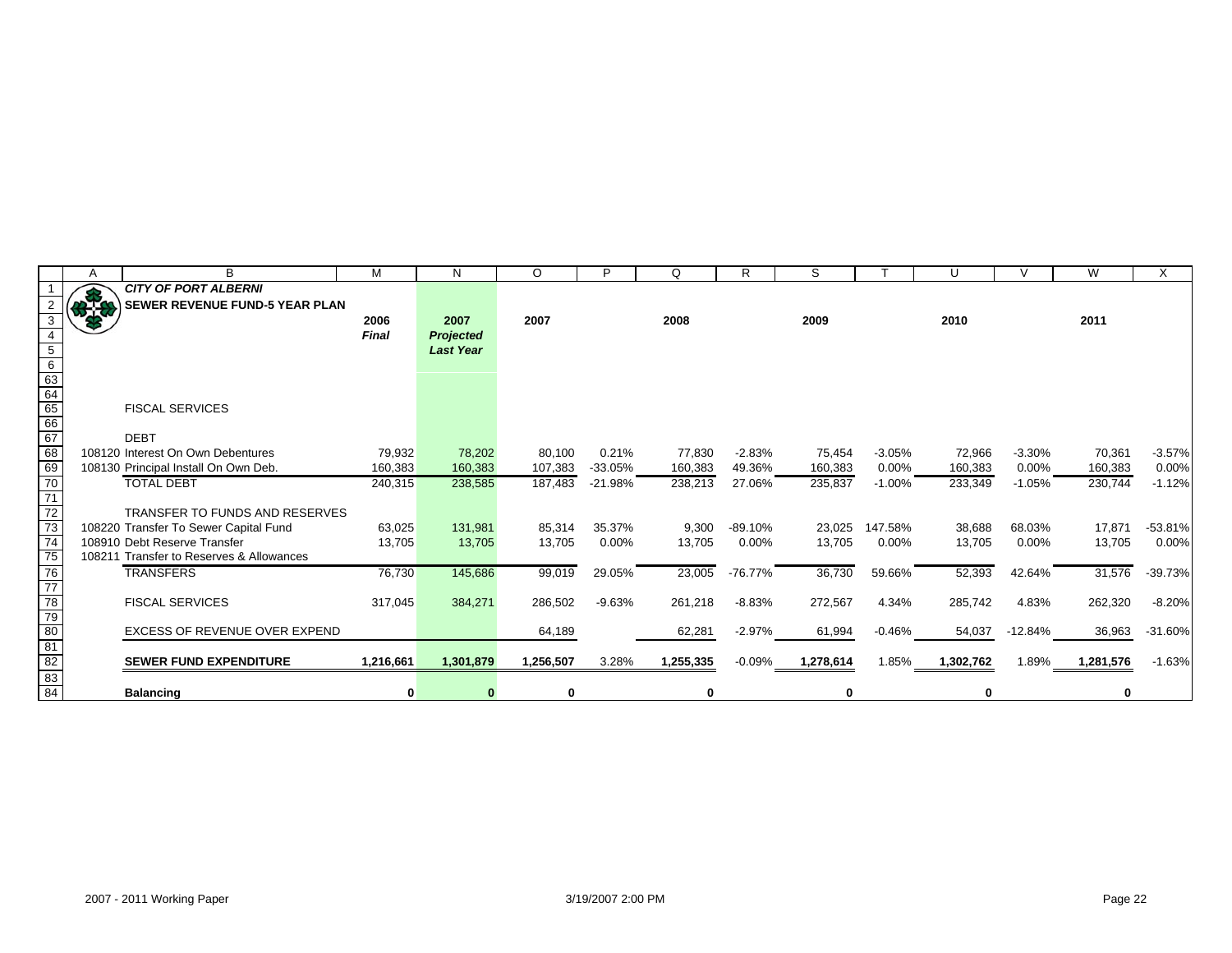|                 | Α | B                                              |    | F         |     | G           | H               |     |             |    | J           |
|-----------------|---|------------------------------------------------|----|-----------|-----|-------------|-----------------|-----|-------------|----|-------------|
|                 |   | <b>CITY OF PORT ALBERNI</b>                    |    |           |     |             |                 |     |             |    |             |
| $\overline{2}$  |   | EQUIPMENT REPLACEMENT RESERVE FUND-5 YEAR PLAN |    |           |     |             |                 |     |             |    |             |
| 3               |   |                                                |    | 2007      |     | 2008        | 2009            |     | 2010        |    | 2011        |
| 4               |   |                                                |    |           |     |             |                 |     |             |    |             |
| 5               |   |                                                |    |           |     |             |                 |     |             |    |             |
| 6               |   | Sale of Equipment                              | \$ | 2,000     | \$  | 2,000       | \$<br>2,000     | \$  | 2,000       | S  | 2,000       |
| $\overline{7}$  |   | Investment Income                              | \$ | 100,000   | \$  | 100,000     | \$<br>100,000   | \$  | 100,000     | S  | 100,000     |
| 8               |   | Miscellaneous                                  | \$ | 595,000   | \$. | 595,000     | \$<br>595,000   | \$  | 595,000     | S  | 595,000     |
| 9               |   |                                                | \$ | 697,000   | \$  | 697,000     | \$<br>697,000   | \$  | 697,000     | \$ | 697,000     |
| 10              |   |                                                |    |           |     |             |                 |     |             |    |             |
| 11              |   |                                                |    |           |     |             |                 |     |             |    |             |
| 12              |   | <b>EXPENDITURE</b>                             |    |           |     |             |                 |     |             |    |             |
| 13              |   | Transfer to Capital Works Bylaw                | \$ |           | \$  |             | \$              | \$  |             | \$ |             |
| 14              |   | <b>Equipment Purchases</b>                     | \$ | 627,001   | \$  | 198,561     | \$<br>137,311   | \$. | 146,000     |    | 765,000     |
| 15              |   |                                                |    |           |     |             |                 |     |             |    |             |
| 16              |   |                                                |    |           |     |             |                 |     |             |    |             |
| $\overline{17}$ |   | REVENUE OVER EXPENDITURE                       | \$ | 69,999    | \$  | 498,439     | \$<br>559,689   | \$  | 551,000     | \$ | (68,000)    |
| 18              |   |                                                |    |           |     |             |                 |     |             |    |             |
| 19              |   |                                                |    |           |     |             |                 |     |             |    |             |
| 20              |   |                                                |    |           |     |             |                 |     |             |    |             |
| 21              |   | FUND EQUITY - ENDING                           | S. | 4,678,438 |     | \$5,176,877 | \$<br>5,736,566 |     | \$6,287,566 |    | \$6,219,566 |
| 22              |   |                                                |    |           |     |             |                 |     |             |    |             |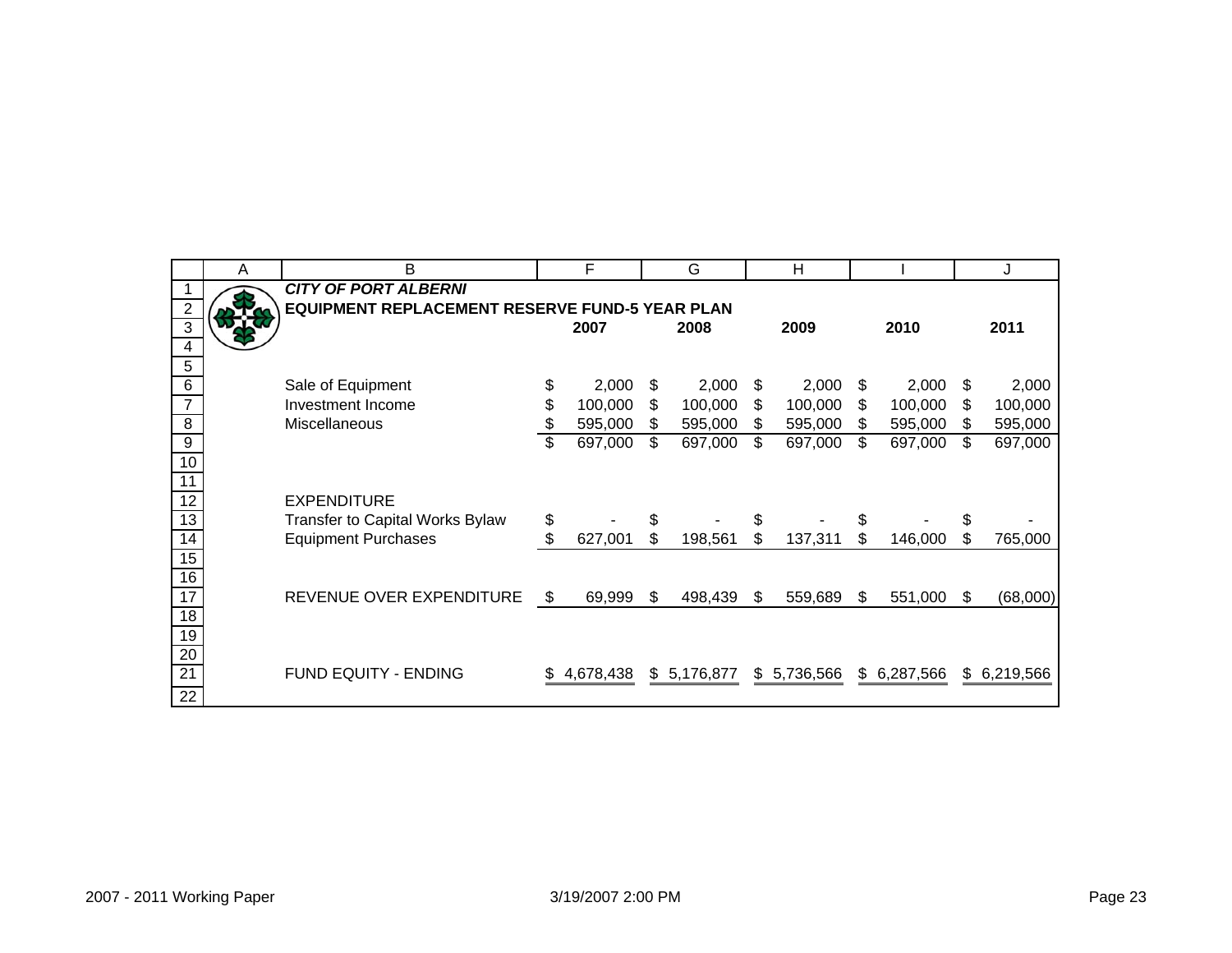|                 | A | B                                             |                          | F               |    | G         |    | H         |     |                |     | J          |
|-----------------|---|-----------------------------------------------|--------------------------|-----------------|----|-----------|----|-----------|-----|----------------|-----|------------|
|                 |   | <b>CITY OF PORT ALBERNI</b>                   |                          |                 |    |           |    |           |     |                |     |            |
| $\overline{c}$  |   | <b>CAPITAL WORKS RESERVE FUND-5 YEAR PLAN</b> |                          |                 |    |           |    |           |     |                |     |            |
| $\overline{3}$  |   |                                               |                          |                 |    |           |    |           |     |                |     |            |
| 4               |   |                                               |                          | 2007            |    | 2008      |    | 2009      |     | 2010           |     | 2011       |
| 5               |   |                                               |                          |                 |    |           |    |           |     |                |     |            |
| $\overline{6}$  |   | <b>RECEIPTS</b>                               |                          |                 |    |           |    |           |     |                |     |            |
| $\overline{7}$  |   | <b>Transfer from ERRF</b>                     | \$                       |                 |    |           |    |           |     |                |     |            |
| $\overline{8}$  |   | Investment Income                             | \$                       | 50,000          | \$ | 50,000    | \$ | 50,000    | \$  | 50,000         |     | 50,000     |
| $\overline{9}$  |   | New Deal Gas Tax Funds                        | \$                       | 316,544         | \$ | 395,770   | S  | 793,946   | \$. |                |     |            |
| 10              |   | Gas Tax - Invest, Income                      | \$                       | 11,000          | \$ | 12,000    | S  | 24,000    | S   |                |     |            |
| $\overline{11}$ |   | Miscellaneous - MFA Surplus                   | \$                       |                 |    |           | S  |           | S   |                |     |            |
| $\overline{12}$ |   |                                               | $\overline{\mathcal{S}}$ | 377,544         | \$ | 457,770   | \$ | 867,946   | \$  | 50,000         | \$  | 50,000     |
| 13              |   |                                               |                          |                 |    |           |    |           |     |                |     |            |
| $\overline{14}$ |   |                                               |                          |                 |    |           |    |           |     |                |     |            |
| 15              |   | <b>EXPENDITURE</b>                            |                          |                 |    |           |    |           |     |                |     |            |
| 16              |   | Gas Tax - capital projects                    | \$                       | 224,920         | \$ | 55,542    | S  | 56,079    | \$. | 54,892         | \$. | 315,466    |
| 17              |   | Gas Tax - operating (capacity bldg)           | \$                       | 45,000          | \$ | 45,000    | S  | 45,000    | \$  | 45,000         | S.  |            |
| 18              |   | <b>Capital Expenditures</b>                   | \$                       | 333,660         | \$ | 55,542    |    | 56,081    | \$  | 184,894        | \$. | 39,446     |
| 19              |   | <b>Expenditure Bylaws</b>                     | \$                       |                 | S  |           | \$ |           | S   |                | S   |            |
| $\overline{20}$ |   |                                               | $\overline{\mathbb{S}}$  | 603,580         | \$ | 156,084   | \$ | 157,160   | \$  | 284,786        | \$  | 354,912    |
| $\overline{21}$ |   |                                               |                          |                 |    |           |    |           |     |                |     |            |
| 22              |   | REVENUE OVER EXPENDITURE                      | \$                       | $(226, 036)$ \$ |    | 301,686   | S. | 710,786   | -S  | $(234,786)$ \$ |     | (304, 912) |
| 23              |   |                                               |                          |                 |    |           |    |           |     |                |     |            |
| $\overline{24}$ |   |                                               |                          |                 |    |           |    |           |     |                |     |            |
| $\overline{25}$ |   | <b>FUND EQUITY - ENDING</b>                   | S                        | 1,884,482       | S  | 2,186,168 | S. | 2,896,954 | \$. | 2,662,168      | \$. | 2,357,256  |
| $\overline{26}$ |   |                                               |                          |                 |    |           |    |           |     |                |     |            |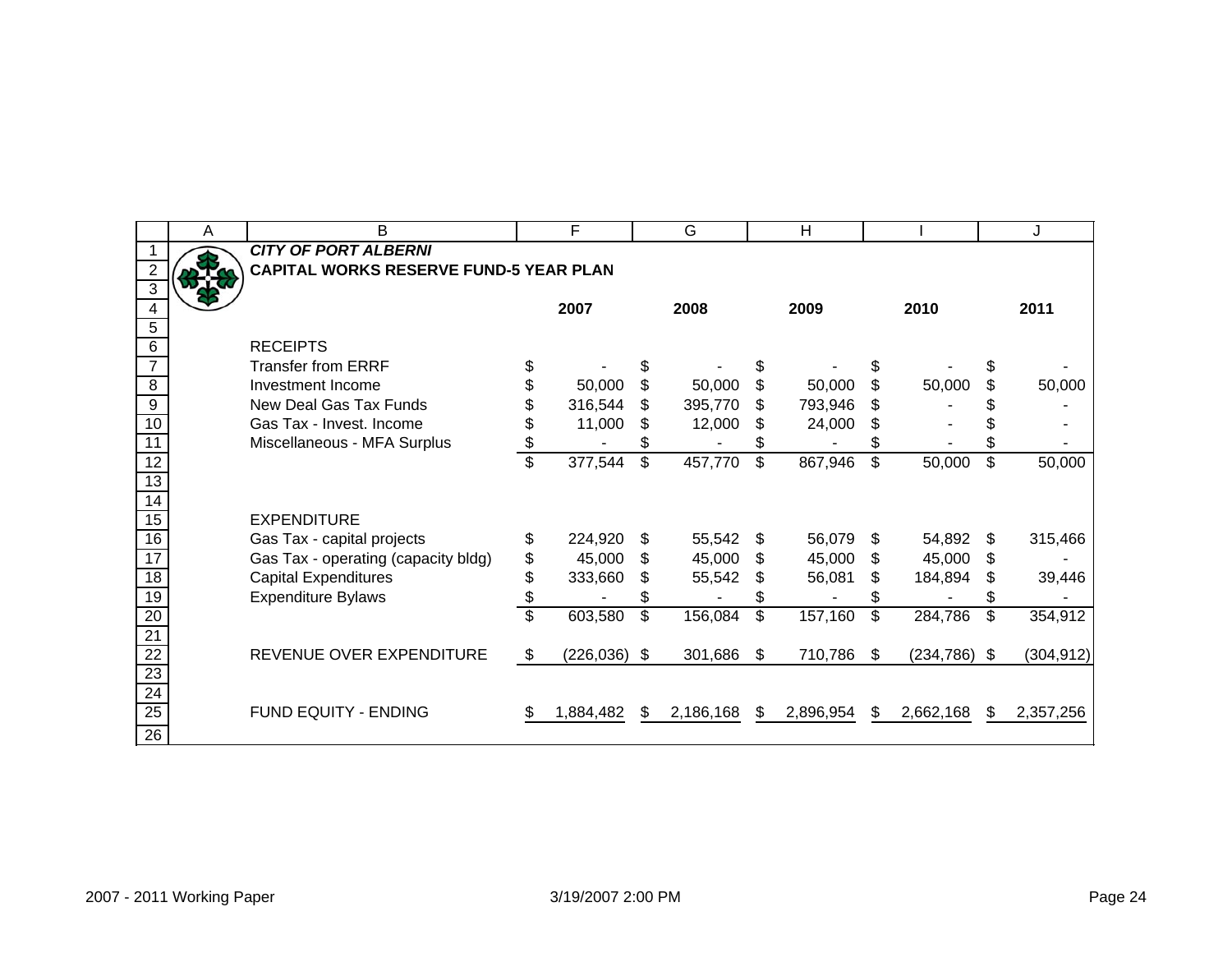|                         | Α | B                                         | F                         |    | G           | H             |     |             |     | J           |
|-------------------------|---|-------------------------------------------|---------------------------|----|-------------|---------------|-----|-------------|-----|-------------|
|                         |   | <b>CITY OF PORT ALBERNI</b>               |                           |    |             |               |     |             |     |             |
| $\overline{2}$          |   | <b>LAND SALE RESERVE FUND-5 YEAR PLAN</b> |                           |    |             |               |     |             |     |             |
| $\overline{3}$          |   |                                           |                           |    |             |               |     |             |     |             |
| 4                       |   |                                           | 2007                      |    | 2008        | 2009          |     | 2010        |     | 2011        |
| $\overline{5}$<br>$\,6$ |   | <b>RECEIPTS</b>                           |                           |    |             |               |     |             |     |             |
| $\overline{7}$          |   | Sale of Property                          | \$<br>100,000             | S  | 100,000     | \$<br>100,000 | \$  | 100,000     | \$  | 100,000     |
| 8                       |   | Investment Income                         | \$<br>40,000              | \$ | 40,000      | \$<br>40,000  | \$  | 40,000      | \$  | 40,000      |
| 9                       |   | Miscellaneous                             |                           |    |             |               |     |             |     |             |
| 10                      |   |                                           | \$<br>140,000             | \$ | 140,000     | \$<br>140,000 | \$  | 140,000     | \$  | 140,000     |
| 11                      |   |                                           |                           |    |             |               |     |             |     |             |
| $\overline{12}$         |   |                                           |                           |    |             |               |     |             |     |             |
| 13                      |   | <b>EXPENDITURE</b>                        |                           |    |             |               |     |             |     |             |
| $\overline{14}$         |   | <b>Transfer to Other Funds</b>            | \$1,081,834               | \$ |             | \$            | \$  |             | \$  |             |
| 15                      |   | <b>Expenditure Bylaws</b>                 | \$<br>50,000              | \$ | 50,000      | \$<br>50,000  | \$  | 50,000      | \$  | 50,000      |
| 16                      |   |                                           | $\overline{\$}$ 1,131,834 | \$ | 50,000      | \$<br>50,000  | \$  | 50,000      | \$  | 50,000      |
| 17                      |   |                                           |                           |    |             |               |     |             |     |             |
| $\overline{18}$         |   | REVENUE OVER EXPENDITURE                  | \$<br>$(991, 834)$ \$     |    | 90,000      | \$<br>90,000  | \$. | 90,000      | \$. | 90,000      |
| 19                      |   |                                           |                           |    |             |               |     |             |     |             |
| $\overline{20}$         |   |                                           |                           |    |             |               |     |             |     |             |
| $\overline{21}$         |   | FUND EQUITY - ENDING                      | \$1,062,366               |    | \$1,152,366 | \$1,242,366   |     | \$1,332,366 |     | \$1,422,366 |
| $\overline{22}$         |   |                                           |                           |    |             |               |     |             |     |             |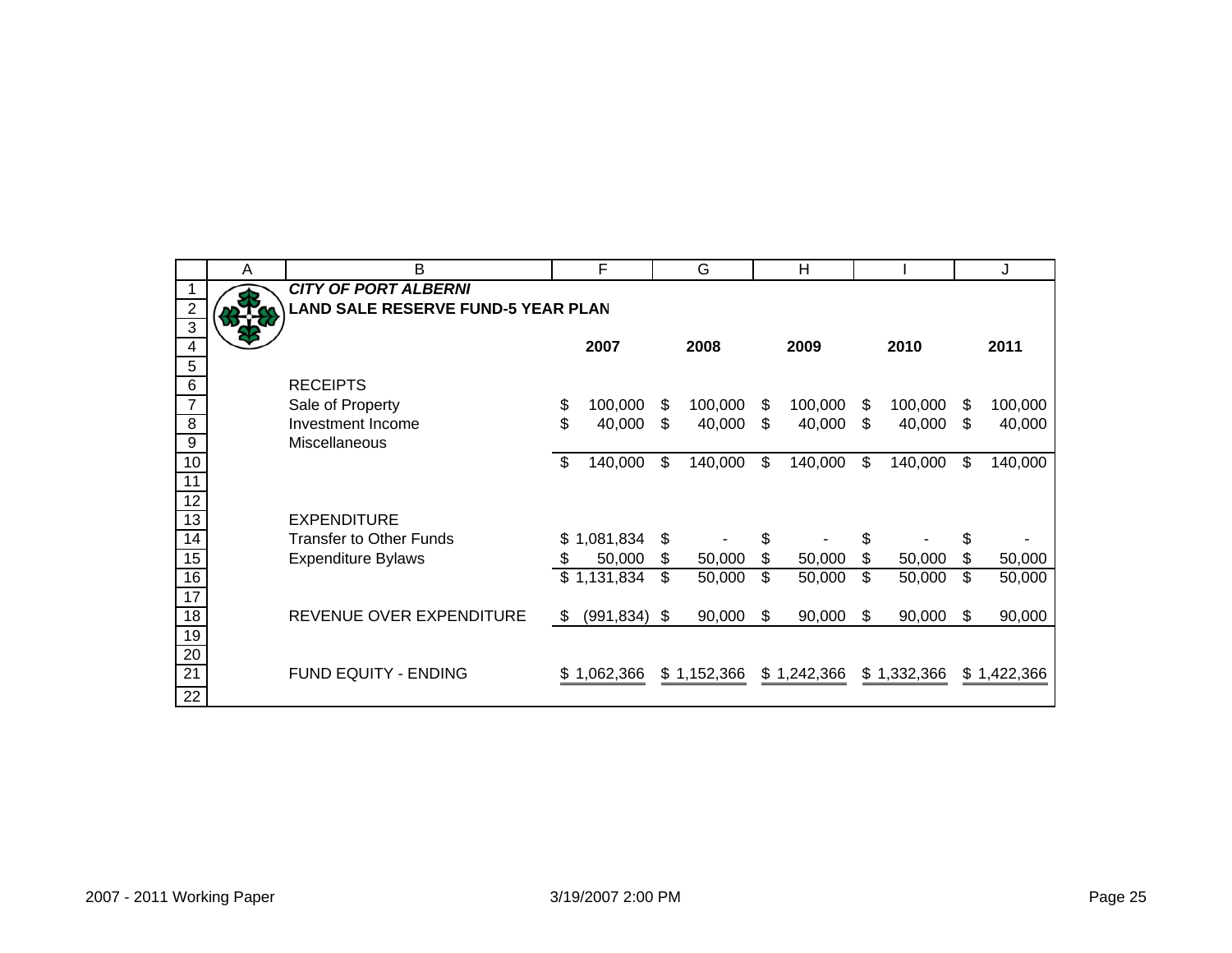|                  | A | B                                      | F           |     | G       |    | Н       |    |         |     | J       |
|------------------|---|----------------------------------------|-------------|-----|---------|----|---------|----|---------|-----|---------|
|                  |   | <b>CITY OF PORT ALBERNI</b>            |             |     |         |    |         |    |         |     |         |
| $\overline{c}$   |   | <b>CEMETERY TRUST FUND-5 YEAR PLAN</b> |             |     |         |    |         |    |         |     |         |
| 3                |   |                                        |             |     |         |    |         |    |         |     |         |
| 4                |   |                                        | 2007        |     | 2008    |    | 2009    |    | 2010    |     | 2011    |
| $\overline{5}$   |   |                                        |             |     |         |    |         |    |         |     |         |
| $\,6$            |   | <b>RECEIPTS</b>                        |             |     |         |    |         |    |         |     |         |
| $\overline{7}$   |   | Sale Proceeds                          | \$<br>2,400 | \$  | 2,400   | \$ | 2,400   | S  | 2,400   | S   | 2,400   |
| 8                |   | Investment Income                      | \$<br>4,000 | \$  | 4,000   | \$ | 4,000   | \$ | 4,000   | \$  | 4,000   |
| $\boldsymbol{9}$ |   |                                        | \$<br>6,400 | \$  | 6,400   | \$ | 6,400   | \$ | 6,400   | \$  | 6,400   |
| 10               |   |                                        |             |     |         |    |         |    |         |     |         |
| 11               |   |                                        |             |     |         |    |         |    |         |     |         |
| $\overline{12}$  |   | <b>EXPENDITURE</b>                     |             |     |         |    |         |    |         |     |         |
| $\overline{13}$  |   | <b>Transfer to General Revenue</b>     | \$          | \$  |         | \$ |         | \$ |         | \$  |         |
| 14               |   |                                        |             |     |         |    |         |    |         |     |         |
| 15               |   |                                        |             |     |         |    |         |    |         |     |         |
| 16               |   | REVENUE OVER EXPENDITURE               | \$<br>6,400 | \$. | 6,400   | S  | 6,400   | S  | 6,400   | \$. | 6,400   |
| 17               |   |                                        |             |     |         |    |         |    |         |     |         |
| 18               |   |                                        |             |     |         |    |         |    |         |     |         |
| 19               |   | FUND EQUITY - ENDING                   | 125,367     | S   | 131,767 | \$ | 138,167 | \$ | 144,567 | S   | 150,967 |
| 20               |   |                                        |             |     |         |    |         |    |         |     |         |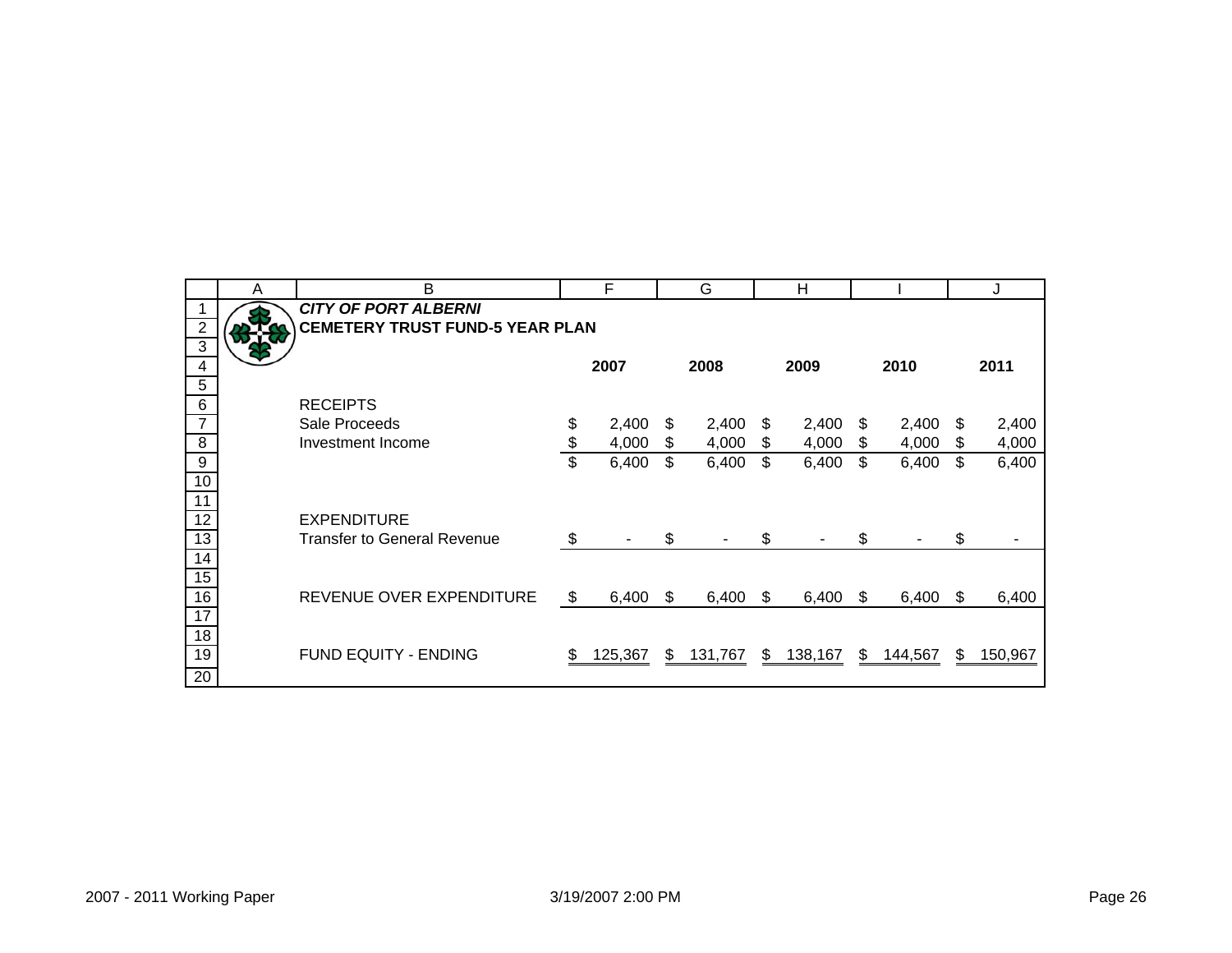|                                                                      | $\mathbb{A}$                                    | B                                | $\Gamma$        | D        | E             | F           | G               | H        |                   | J         | K        | L         | M             | N         | $\circ$       |
|----------------------------------------------------------------------|-------------------------------------------------|----------------------------------|-----------------|----------|---------------|-------------|-----------------|----------|-------------------|-----------|----------|-----------|---------------|-----------|---------------|
| $\mathbf{1}$                                                         |                                                 | City of Port Alberni             |                 |          |               |             |                 |          |                   |           |          |           |               |           |               |
| $\overline{2}$                                                       | 佛教                                              |                                  |                 |          |               |             |                 |          |                   |           |          |           |               |           |               |
| $\overline{\mathbf{3}}$                                              |                                                 | 2007 Capital Expenditure Program |                 |          |               |             |                 |          |                   |           |          |           |               |           |               |
| $\overline{4}$                                                       |                                                 |                                  |                 |          |               |             |                 |          |                   |           |          |           |               |           |               |
|                                                                      |                                                 |                                  |                 |          |               |             |                 |          |                   |           |          |           |               |           |               |
| $\begin{array}{r} 5 \\ 6 \\ 7 \\ 8 \\ \hline 9 \\ 10 \\ \end{array}$ | Expenditure                                     |                                  |                 |          |               |             | Source of Funds |          |                   |           |          |           |               |           |               |
|                                                                      |                                                 |                                  |                 |          |               |             |                 |          |                   |           |          |           |               |           |               |
|                                                                      |                                                 |                                  | General Revenue |          | Land          |             |                 | New Deal | Fed. & Prov.      | Comm.     | Capital  |           | Water Revenue |           | Sewer Revenue |
|                                                                      | Project                                         | Amount                           | Operating       | Reserves | Sale          | <b>ERRE</b> | Borrowing       | Gas Tax  | <b>Assistance</b> | Donations | Reserves | Operating | Reserves      | Operating | Reserves      |
|                                                                      |                                                 |                                  |                 |          |               |             |                 |          |                   |           |          |           |               |           |               |
| 11                                                                   |                                                 | \$                               | \$              | -S       | $\frac{1}{2}$ | - \$        | \$.             | - \$     | -S                | -S        | - 35     | - \$      | \$            | . ፕ       | £.            |
|                                                                      | <b>ADMINISTRATION</b>                           |                                  |                 |          |               |             |                 |          |                   |           |          |           |               |           |               |
|                                                                      | Purchases/Equipment Replacement                 | 102,500                          | 17,500          |          |               | 85,000      |                 |          |                   |           |          |           |               |           |               |
|                                                                      | Asset Management Software                       | 50,000                           | 50,000          |          |               |             |                 |          |                   |           |          |           |               |           |               |
|                                                                      |                                                 |                                  |                 |          |               |             |                 |          |                   |           |          |           |               |           |               |
|                                                                      | POLICE PROTECTION                               |                                  |                 |          |               |             |                 |          |                   |           |          |           |               |           |               |
|                                                                      | Purchases/Equipment Replacement                 | 5,000                            | 5,000           |          |               |             |                 |          |                   |           |          |           |               |           |               |
|                                                                      |                                                 |                                  |                 |          |               |             |                 |          |                   |           |          |           |               |           |               |
|                                                                      | <b>FIRE PROTECTION</b>                          |                                  |                 |          |               |             |                 |          |                   |           |          |           |               |           |               |
|                                                                      | Purchases/Equipment Replacement                 | 284,901                          | 59,600          | 24,630   |               | 200,671     |                 |          |                   |           |          |           |               |           |               |
|                                                                      |                                                 |                                  |                 |          |               |             |                 |          |                   |           |          |           |               |           |               |
|                                                                      | <b>ENGINEERING &amp; PUBLIC WORKS</b>           |                                  |                 |          |               |             |                 |          |                   |           |          |           |               |           |               |
|                                                                      | Purchases/Equipment Replacement                 | 216,405                          | 28,575          | 3,500    |               | 184,330     |                 |          |                   |           |          |           |               |           |               |
| 2.4                                                                  |                                                 |                                  |                 |          |               |             |                 |          |                   |           |          |           |               |           |               |
|                                                                      | PAVING & ROAD CONSTRUCTION                      |                                  |                 |          |               |             |                 |          |                   |           |          |           |               |           |               |
|                                                                      | Cherry Cr Rd - Michigan to Mulherr              | 40,000                           | 22,848          | 17,152   |               |             |                 |          |                   |           |          |           |               |           |               |
|                                                                      | Redford St - 3rd to 5th Avenue                  | 86,700                           | 86,700          |          |               |             |                 |          |                   |           |          |           |               |           |               |
|                                                                      | Hilton Ave (350m)(sewer)                        | 40,800                           | 40,800          |          |               |             |                 |          |                   |           |          |           |               |           |               |
|                                                                      | Bute St - 13th to 15th Avenue (180m) (water)    | 51,000                           | 51,000          |          |               |             |                 |          |                   |           |          |           |               |           |               |
|                                                                      | Bruce St - Anderson to 15th Avenue (200m)       | 56,100                           | 56,100          |          |               |             |                 |          |                   |           |          |           |               |           |               |
|                                                                      | 10th Avenue - Scott to Neill St (200m) (sewer)  | 62,220                           | 62,220          |          |               |             |                 |          |                   |           |          |           |               |           |               |
|                                                                      | South Cres - 8th to 9th Avenue (230m)           | 204,000                          | 204,000         |          |               |             |                 |          |                   |           |          |           |               |           |               |
|                                                                      | Shaughnessy St - Strathcona to Tebo (220m)      | 148,818                          | 148,818         |          |               |             |                 |          |                   |           |          |           |               |           |               |
| 34                                                                   |                                                 |                                  |                 |          |               |             |                 |          |                   |           |          |           |               |           |               |
| 35                                                                   | <b>TRAFFIC UPGRADES</b>                         |                                  |                 |          |               |             |                 |          |                   |           |          |           |               |           |               |
| 36                                                                   | Audible Signals - 10th & Roger, Tebo & Johnstor | 7,000                            |                 | 7,000    |               |             |                 |          |                   |           |          |           |               |           |               |
| 37                                                                   | 10th Avenue & Burde St Signalizatior            | 188,700                          | 188,700         |          |               |             |                 |          |                   |           |          |           |               |           |               |
| 38                                                                   |                                                 |                                  |                 |          |               |             |                 |          |                   |           |          |           |               |           |               |
| 39                                                                   | <b>STORM DRAINS</b>                             |                                  |                 |          |               |             |                 |          |                   |           |          |           |               |           |               |
| 40                                                                   | Cherry Creek Rd at Mulherr                      | 20,400                           | 20,400          |          |               |             |                 |          |                   |           |          |           |               |           |               |
|                                                                      | 4227 8th Avenue to south (56m 300mm storm/sewer | 42,024                           | 42,024          |          |               |             |                 |          |                   |           |          |           |               |           |               |
| 42                                                                   | Dobie Subdivision (50m)                         | 10,200                           | 10,200          |          |               |             |                 |          |                   |           |          |           |               |           |               |
| 43                                                                   |                                                 |                                  |                 |          |               |             |                 |          |                   |           |          |           |               |           |               |
| 44                                                                   | <b>WORKS - OTHER</b>                            |                                  |                 |          |               |             |                 |          |                   |           |          |           |               |           |               |
| 45                                                                   | Sign Plan Implementation                        | 100,000                          |                 | 100,000  |               |             |                 |          |                   |           |          |           |               |           |               |
| 46                                                                   | Sidewalk Replacements - 10th Avenue             | 45,900                           | 45,900          |          |               |             |                 |          |                   |           |          |           |               |           |               |
| 47                                                                   | <b>Bus Shelters</b>                             | 75,000                           |                 |          |               |             |                 |          | 75,000            |           |          |           |               |           |               |
| 48                                                                   |                                                 |                                  |                 |          |               |             |                 |          |                   |           |          |           |               |           |               |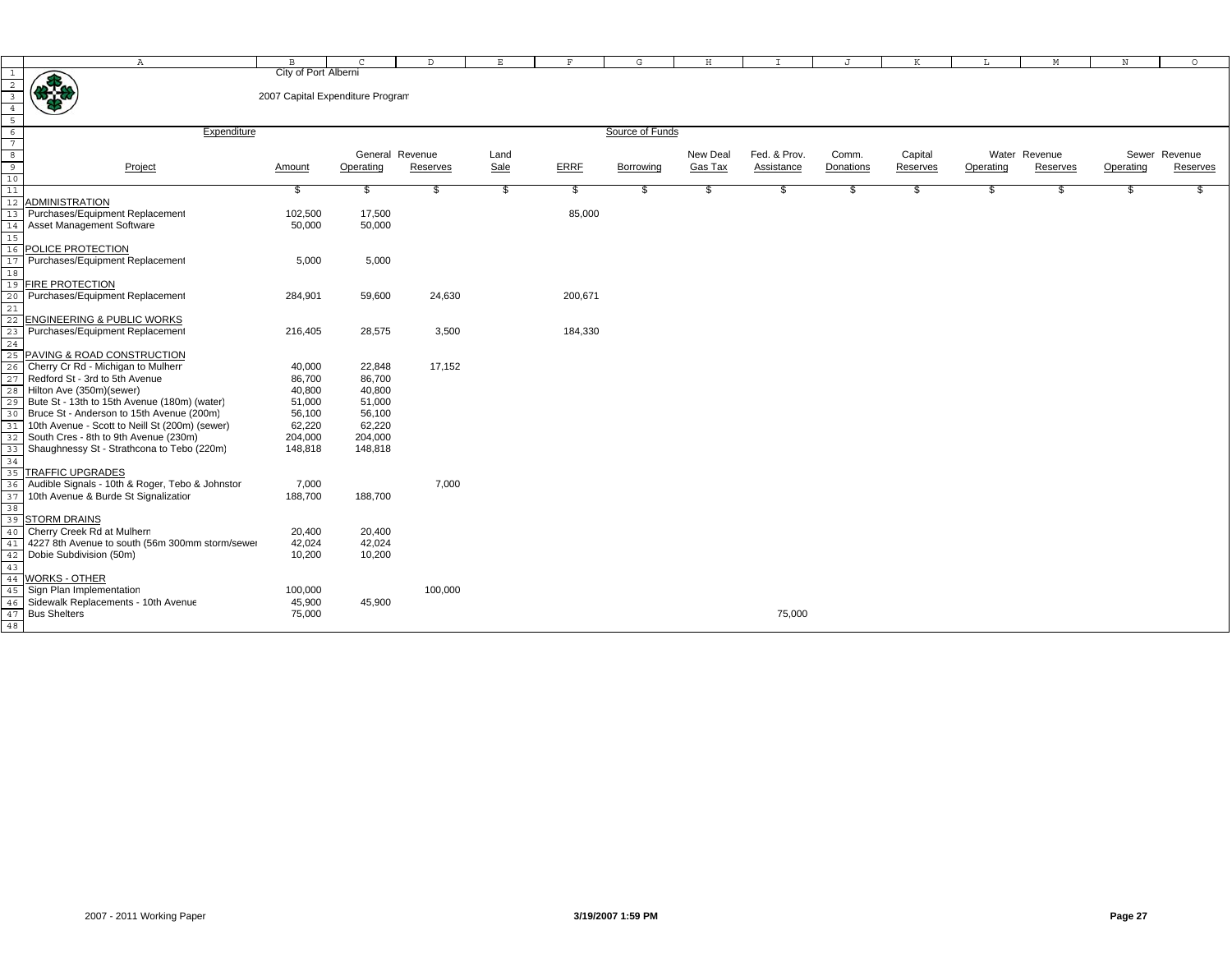|                                                 |                                                  | B                                |           | D.                       | E                        | F           |                 | H                        |              |           | K                        |           |               | $_{\rm N}$               | $\circ$       |
|-------------------------------------------------|--------------------------------------------------|----------------------------------|-----------|--------------------------|--------------------------|-------------|-----------------|--------------------------|--------------|-----------|--------------------------|-----------|---------------|--------------------------|---------------|
| 49                                              | $\mathbb{A}$                                     | City of Port Alberni             | C         |                          |                          |             | G               |                          |              | J         |                          |           | М             |                          |               |
| 50                                              |                                                  |                                  |           |                          |                          |             |                 |                          |              |           |                          |           |               |                          |               |
| 51                                              |                                                  | 2007 Capital Expenditure Program |           |                          |                          |             |                 |                          |              |           |                          |           |               |                          |               |
| 52                                              |                                                  |                                  |           |                          |                          |             |                 |                          |              |           |                          |           |               |                          |               |
|                                                 | Expenditure                                      |                                  |           |                          |                          |             | Source of Funds |                          |              |           |                          |           |               |                          |               |
| $\frac{53}{54}$ $\frac{55}{56}$ $\frac{56}{57}$ |                                                  |                                  |           |                          |                          |             |                 |                          |              |           |                          |           |               |                          |               |
|                                                 |                                                  |                                  |           | General Revenue          | Land                     |             |                 | New Deal                 | Fed. & Prov. | Comm.     | Capital                  |           | Water Revenue |                          | Sewer Revenue |
|                                                 | Project                                          | Amount                           | Operating | Reserves                 | Sale                     | <b>ERRF</b> | Borrowing       | <b>Gas Tax</b>           | Assistance   | Donations | Reserves                 | Operating | Reserves      | Operating                | Reserves      |
|                                                 |                                                  |                                  |           |                          |                          |             |                 |                          |              |           |                          |           |               |                          |               |
| 58                                              |                                                  | \$                               | \$        | \$                       | $\sqrt[6]{\frac{2}{5}}$  | \$          | \$              |                          | S            | \$        | \$                       | \$        | \$            |                          |               |
| 59                                              | <b>CULTURAL SERVICES</b>                         |                                  |           |                          |                          |             |                 |                          |              |           |                          |           |               |                          |               |
| 60                                              | Purchases/Equipment Replacement - Museum         | 8,100                            | 4,500     | 3,600                    |                          |             |                 |                          |              |           |                          |           |               |                          |               |
|                                                 | Purchases/Equipment Replacement - McLean Mil     | 6,000                            |           |                          |                          |             |                 |                          |              | 6,000     |                          |           |               |                          |               |
|                                                 | McLean Mill - Water System completion            | 3,582                            |           | 3,582                    |                          |             |                 |                          |              |           |                          |           |               |                          |               |
|                                                 | McLean Mill - Signage                            | 3,000                            |           |                          |                          |             |                 |                          |              | 3,000     |                          |           |               |                          |               |
| 64                                              | McLean Mill - Exhibits                           | 900                              |           |                          |                          |             |                 |                          |              | 900       |                          |           |               |                          |               |
|                                                 | McLean Mill - Building Restoratior               | 20,000                           |           |                          |                          |             |                 |                          |              | 20,000    |                          |           |               |                          |               |
| 66                                              |                                                  |                                  |           |                          |                          |             |                 |                          |              |           |                          |           |               |                          |               |
| 67                                              | PARKS & RECREATION                               |                                  |           |                          |                          |             |                 |                          |              |           |                          |           |               |                          |               |
| 68                                              | Purchases/Equipment Replacement                  | 172,000                          | 15,000    |                          |                          | 157,000     |                 |                          |              |           |                          |           |               |                          |               |
|                                                 | Alberni Valley Multiplex Upgrades (WIP)          |                                  |           |                          |                          |             |                 |                          | 220,000      |           |                          |           |               |                          |               |
| 69                                              | <b>Echo Library Renovations</b>                  | 500,000<br>1,457,834             |           | 95,685                   | 601,834                  |             |                 |                          | 856,000      | 26,697    | 157,618                  |           |               |                          |               |
|                                                 | Museum Lower Roof                                | 63,000                           | 63,000    |                          |                          |             |                 |                          |              |           |                          |           |               |                          |               |
| 71                                              | AV Multiplex Multi-Purpose Rooms                 | 500,000                          |           |                          |                          |             |                 |                          |              |           | 500,000                  |           |               |                          |               |
| 72                                              |                                                  |                                  |           |                          |                          |             |                 |                          |              |           |                          |           |               |                          |               |
| 73<br>74                                        | Harbour Quay Farmers Market, Retail & Washrooms  | 532,867                          |           | 52,867                   | 480,000                  |             |                 |                          |              |           |                          |           |               |                          |               |
|                                                 | <b>75  TOTAL GENERAL CAPITAL</b>                 | 5,104,951                        | 1,222,885 | 308,016                  | 1,081,834                | 627,001     | $\sim$          | $\sim$                   | 1,151,000    | 56,597    | 657,618                  | $\sim$    | $\sim$        | $\sim$                   |               |
|                                                 |                                                  |                                  |           |                          |                          |             |                 |                          |              |           |                          |           |               |                          |               |
| 76<br>77                                        | <b>WATER WORKS</b>                               |                                  |           |                          |                          |             |                 |                          |              |           |                          |           |               |                          |               |
|                                                 | Purchases/Equipment Replacement                  | 13,000                           |           |                          |                          |             |                 |                          |              |           |                          | 13,000    |               |                          |               |
|                                                 |                                                  |                                  |           |                          |                          |             |                 |                          |              |           |                          |           |               |                          |               |
| 79                                              | 80 Main Renewals & Upgrades                      |                                  |           |                          |                          |             |                 |                          |              |           |                          |           |               |                          |               |
|                                                 | China Creek Supply Main Renewal - Ph I & I       | 3,500,000                        |           |                          |                          |             |                 |                          | 2,333,332    |           |                          |           | 1,166,668     |                          |               |
|                                                 | Deadends & Distribution Upgrades                 | 100,000                          |           |                          |                          |             |                 |                          |              |           |                          | 100,000   |               |                          |               |
|                                                 | Bute St - 13th to 15th Avenue (ptp)              | 59,160                           |           |                          |                          |             |                 |                          |              |           |                          | 59,160    |               |                          |               |
| 84                                              | I/S Margaret St - Burke to Victoria Quay (35m)   | 21,624                           |           |                          |                          |             |                 |                          |              |           |                          | 21,624    |               |                          |               |
| 85                                              |                                                  |                                  |           |                          |                          |             |                 |                          |              |           |                          |           |               |                          |               |
| 86                                              | Installations                                    |                                  |           |                          |                          |             |                 |                          |              |           |                          |           |               |                          |               |
| 87                                              | 21st Avenue - Burde Hill Diversion (210m/450mm)  | 98,838                           |           |                          |                          |             |                 |                          |              |           |                          |           | 98,838        |                          |               |
| 88                                              | Forest Rd to Wilkinson (95m) loop                | 28,050                           |           |                          |                          |             |                 |                          |              |           |                          | 28,050    |               |                          |               |
| 89                                              | 21st Avenue - Redford to Wallace St (250m/450mm) | 156,060                          |           |                          |                          |             |                 |                          |              |           |                          | 156,060   |               |                          |               |
| 90                                              | Dobie Subdivision (50m)                          | 13,260                           |           |                          |                          |             |                 |                          |              |           |                          | 13,260    |               |                          |               |
| 91                                              |                                                  |                                  |           |                          |                          |             |                 |                          |              |           |                          |           |               |                          |               |
| 92                                              | Treatment, Pumping & Metering                    |                                  |           |                          |                          |             |                 |                          |              |           |                          |           |               |                          |               |
| 93                                              | China Creek Dam Sluice Gates                     | 67,829                           |           |                          |                          |             |                 |                          |              |           |                          |           | 67,829        |                          |               |
|                                                 | Bainbridge P/House Pump & Motor Replace (addt'l) | 128,200                          |           |                          |                          |             |                 |                          |              |           |                          | 20,400    | 107,800       |                          |               |
| 95                                              |                                                  |                                  |           |                          |                          |             |                 |                          |              |           |                          |           |               |                          |               |
|                                                 | TOTAL WATER CAPITAL                              | 4,186,021                        | $\sim$    | $\overline{\phantom{a}}$ | $\overline{\phantom{a}}$ | $\sim$      | $\sim$          | $\overline{\phantom{a}}$ | 2,333,332    |           | $\overline{\phantom{a}}$ | 411,554   | 1,441,135     | $\overline{\phantom{a}}$ |               |
| 97                                              |                                                  |                                  |           |                          |                          |             |                 |                          |              |           |                          |           |               |                          |               |
|                                                 |                                                  |                                  |           |                          |                          |             |                 |                          |              |           |                          |           |               |                          |               |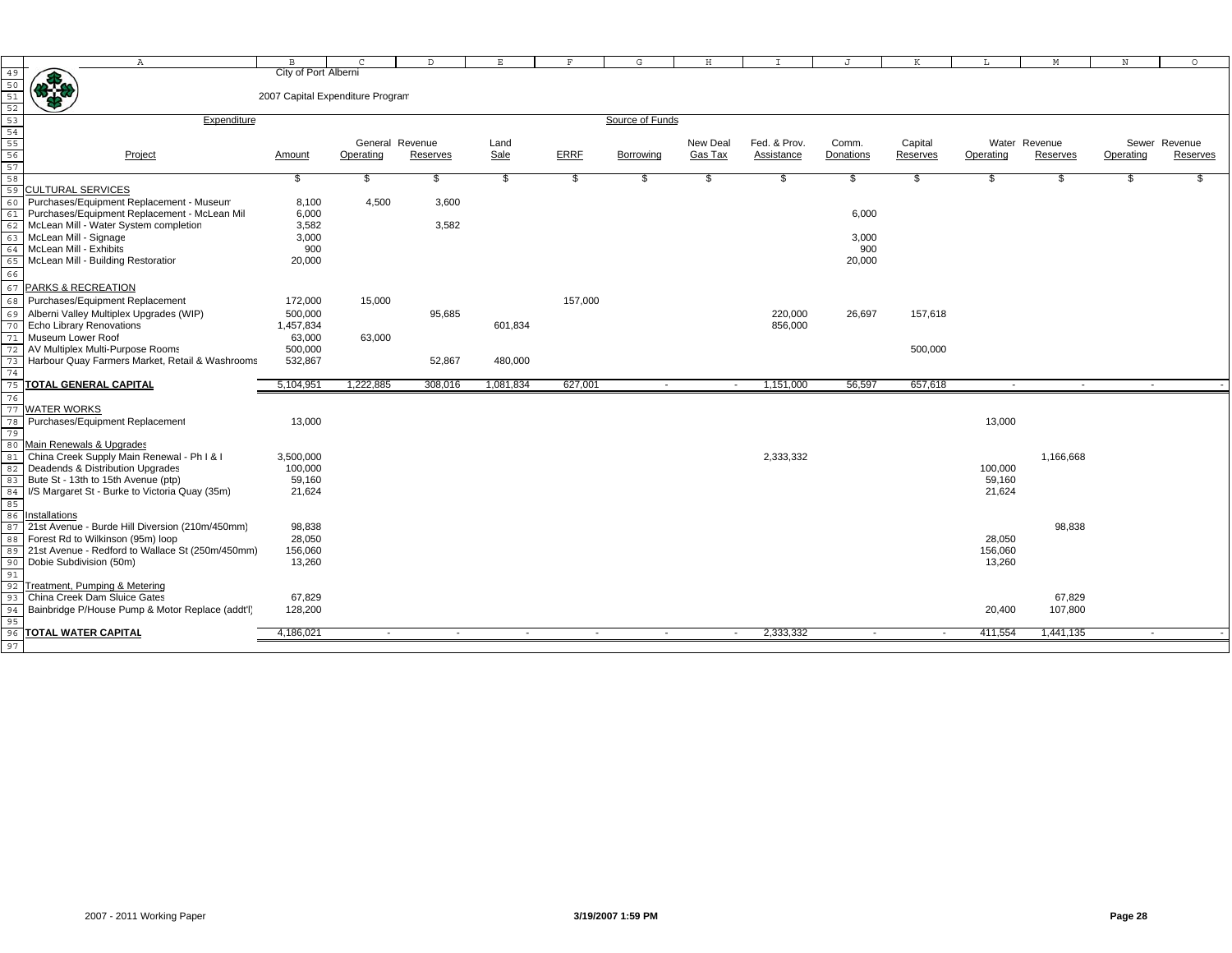|                                                                  | $\mathbb A$                                          | B                                |                 | $\mathbb{D}$             | Ε         | F           | G               | Н              |              | $\cdot$   | K        |                          | M             | $_{\rm N}$ | $\Omega$      |
|------------------------------------------------------------------|------------------------------------------------------|----------------------------------|-----------------|--------------------------|-----------|-------------|-----------------|----------------|--------------|-----------|----------|--------------------------|---------------|------------|---------------|
| 98<br>99<br>100<br>101<br>102<br>103<br>104<br>105<br>106<br>107 | **                                                   | City of Port Alberni             |                 |                          |           |             |                 |                |              |           |          |                          |               |            |               |
|                                                                  |                                                      | 2007 Capital Expenditure Program |                 |                          |           |             |                 |                |              |           |          |                          |               |            |               |
|                                                                  |                                                      |                                  |                 |                          |           |             |                 |                |              |           |          |                          |               |            |               |
|                                                                  |                                                      |                                  |                 |                          |           |             |                 |                |              |           |          |                          |               |            |               |
|                                                                  | Expenditure                                          |                                  |                 |                          |           |             | Source of Funds |                |              |           |          |                          |               |            |               |
|                                                                  |                                                      |                                  |                 |                          |           |             |                 |                |              |           |          |                          |               |            |               |
|                                                                  |                                                      |                                  | General Revenue |                          | Land      |             |                 | New Deal       | Fed. & Prov. | Comm.     | Capital  |                          | Water Revenue |            | Sewer Revenue |
|                                                                  | Project                                              | Amount                           | Operating       | Reserves                 | Sale      | <b>ERRF</b> | Borrowing       | <b>Gas Tax</b> | Assistance   | Donations | Reserves | Operating                | Reserves      | Operating  | Reserves      |
|                                                                  |                                                      |                                  |                 |                          |           |             |                 |                |              |           |          |                          |               |            |               |
|                                                                  | <b>SEWER SYSTEM</b>                                  |                                  |                 |                          | - 35      |             |                 |                |              |           | Ъ        | \$.                      |               |            |               |
|                                                                  | Purchases/Equipment Replacement                      | 9,300                            |                 |                          |           |             |                 |                |              |           |          |                          |               | 9,300      |               |
|                                                                  |                                                      |                                  |                 |                          |           |             |                 |                |              |           |          |                          |               |            |               |
|                                                                  | 112 Renewals/Relines                                 |                                  |                 |                          |           |             |                 |                |              |           |          |                          |               |            |               |
|                                                                  | Inflow and Infiltration Program                      | 44,394                           |                 |                          |           |             |                 |                |              |           |          |                          |               | 20,400     | 23,994        |
| 114                                                              | 10th Avenue - 2407 to 2501 twin 170m/200mm (ptp)     | 81,600                           |                 |                          |           |             |                 | 40,800         |              |           | 40,800   |                          |               |            |               |
|                                                                  | 115 Hilton Avenue - 2401 north twin 122m/200mm (ptp) | 62,220                           |                 |                          |           |             |                 | 31,110         |              |           | 31,110   |                          |               |            |               |
|                                                                  | 116 Hilton Avenue - 2553 south twin 140m/200mm (ptp) | 71,400                           |                 |                          |           |             |                 | 35,700         |              |           | 35,700   |                          |               |            |               |
|                                                                  | 2401 9th Avenue to Neill - replace 158m/200mm        | 23,460                           |                 |                          |           |             |                 | 11,730         |              |           | 11,730   |                          |               |            |               |
|                                                                  | Melrose St - 1/2 blk east/west of Anderson           | 51,000                           |                 |                          |           |             |                 | 25,500         |              |           | 25,500   |                          |               |            |               |
|                                                                  | Compton Rd - east of Gertrude 77m/200mm              | 43,140                           |                 |                          |           |             |                 |                |              | 15,600    | 27,540   |                          |               |            |               |
|                                                                  | 7th Ave - north of Bruce St 60m                      | 28,560                           |                 |                          |           |             |                 | 14,280         |              |           | 14,280   |                          |               |            |               |
| 121                                                              |                                                      |                                  |                 |                          |           |             |                 |                |              |           |          |                          |               |            |               |
|                                                                  | Installations                                        |                                  |                 |                          |           |             |                 |                |              |           |          |                          |               |            |               |
|                                                                  | Dobie Subdivision (50m)                              | 10,200                           |                 |                          |           |             |                 |                |              |           |          |                          |               | 10,200     |               |
| 124                                                              |                                                      |                                  |                 |                          |           |             |                 |                |              |           |          |                          |               |            |               |
|                                                                  | <b>Treatment &amp; Pumping</b>                       |                                  |                 |                          |           |             |                 |                |              |           |          |                          |               |            |               |
|                                                                  | North Port Sewer Abatement Phase II completion       | 147,000                          |                 |                          |           |             |                 |                |              |           | 147,000  |                          |               |            |               |
|                                                                  | Argyle St Pumphouse - upgrade                        | 795,000                          |                 |                          |           |             | 265,000         |                | 530,000      |           |          |                          |               |            |               |
|                                                                  | Sewage Lagoon Aerators (2 units)                     | 65,800                           |                 |                          |           |             |                 | 65,800         |              |           |          |                          |               |            |               |
|                                                                  | Wallace Jockey Pump Replacement                      | 21,420                           |                 |                          |           |             |                 |                |              |           |          |                          |               | 21,420     |               |
|                                                                  | 131 TOTAL SEWER CAPITAL                              | 1,454,494                        | $\sim$          | $\overline{\phantom{a}}$ |           | $\sim$      | 265,000         | 224,920        | 530,000      | 15,600    | 333,660  | $\overline{\phantom{a}}$ | $\sim$        | 61,320     | 23,994        |
| 132                                                              |                                                      |                                  |                 |                          |           |             |                 |                |              |           |          |                          |               |            |               |
|                                                                  | 133 TOTAL 2007 CAPITAL                               | 10,745,466                       | 1,222,885       | 308,016                  | 1,081,834 | 627,001     | 265,000         | 224,920        | 4,014,332    | 72,197    | 991,278  | 411,554                  | 1,441,135     | 61,320     | 23,994        |
| 134                                                              |                                                      |                                  |                 |                          |           |             |                 |                |              |           |          |                          |               |            |               |
|                                                                  |                                                      |                                  |                 |                          |           |             |                 |                |              |           |          |                          |               |            |               |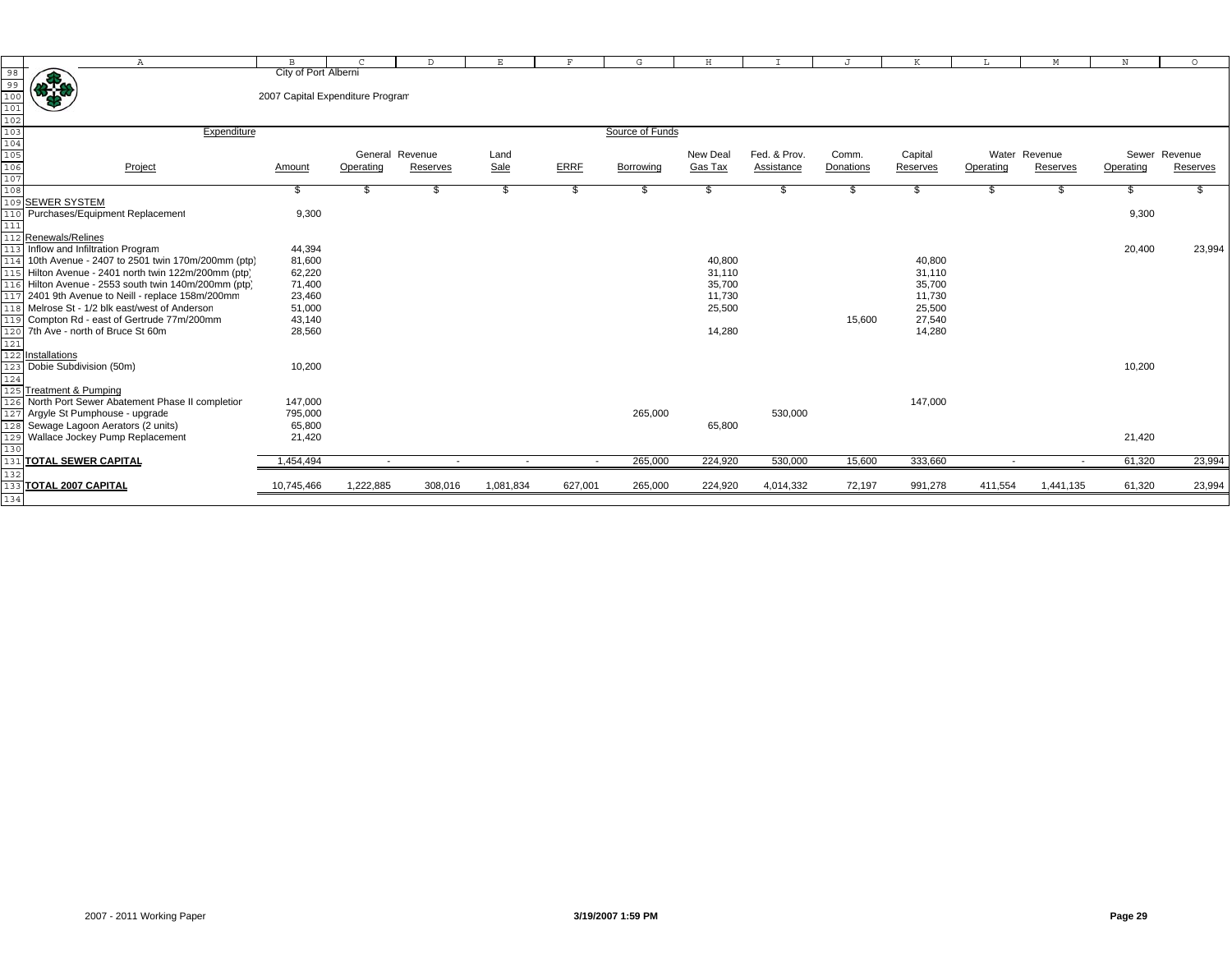|            | $\mathbb{A}$                                                         | В                                | C               | D        | Е                  | F           | G               | Н        |              | J         | K        | т.        | М             | $\, {\rm N}$ | $\circ$       |
|------------|----------------------------------------------------------------------|----------------------------------|-----------------|----------|--------------------|-------------|-----------------|----------|--------------|-----------|----------|-----------|---------------|--------------|---------------|
| 135        |                                                                      | City of Port Alberni             |                 |          |                    |             |                 |          |              |           |          |           |               |              |               |
| 136        | æ                                                                    |                                  |                 |          |                    |             |                 |          |              |           |          |           |               |              |               |
|            | ₩₩                                                                   | 2008 Capital Expenditure Program |                 |          |                    |             |                 |          |              |           |          |           |               |              |               |
| 137<br>138 |                                                                      |                                  |                 |          |                    |             |                 |          |              |           |          |           |               |              |               |
| 139        |                                                                      |                                  |                 |          |                    |             |                 |          |              |           |          |           |               |              |               |
| 140        | Expenditure                                                          |                                  |                 |          |                    |             | Source of Funds |          |              |           |          |           |               |              |               |
| 141        |                                                                      |                                  |                 |          |                    |             |                 |          |              |           |          |           |               |              |               |
| 142        |                                                                      |                                  | General Revenue |          | Land               |             |                 | New Deal | Fed. & Prov. | Comm.     | Capital  |           | Water Revenue |              | Sewer Revenue |
| 143        | Project                                                              | Amount                           | Operating       | Reserves | Sale               | <b>ERRF</b> | Borrowing       | Gas Tax  | Assistance   | Donations | Reserves | Operating | Reserves      | Operating    | Reserves      |
| 144        |                                                                      |                                  |                 |          |                    |             |                 |          |              |           |          |           |               |              |               |
| 145        |                                                                      | \$                               | \$              | \$       | $\mathbf{\hat{z}}$ | \$          | S               | \$       | S            | S         | \$       | \$.       | - 35          |              |               |
|            | 146 ADMINISTRATION                                                   |                                  |                 |          |                    |             |                 |          |              |           |          |           |               |              |               |
|            | 147 Purchases/Equipment Replacement                                  | 85,000                           |                 |          |                    | 85,000      |                 |          |              |           |          |           |               |              |               |
| 148        |                                                                      |                                  |                 |          |                    |             |                 |          |              |           |          |           |               |              |               |
|            | 149 POLICE PROTECTION                                                |                                  |                 |          |                    |             |                 |          |              |           |          |           |               |              |               |
|            | 150 Purchases/Equipment Replacement                                  | 5,000                            | 5,000           |          |                    |             |                 |          |              |           |          |           |               |              |               |
| 151        |                                                                      |                                  |                 |          |                    |             |                 |          |              |           |          |           |               |              |               |
|            | 152 FIRE DEPARTMENT                                                  |                                  |                 |          |                    |             |                 |          |              |           |          |           |               |              |               |
| 153        | Purchases/Equipment Replacement                                      | 85,861                           | 48,300          |          |                    | 37,561      |                 |          |              |           |          |           |               |              |               |
| 154        |                                                                      |                                  |                 |          |                    |             |                 |          |              |           |          |           |               |              |               |
|            | 155 TRANSPORTATION SERVICES                                          |                                  |                 |          |                    |             |                 |          |              |           |          |           |               |              |               |
|            | 156 Purchases/Equipment Replacement                                  | 43,300                           | 43,300          |          |                    |             |                 |          |              |           |          |           |               |              |               |
| 157        |                                                                      |                                  |                 |          |                    |             |                 |          |              |           |          |           |               |              |               |
|            | 158 PAVING & ROAD CONSTRUCTION                                       |                                  |                 |          |                    |             |                 |          |              |           |          |           |               |              |               |
|            | 159 Bute St - 15th to 17th Avenue (210m) (water)                     | 62,424                           | 62,424          |          |                    |             |                 |          |              |           |          |           |               |              |               |
|            | 160 6th Avenue - Athol to Strathern St (150m)                        | 31,212                           | 31,212          |          |                    |             |                 |          |              |           |          |           |               |              |               |
| 161        | 10th Avenue - Bruce to Neill St (330m) (sewer)                       | 104,040                          | 104,040         |          |                    |             |                 |          |              |           |          |           |               |              |               |
|            | 162 Cedar St - Greenard to Strathcona (210m)                         | 148,777                          | 148,777         |          |                    |             |                 |          |              |           |          |           |               |              |               |
| 163        | Marpole St - Greenard to Strathcona (225m)                           | 148,777                          | 148,777         |          |                    |             |                 |          |              |           |          |           |               |              |               |
|            | 164 8th Avenue - China Cr Rd to Montrose St (225m)                   | 202,878                          | 202,878         |          |                    |             |                 |          |              |           |          |           |               |              |               |
|            | 165 Uptown Revitalization                                            | 500,000                          | 250,000         |          |                    |             |                 |          | 250,000      |           |          |           |               |              |               |
| 166        |                                                                      |                                  |                 |          |                    |             |                 |          |              |           |          |           |               |              |               |
|            | 167 TRAFFIC UPGRADES                                                 |                                  |                 |          |                    |             |                 |          |              |           |          |           |               |              |               |
| 168        |                                                                      |                                  |                 |          |                    |             |                 |          |              |           |          |           |               |              |               |
| 169        |                                                                      |                                  |                 |          |                    |             |                 |          |              |           |          |           |               |              |               |
|            | 170 STORM DRAINS                                                     |                                  |                 |          |                    |             |                 |          |              |           |          |           |               |              |               |
|            | 171 South side Johnston - Gertrude to Margaret                       | 69,707                           | 69,707          |          |                    |             |                 |          |              |           |          |           |               |              |               |
|            | 172 South side Johnston - Margaret to Victoria Quay                  | 57,222                           | 57,222          |          |                    |             |                 |          |              |           |          |           |               |              |               |
| 173        |                                                                      |                                  |                 |          |                    |             |                 |          |              |           |          |           |               |              |               |
|            | 174 WORKS - OTHER                                                    |                                  |                 |          |                    |             |                 |          |              |           |          |           |               |              |               |
|            | 175 Equipment Shed - Works Yard                                      | 51,520                           | 25,000          | 26,520   |                    |             |                 |          |              |           |          |           |               |              |               |
| 176        |                                                                      |                                  |                 |          |                    |             |                 |          |              |           |          |           |               |              |               |
|            | 177 CULTURAL SERVICES                                                |                                  |                 |          |                    |             |                 |          |              |           |          |           |               |              |               |
|            | 178 Purchases/Equipment Replacement - Museum                         | 1,500                            | 1,500           |          |                    |             |                 |          |              |           |          |           |               |              |               |
|            | 179 Purchases/Equipment Replacement - McLean Mil                     |                                  |                 |          |                    |             |                 |          |              |           |          |           |               |              |               |
|            | 180 McLean Mill - Signage                                            | 3,000                            |                 |          |                    |             |                 |          |              | 3,000     |          |           |               |              |               |
|            | 181 McLean Mill - Exhibits<br>182 McLean Mill - Building Restoration | 13,450                           |                 |          |                    |             |                 |          |              | 13,450    |          |           |               |              |               |
| 183        |                                                                      | 13,450                           |                 |          |                    |             |                 |          |              | 13,450    |          |           |               |              |               |
|            | 184 PARKS & RECREATION                                               |                                  |                 |          |                    |             |                 |          |              |           |          |           |               |              |               |
|            | 185 Purchases/Equipment Replacement                                  | 81,000                           | 5,000           |          |                    | 76,000      |                 |          |              |           |          |           |               |              |               |
|            | 186 Echo Centre Rear Pool Roof                                       | 50,000                           | 50,000          |          |                    |             |                 |          |              |           |          |           |               |              |               |
|            | 187 City Hall Roof Replacement                                       | 54,000                           | 54,000          |          |                    |             |                 |          |              |           |          |           |               |              |               |
| 188        |                                                                      |                                  |                 |          |                    |             |                 |          |              |           |          |           |               |              |               |
|            | 189 TOTAL GENERAL CAPITAL                                            | 1,812,118                        | 1,307,137       | 26,520   | $\sim$             | 198,561     | $\sim$          | $\sim$   | 250,000      | 29,900    | $\sim$   | $\sim$    | $\sim$        | $\sim$       |               |
| 190        |                                                                      |                                  |                 |          |                    |             |                 |          |              |           |          |           |               |              |               |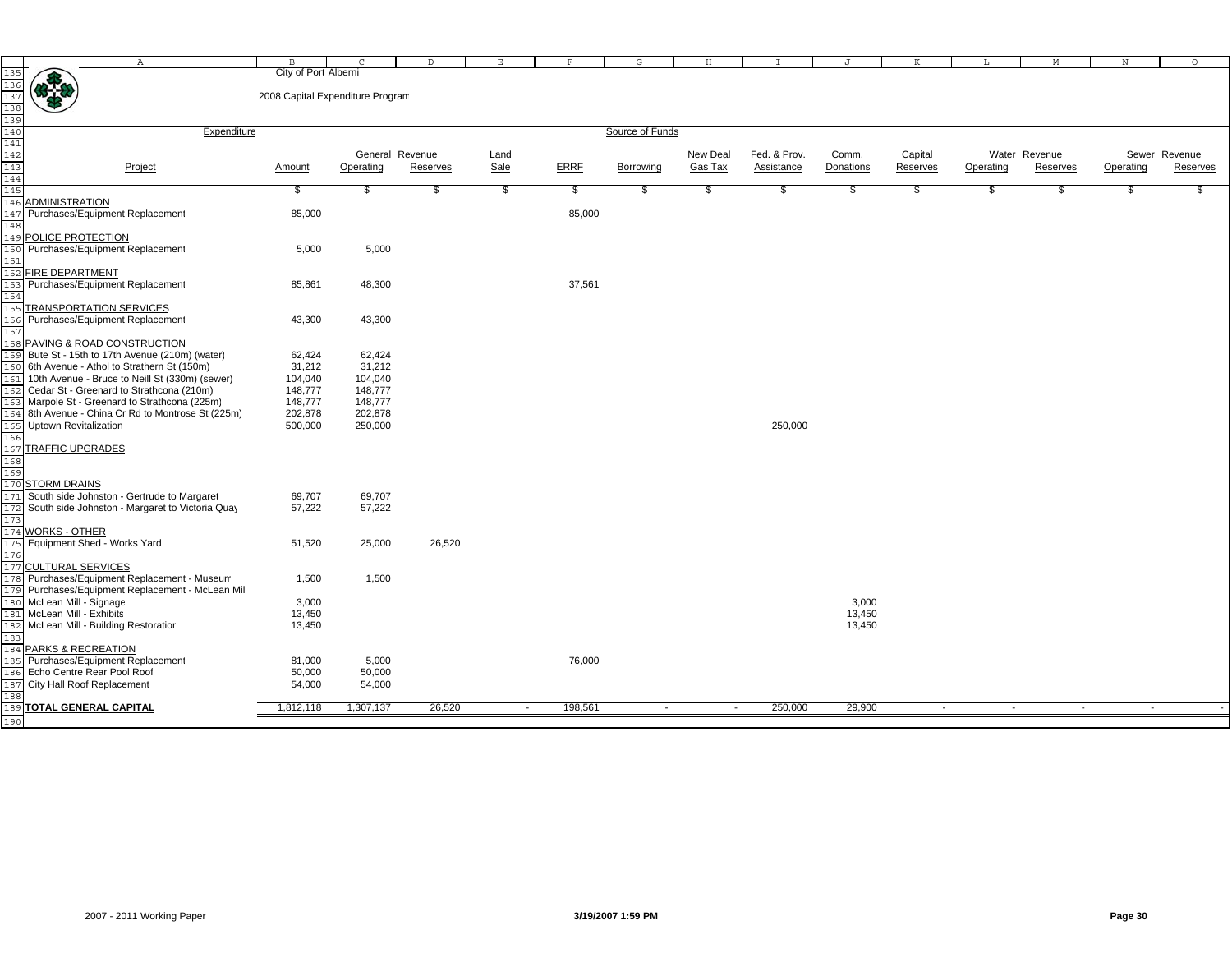|            | $\mathbb{A}$                                                                                             | $\mathbf{B}$                                             | $\mathcal{C}$   | D        | E.           |                   | G                | H        |              |           | K                        |           | M                        | N         | $\circ$       |
|------------|----------------------------------------------------------------------------------------------------------|----------------------------------------------------------|-----------------|----------|--------------|-------------------|------------------|----------|--------------|-----------|--------------------------|-----------|--------------------------|-----------|---------------|
|            |                                                                                                          | City of Port Alberni<br>2008 Capital Expenditure Program |                 |          |              |                   |                  |          |              |           |                          |           |                          |           |               |
|            |                                                                                                          |                                                          |                 |          |              |                   |                  |          |              |           |                          |           |                          |           |               |
|            | Expenditure                                                                                              |                                                          |                 |          |              |                   | Source of Funds  |          |              |           |                          |           |                          |           |               |
|            |                                                                                                          |                                                          | General Revenue |          |              |                   |                  | New Deal | Fed. & Prov. | Comm.     | Capital                  |           | Water Revenue            |           | Sewer Revenue |
|            | Project                                                                                                  | Amount                                                   | Operating       | Reserves | Land<br>Sale | <b>ERRF</b>       | Borrowing        | Gas Tax  | Assistance   | Donations | Reserves                 | Operating | Reserves                 | Operating | Reserves      |
|            |                                                                                                          |                                                          |                 |          |              |                   |                  |          |              |           |                          |           |                          |           |               |
|            |                                                                                                          | 56                                                       |                 | -S       | \$           | S                 | S                | -86      | S            | S         | S                        | S         |                          |           |               |
|            |                                                                                                          |                                                          |                 |          |              |                   |                  |          |              |           |                          |           |                          |           |               |
| 203        | Purchases/Equipment Replacement                                                                          | 3,600                                                    |                 |          |              |                   |                  |          |              |           |                          | 3,600     |                          |           |               |
| 204        |                                                                                                          |                                                          |                 |          |              |                   |                  |          |              |           |                          |           |                          |           |               |
|            | 205 Main Renewals & Upgrades                                                                             |                                                          |                 |          |              |                   |                  |          |              |           |                          |           |                          |           |               |
|            | 206 Deadends & Distribution Upgrades                                                                     | 100,000                                                  |                 |          |              |                   |                  |          |              |           |                          | 100,000   |                          |           |               |
|            | $\overline{207}$ Bute St - 15th to 17th Avenue (210m) (ptp)                                              | 69,707                                                   |                 |          |              |                   |                  |          |              |           |                          | 69,707    |                          |           |               |
|            | 208<br>209 <mark>Installations</mark>                                                                    |                                                          |                 |          |              |                   |                  |          |              |           |                          |           |                          |           |               |
|            |                                                                                                          |                                                          |                 |          |              |                   |                  |          |              |           |                          |           |                          |           |               |
| 210        | Beaver Cr Rd - Compton to north (550m/200mm) (ptp)                                                       | 184,151                                                  |                 |          |              |                   |                  |          |              |           |                          | 184,151   |                          |           |               |
| 211        |                                                                                                          |                                                          |                 |          |              |                   |                  |          |              |           |                          |           |                          |           |               |
| 212        | Treatment, Pumping & Metering                                                                            |                                                          |                 |          |              |                   |                  |          |              |           |                          |           |                          |           |               |
| 213<br>214 |                                                                                                          |                                                          |                 |          |              |                   |                  |          |              |           |                          |           |                          |           |               |
| 215        | TOTAL WATER CAPITAL                                                                                      | 357,458                                                  | $\sim$          | $\sim$   |              | $\sim$            | $\sim$<br>$\sim$ | $\sim$   | $\sim$       | $\sim$    | $\overline{\phantom{a}}$ | 357,458   | $\sim$                   | $\sim$    |               |
|            |                                                                                                          |                                                          |                 |          |              |                   |                  |          |              |           |                          |           |                          |           |               |
| 216        |                                                                                                          |                                                          |                 |          |              |                   |                  |          |              |           |                          |           |                          |           |               |
|            | <u>----<br/>217 SEWER SYSTEM</u><br>218 Purchases/Equipment Replacement                                  | 9,300                                                    |                 |          |              |                   |                  |          |              |           |                          |           |                          | 9,300     |               |
|            |                                                                                                          |                                                          |                 |          |              |                   |                  |          |              |           |                          |           |                          |           |               |
|            | 219<br>220 Renewals/Relines<br>221 10th Ave - 2525 to                                                    |                                                          |                 |          |              |                   |                  |          |              |           |                          |           |                          |           |               |
|            | 10th Ave - 2525 to Neill St twin 75m/250mm (ptp)                                                         | 56,182                                                   |                 |          |              |                   |                  | 28,091   |              |           | 28,091                   |           |                          |           |               |
| 222        | Dunbar St - Argyle to 10th Avenue reline205m/300mm                                                       | 54,902                                                   |                 |          |              |                   |                  | 27,451   |              |           | 27,451                   |           |                          |           |               |
|            |                                                                                                          |                                                          |                 |          |              |                   |                  |          |              |           |                          |           |                          |           |               |
|            |                                                                                                          |                                                          |                 |          |              |                   |                  |          |              |           |                          |           |                          |           |               |
|            |                                                                                                          |                                                          |                 |          |              |                   |                  |          |              |           |                          |           |                          |           |               |
|            | $\begin{array}{r}\n \underline{223} \\  224 \\  \underline{225} \\  226 \\  \underline{227} \end{array}$ |                                                          |                 |          |              |                   |                  |          |              |           |                          |           |                          |           |               |
|            | <b>Treatment &amp; Pumping</b>                                                                           |                                                          |                 |          |              |                   |                  |          |              |           |                          |           |                          |           |               |
| 228<br>229 |                                                                                                          |                                                          |                 |          |              |                   |                  |          |              |           |                          |           |                          |           |               |
|            |                                                                                                          |                                                          |                 |          |              |                   |                  |          |              |           |                          |           |                          |           |               |
|            | 230 TOTAL SEWER CAPITAL                                                                                  | 120,384                                                  | $\sim$          | $\sim$   |              | $\sim$            | $\sim$<br>$\sim$ | 55,542   | $\sim$       | $\sim$    | 55,542                   | $\sim$    | $\sim$                   | 9,300     |               |
| 231        | 232 TOTAL 2008 CAPITAL                                                                                   | 2,289,960                                                | 1,307,137       | 26,520   |              | 198,561<br>$\sim$ | $\sim$           | 55,542   | 250,000      | 29,900    | 55,542                   | 357,458   | $\overline{\phantom{a}}$ | 9,300     |               |
| 233        |                                                                                                          |                                                          |                 |          |              |                   |                  |          |              |           |                          |           |                          |           |               |
|            |                                                                                                          |                                                          |                 |          |              |                   |                  |          |              |           |                          |           |                          |           |               |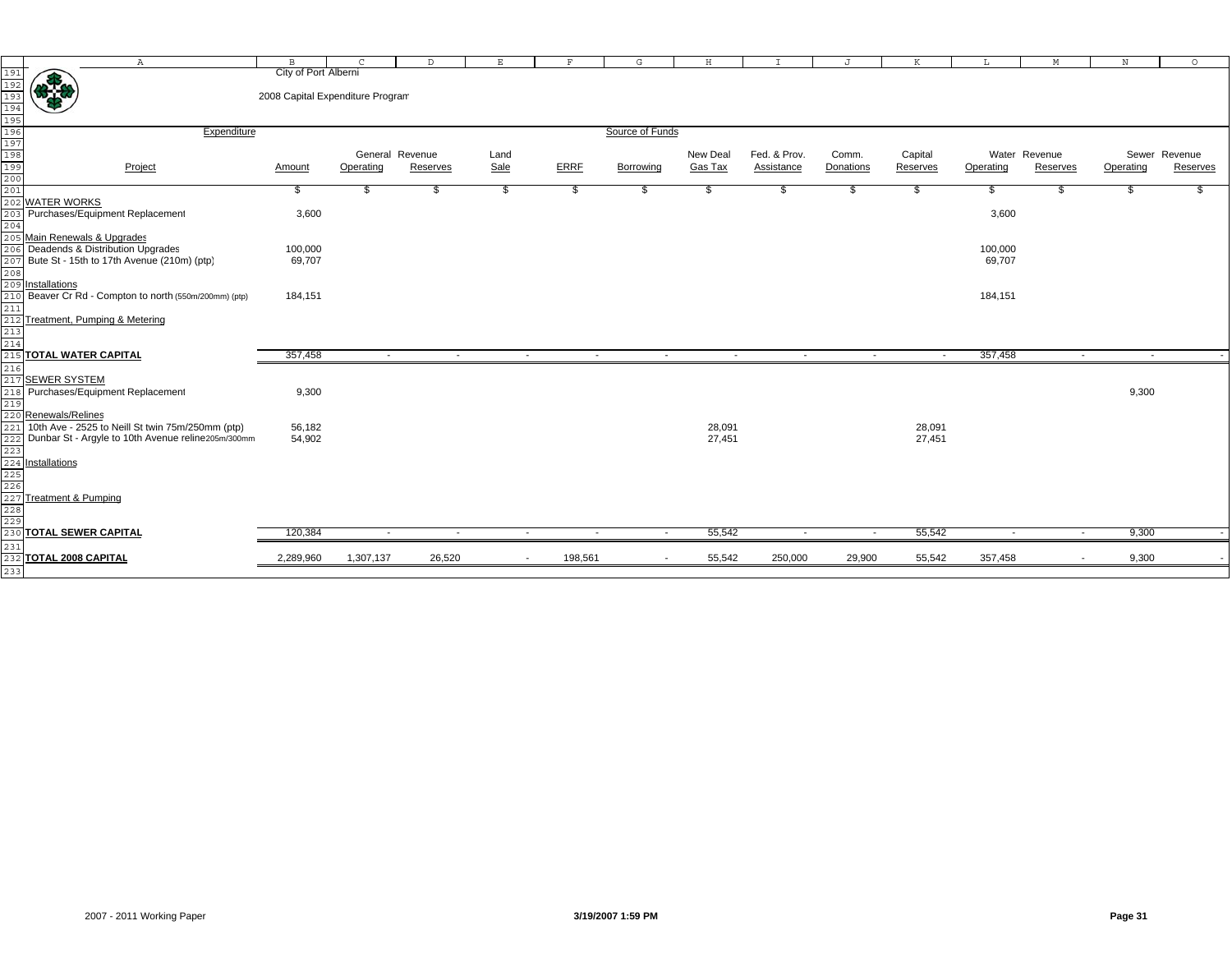|                                                                    | $\mathbb{A}$                                     | B                                | C               | $\mathbb{D}$ | Е             | F           | G                | H        | T            | J         | K        | L         | M             | N         | $\circ$       |
|--------------------------------------------------------------------|--------------------------------------------------|----------------------------------|-----------------|--------------|---------------|-------------|------------------|----------|--------------|-----------|----------|-----------|---------------|-----------|---------------|
| 234<br>235<br>236<br>237<br>238<br>239<br>240<br>242<br>242<br>242 |                                                  | City of Port Alberni             |                 |              |               |             |                  |          |              |           |          |           |               |           |               |
|                                                                    | <b>BACK</b>                                      |                                  |                 |              |               |             |                  |          |              |           |          |           |               |           |               |
|                                                                    |                                                  | 2009 Capital Expenditure Program |                 |              |               |             |                  |          |              |           |          |           |               |           |               |
|                                                                    |                                                  |                                  |                 |              |               |             |                  |          |              |           |          |           |               |           |               |
|                                                                    |                                                  |                                  |                 |              |               |             |                  |          |              |           |          |           |               |           |               |
|                                                                    |                                                  |                                  |                 |              |               |             |                  |          |              |           |          |           |               |           |               |
|                                                                    | Expenditure                                      |                                  |                 |              |               |             | Source of Funds  |          |              |           |          |           |               |           |               |
|                                                                    |                                                  |                                  |                 |              |               |             |                  |          |              |           |          |           |               |           |               |
|                                                                    |                                                  |                                  | General Revenue |              | Land          |             |                  | New Deal | Fed. & Prov. | Comm.     | Capital  |           | Water Revenue |           | Sewer Revenue |
|                                                                    | Project                                          | Amount                           | Operating       | Reserves     | Sale          | <b>ERRF</b> | <b>Borrowing</b> | Gas Tax  | Assistance   | Donations | Reserves | Operating | Reserves      | Operating | Reserves      |
|                                                                    |                                                  |                                  |                 |              |               |             |                  |          |              |           |          |           |               |           |               |
|                                                                    |                                                  |                                  |                 |              |               |             |                  |          |              |           |          |           |               |           |               |
|                                                                    |                                                  | S.                               | S.              | \$           | $\frac{1}{2}$ | \$          | S.               | \$       | \$           | \$        | \$       | \$        | S.            | \$        | \$            |
| 245                                                                | <b>ADMINISTRATION</b>                            |                                  |                 |              |               |             |                  |          |              |           |          |           |               |           |               |
| 246                                                                | Purchases/Equipment Replacement                  | 85,000                           |                 |              |               | 85,000      |                  |          |              |           |          |           |               |           |               |
| 247                                                                |                                                  |                                  |                 |              |               |             |                  |          |              |           |          |           |               |           |               |
|                                                                    | 248 POLICE PROTECTION                            |                                  |                 |              |               |             |                  |          |              |           |          |           |               |           |               |
|                                                                    | Purchases/Equipment Replacement                  |                                  | 5,000           |              |               |             |                  |          |              |           |          |           |               |           |               |
| 249                                                                |                                                  | 5,000                            |                 |              |               |             |                  |          |              |           |          |           |               |           |               |
|                                                                    |                                                  |                                  |                 |              |               |             |                  |          |              |           |          |           |               |           |               |
| 251                                                                | <b>FIRE DEPARTMENT</b>                           |                                  |                 |              |               |             |                  |          |              |           |          |           |               |           |               |
| 252                                                                | Purchases/Equipment Replacement                  | 112,011                          | 73,700          |              |               | 38,311      |                  |          |              |           |          |           |               |           |               |
|                                                                    |                                                  |                                  |                 |              |               |             |                  |          |              |           |          |           |               |           |               |
|                                                                    | <b>TRANSPORTATION SERVICES</b>                   |                                  |                 |              |               |             |                  |          |              |           |          |           |               |           |               |
|                                                                    |                                                  |                                  |                 |              |               |             |                  |          |              |           |          |           |               |           |               |
|                                                                    | Purchases/Equipment Replacement                  | 28,510                           | 28,510          |              |               |             |                  |          |              |           |          |           |               |           |               |
| 256                                                                |                                                  |                                  |                 |              |               |             |                  |          |              |           |          |           |               |           |               |
| 257                                                                | PAVING & ROAD CONSTRUCTION                       |                                  |                 |              |               |             |                  |          |              |           |          |           |               |           |               |
|                                                                    | 15th Avenue - Burde to Redford St (380m)         | 477,544                          | 477,544         |              |               |             |                  |          |              |           |          |           |               |           |               |
| 259                                                                | 6th Avenue - Strathern to Dunbar St (150m)       | 159,181                          | 159,181         |              |               |             |                  |          |              |           |          |           |               |           |               |
|                                                                    | McIntyre Dr - Wood Ave to Morton St (200m)       |                                  | 108,243         |              |               |             |                  |          |              |           |          |           |               |           |               |
|                                                                    |                                                  | 108,243                          |                 |              |               |             |                  |          |              |           |          |           |               |           |               |
| 261                                                                | Anderson Avenue - Argyle to Bruce St             | 152,509                          | 152,509         |              |               |             |                  |          |              |           |          |           |               |           |               |
| 262                                                                |                                                  |                                  |                 |              |               |             |                  |          |              |           |          |           |               |           |               |
| 263                                                                | <b>TRAFFIC UPGRADES</b>                          |                                  |                 |              |               |             |                  |          |              |           |          |           |               |           |               |
| 264                                                                |                                                  |                                  |                 |              |               |             |                  |          |              |           |          |           |               |           |               |
| 265                                                                |                                                  |                                  |                 |              |               |             |                  |          |              |           |          |           |               |           |               |
| 266                                                                |                                                  |                                  |                 |              |               |             |                  |          |              |           |          |           |               |           |               |
|                                                                    | <b>STORM DRAINS</b>                              |                                  |                 |              |               |             |                  |          |              |           |          |           |               |           |               |
| 267                                                                | Leslie & Princess to 4861 Leslie (70m/200mm vit) | 22,731                           | 22,731          |              |               |             |                  |          |              |           |          |           |               |           |               |
|                                                                    | Gordon St - lane/s Ballson to Lathom (200mm pvc) | 8,118                            | 8,118           |              |               |             |                  |          |              |           |          |           |               |           |               |
| 269                                                                | Regina - 4850 Regina to Johnston (120m/300mm)    | 36,803                           | 36,803          |              |               |             |                  |          |              |           |          |           |               |           |               |
|                                                                    |                                                  |                                  |                 |              |               |             |                  |          |              |           |          |           |               |           |               |
| 271                                                                | <b>WORKS - OTHER</b>                             |                                  |                 |              |               |             |                  |          |              |           |          |           |               |           |               |
|                                                                    |                                                  |                                  |                 |              |               |             |                  |          |              |           |          |           |               |           |               |
| 272                                                                | Streetlights - 16th Avenue, Burde St south       | 16,236                           | 16,236          |              |               |             |                  |          |              |           |          |           |               |           |               |
| 273                                                                | <b>Uptown Revitalization</b>                     | 500,000                          | 250,000         |              |               |             |                  |          | 250,000      |           |          |           |               |           |               |
| 274                                                                |                                                  |                                  |                 |              |               |             |                  |          |              |           |          |           |               |           |               |
|                                                                    | 275 CULTURAL SERVICES                            |                                  |                 |              |               |             |                  |          |              |           |          |           |               |           |               |
| 276                                                                | Purchases/Equipment Replacement - Museum         | 1,500                            | 1,500           |              |               |             |                  |          |              |           |          |           |               |           |               |
| 277                                                                | Purchases/Equipment Replacement - McLean Mil     |                                  |                 |              |               |             |                  |          |              |           |          |           |               |           |               |
|                                                                    | Museum - Flooring Replacement                    |                                  |                 |              |               |             |                  |          |              |           |          |           |               |           |               |
|                                                                    |                                                  | 25,000                           | 25,000          |              |               |             |                  |          |              |           |          |           |               |           |               |
| 279                                                                | McLean Mill - Signage                            | 3,000                            |                 |              |               |             |                  |          |              | 3,000     |          |           |               |           |               |
| 280                                                                | McLean Mill - Exhibits                           | 13,450                           |                 |              |               |             |                  |          |              | 13,450    |          |           |               |           |               |
| 281                                                                | McLean Mill - Building Restoration               | 13,450                           |                 |              |               |             |                  |          |              | 13,450    |          |           |               |           |               |
|                                                                    |                                                  |                                  |                 |              |               |             |                  |          |              |           |          |           |               |           |               |
| 283                                                                | PARKS & RECREATION                               |                                  |                 |              |               |             |                  |          |              |           |          |           |               |           |               |
|                                                                    |                                                  |                                  |                 |              |               |             |                  |          |              |           |          |           |               |           |               |
|                                                                    | 284 Purchases/Equipment Replacement              | 19,000                           | 5,000           |              |               | 14,000      |                  |          |              |           |          |           |               |           |               |
|                                                                    |                                                  |                                  |                 |              |               |             |                  |          |              |           |          |           |               |           |               |
|                                                                    | 286 TOTAL GENERAL CAPITAL                        | 1,787,286                        | 1,370,075       | $\sim$       | $\sim$        | 137,311     | $\sim$           | $\sim$   | 250,000      | 29,900    | $\sim$   | $\sim$    | $\sim$        | $\sim$    |               |
| 287                                                                |                                                  |                                  |                 |              |               |             |                  |          |              |           |          |           |               |           |               |
|                                                                    |                                                  |                                  |                 |              |               |             |                  |          |              |           |          |           |               |           |               |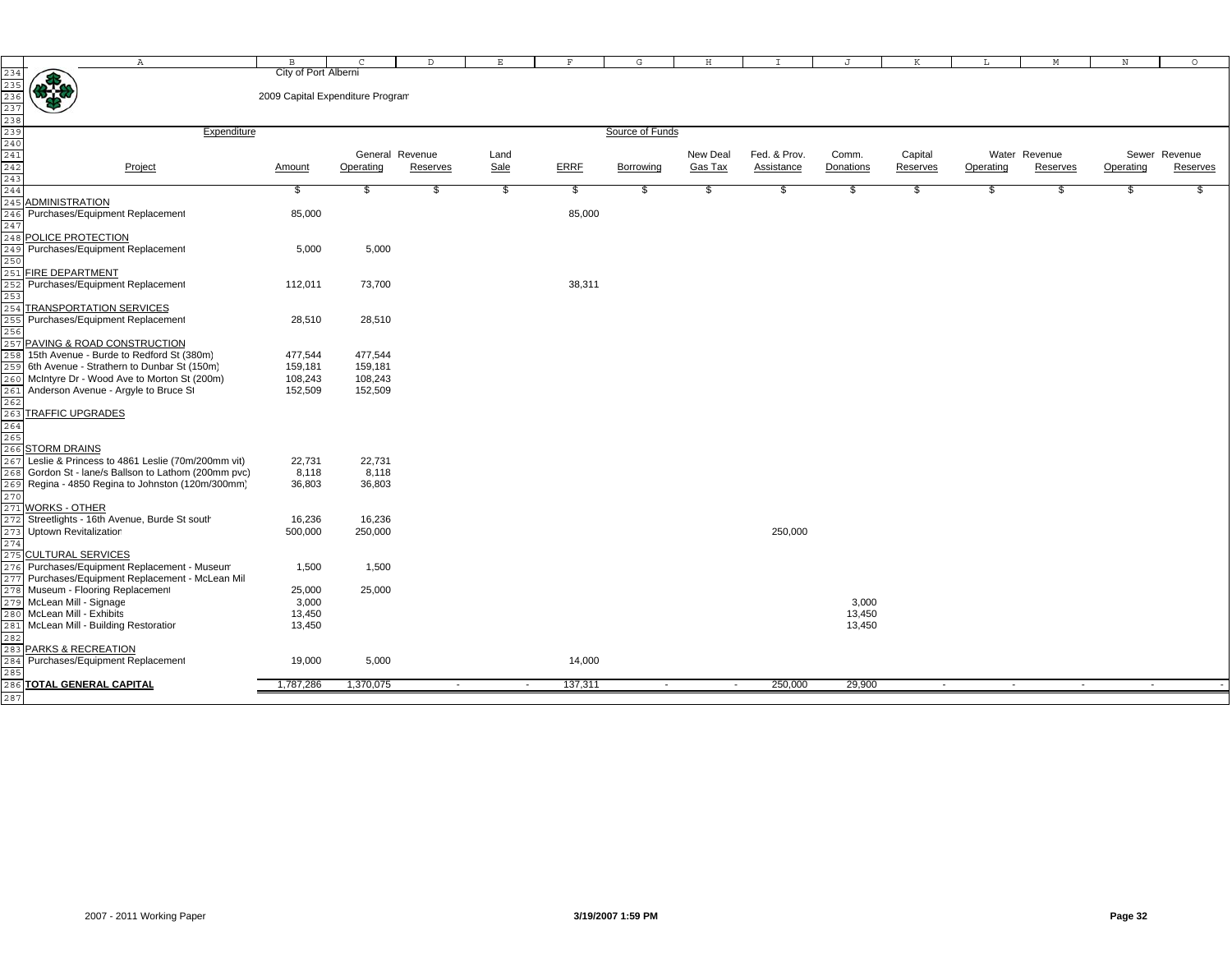|            | $\mathbb{A}$                                                                                                                   | $\mathbf{B}$                     | $\mathcal{C}$ | $\mathbb{D}$    | Е                  | F           |         | G               | H              | T            | J         | K        | L                        | M                        | $_{\rm N}$ | $\circ$       |
|------------|--------------------------------------------------------------------------------------------------------------------------------|----------------------------------|---------------|-----------------|--------------------|-------------|---------|-----------------|----------------|--------------|-----------|----------|--------------------------|--------------------------|------------|---------------|
|            | 288<br>289<br>2991<br>2992<br>299<br>299<br>299<br>299<br>200 Purchases/Fquint<br>300 Purchases/Fquint<br>200 Purchases/Fquint | City of Port Alberni             |               |                 |                    |             |         |                 |                |              |           |          |                          |                          |            |               |
|            |                                                                                                                                |                                  |               |                 |                    |             |         |                 |                |              |           |          |                          |                          |            |               |
|            |                                                                                                                                | 2009 Capital Expenditure Program |               |                 |                    |             |         |                 |                |              |           |          |                          |                          |            |               |
|            |                                                                                                                                |                                  |               |                 |                    |             |         |                 |                |              |           |          |                          |                          |            |               |
|            |                                                                                                                                |                                  |               |                 |                    |             |         |                 |                |              |           |          |                          |                          |            |               |
|            |                                                                                                                                |                                  |               |                 |                    |             |         |                 |                |              |           |          |                          |                          |            |               |
|            | Expenditure                                                                                                                    |                                  |               |                 |                    |             |         | Source of Funds |                |              |           |          |                          |                          |            |               |
|            |                                                                                                                                |                                  |               |                 |                    |             |         |                 |                |              |           |          |                          |                          |            |               |
|            |                                                                                                                                |                                  |               | General Revenue | Land               |             |         |                 | New Deal       | Fed. & Prov. | Comm.     | Capital  |                          | Water Revenue            |            | Sewer Revenue |
|            |                                                                                                                                |                                  |               |                 |                    |             |         |                 |                |              |           |          |                          |                          |            |               |
|            | Project                                                                                                                        | Amount                           | Operating     | Reserves        | Sale               | <b>ERRF</b> |         | Borrowing       | <b>Gas Tax</b> | Assistance   | Donations | Reserves | Operating                | Reserves                 | Operating  | Reserves      |
|            |                                                                                                                                |                                  |               |                 |                    |             |         |                 |                |              |           |          |                          |                          |            |               |
|            |                                                                                                                                | S.                               | æ.            | S               | $\mathbf{\hat{z}}$ |             | \$      | \$              | \$             | S            | \$        | \$       | S                        |                          |            |               |
|            |                                                                                                                                |                                  |               |                 |                    |             |         |                 |                |              |           |          |                          |                          |            |               |
| 300        | Purchases/Equipment Replacement                                                                                                | 4,900                            |               |                 |                    |             |         |                 |                |              |           |          | 4,900                    |                          |            |               |
|            |                                                                                                                                |                                  |               |                 |                    |             |         |                 |                |              |           |          |                          |                          |            |               |
| 301        |                                                                                                                                |                                  |               |                 |                    |             |         |                 |                |              |           |          |                          |                          |            |               |
|            | 302 Main Renewals & Upgrades                                                                                                   |                                  |               |                 |                    |             |         |                 |                |              |           |          |                          |                          |            |               |
| 303        | Deadends & Distribution Upgrades                                                                                               | 100,000                          |               |                 |                    |             |         |                 |                |              |           |          | 100,000                  |                          |            |               |
| 304        | 5th Avenue - Maitland to Morton St(205m/150mm)(ptp)                                                                            | 61,550                           |               |                 |                    |             |         |                 |                |              |           |          | 61,550                   |                          |            |               |
|            |                                                                                                                                |                                  |               |                 |                    |             |         |                 |                |              |           |          |                          |                          |            |               |
|            | 305<br>306 <mark>Installations</mark>                                                                                          |                                  |               |                 |                    |             |         |                 |                |              |           |          |                          |                          |            |               |
|            |                                                                                                                                |                                  |               |                 |                    |             |         |                 |                |              |           |          |                          |                          |            |               |
| 307        | Anderson Avenue - Burde to 12th Ave (400m/150mm)                                                                               | 150,692                          |               |                 |                    |             |         |                 |                |              |           |          | 150,692                  |                          |            |               |
| 308        |                                                                                                                                |                                  |               |                 |                    |             |         |                 |                |              |           |          |                          |                          |            |               |
| 309        | Treatment, Pumping & Metering                                                                                                  |                                  |               |                 |                    |             |         |                 |                |              |           |          |                          |                          |            |               |
| 310        |                                                                                                                                |                                  |               |                 |                    |             |         |                 |                |              |           |          |                          |                          |            |               |
| 311        |                                                                                                                                |                                  |               |                 |                    |             |         |                 |                |              |           |          |                          |                          |            |               |
|            | <b>312 TOTAL WATER CAPITAL</b>                                                                                                 | 317,142                          |               |                 |                    |             |         |                 |                |              |           |          | 317,142                  |                          |            |               |
|            |                                                                                                                                |                                  | $\sim$        | $\sim$          |                    | $\sim$      | $\sim$  | $\sim$          | $\sim$         | $\sim$       | $\sim$    | $\sim$   |                          | $\sim$                   | $\sim$ $-$ |               |
| 313        |                                                                                                                                |                                  |               |                 |                    |             |         |                 |                |              |           |          |                          |                          |            |               |
|            | 314 SEWER SYSTEM                                                                                                               |                                  |               |                 |                    |             |         |                 |                |              |           |          |                          |                          |            |               |
| 315        | Purchases/Equipment Replacement                                                                                                | 23,025                           |               |                 |                    |             |         |                 |                |              |           |          |                          |                          | 23,025     |               |
| 316        |                                                                                                                                |                                  |               |                 |                    |             |         |                 |                |              |           |          |                          |                          |            |               |
|            | 317 Renewals / Relines                                                                                                         |                                  |               |                 |                    |             |         |                 |                |              |           |          |                          |                          |            |               |
|            |                                                                                                                                |                                  |               |                 |                    |             |         |                 |                |              |           |          |                          |                          |            |               |
| 318        | 10th & Dunbar - reline 73m/375mm                                                                                               | 32,000                           |               |                 |                    |             |         |                 | 16,000         |              |           | 16,000   |                          |                          |            |               |
| 319        | 3914 Waterhouse to 14th Avenue (25m/150mm ncrc                                                                                 | 8,659                            |               |                 |                    |             |         |                 | 4,329          |              |           | 4,330    |                          |                          |            |               |
| 320        | 2573 12th Avenue to Bruce St                                                                                                   | 8,500                            |               |                 |                    |             |         |                 | 4,250          |              |           | 4,250    |                          |                          |            |               |
|            | 2489 Anderson to 12th Avenue                                                                                                   | 18,000                           |               |                 |                    |             |         |                 | 9,000          |              |           | 9,000    |                          |                          |            |               |
| 322        | 2463 12th Avenue - Neill to south                                                                                              | 45,001                           |               |                 |                    |             |         |                 | 22,500         |              |           | 22,501   |                          |                          |            |               |
| 323        |                                                                                                                                |                                  |               |                 |                    |             |         |                 |                |              |           |          |                          |                          |            |               |
|            |                                                                                                                                |                                  |               |                 |                    |             |         |                 |                |              |           |          |                          |                          |            |               |
|            | 324 New Sewer Installs                                                                                                         |                                  |               |                 |                    |             |         |                 |                |              |           |          |                          |                          |            |               |
| 325<br>326 |                                                                                                                                |                                  |               |                 |                    |             |         |                 |                |              |           |          |                          |                          |            |               |
|            |                                                                                                                                |                                  |               |                 |                    |             |         |                 |                |              |           |          |                          |                          |            |               |
| 327        | <b>Treatment &amp; Pumping</b>                                                                                                 |                                  |               |                 |                    |             |         |                 |                |              |           |          |                          |                          |            |               |
|            |                                                                                                                                |                                  |               |                 |                    |             |         |                 |                |              |           |          |                          |                          |            |               |
| 328<br>329 |                                                                                                                                |                                  |               |                 |                    |             |         |                 |                |              |           |          |                          |                          |            |               |
|            |                                                                                                                                |                                  |               |                 |                    |             |         |                 |                |              |           |          |                          |                          |            |               |
|            | <b>330 TOTAL SEWER CAPITAL</b>                                                                                                 | 135,185                          | $\sim$        | $\sim$          |                    | $\sim$      | $\sim$  | $\sim$          | 56,079         | $\sim$       | $\sim$    | 56,081   | $\overline{\phantom{a}}$ | $\sim$                   | 23,025     |               |
| 331        |                                                                                                                                |                                  |               |                 |                    |             |         |                 |                |              |           |          |                          |                          |            |               |
|            | 332 TOTAL 2009 CAPITAL                                                                                                         | 2,239,613                        | 1,370,075     |                 |                    | $\sim$      | 137,311 | $\sim$          | 56,079         | 250,000      | 29,900    | 56,081   | 317,142                  | $\overline{\phantom{a}}$ | 23,025     |               |
| 333        |                                                                                                                                |                                  |               |                 |                    |             |         |                 |                |              |           |          |                          |                          |            |               |
|            |                                                                                                                                |                                  |               |                 |                    |             |         |                 |                |              |           |          |                          |                          |            |               |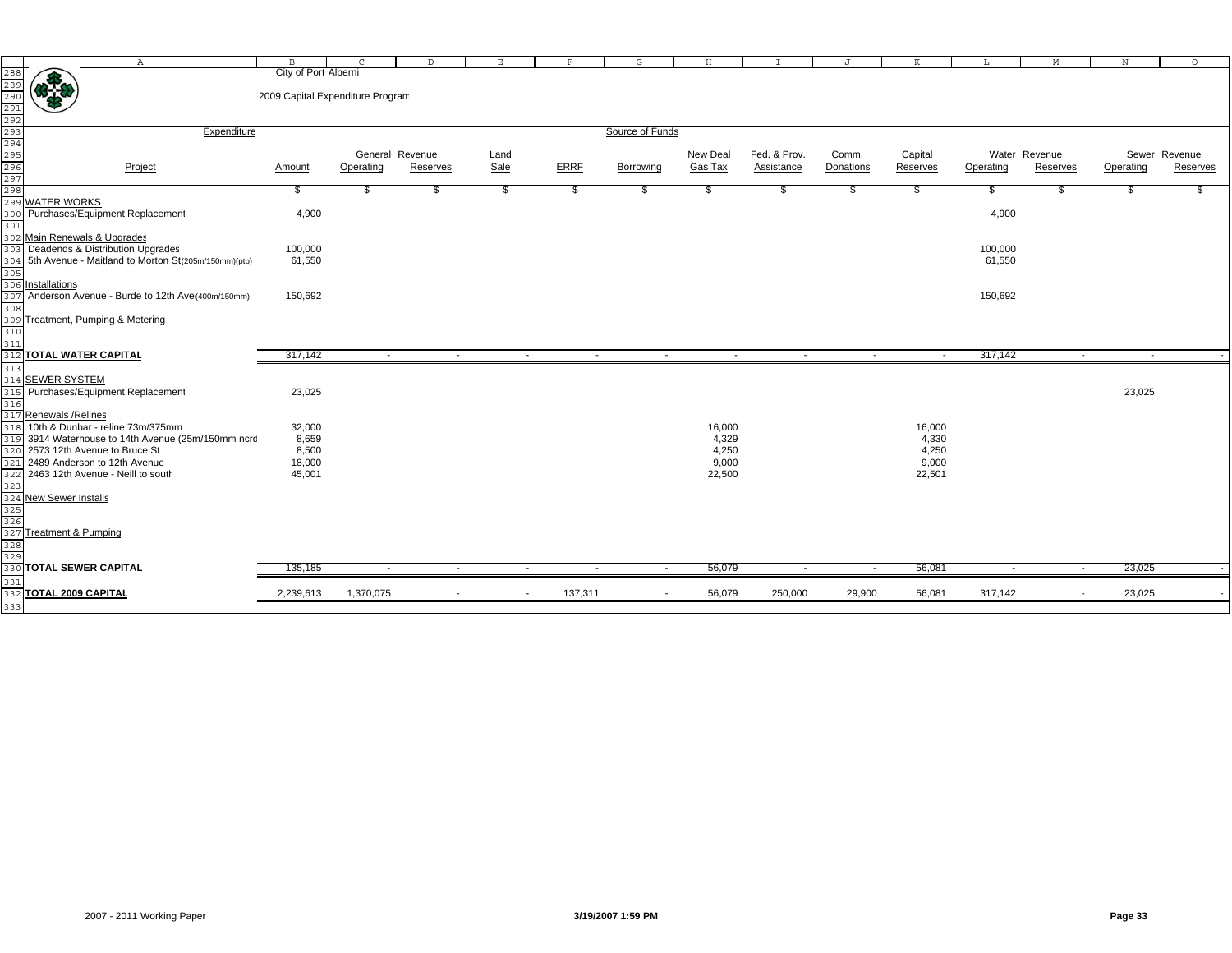|                                                                                                            | $\mathbb{A}$                                        | в                                | $\Gamma$        | D                        | Е      | F           | G               | H        |                   | $\cdot$ T | K        | L         | M             | N         | $\circ$       |
|------------------------------------------------------------------------------------------------------------|-----------------------------------------------------|----------------------------------|-----------------|--------------------------|--------|-------------|-----------------|----------|-------------------|-----------|----------|-----------|---------------|-----------|---------------|
|                                                                                                            |                                                     | City of Port Alberni             |                 |                          |        |             |                 |          |                   |           |          |           |               |           |               |
| $\begin{array}{r} 334 \\ 335 \\ 336 \\ 337 \\ 338 \\ 339 \\ 340 \\ 341 \\ 342 \\ 343 \\ 44 \\ \end{array}$ |                                                     |                                  |                 |                          |        |             |                 |          |                   |           |          |           |               |           |               |
|                                                                                                            |                                                     | 2010 Capital Expenditure Program |                 |                          |        |             |                 |          |                   |           |          |           |               |           |               |
|                                                                                                            |                                                     |                                  |                 |                          |        |             |                 |          |                   |           |          |           |               |           |               |
|                                                                                                            |                                                     |                                  |                 |                          |        |             |                 |          |                   |           |          |           |               |           |               |
|                                                                                                            | Expenditure                                         |                                  |                 |                          |        |             | Source of Funds |          |                   |           |          |           |               |           |               |
|                                                                                                            |                                                     |                                  |                 |                          |        |             |                 |          |                   |           |          |           |               |           |               |
|                                                                                                            |                                                     |                                  | General Revenue |                          | Land   |             |                 | New Deal | Fed. & Prov.      | Comm.     | Capital  |           | Water Revenue |           | Sewer Revenue |
|                                                                                                            | Project                                             | Amount                           | Operating       | <b>Reserves</b>          | Sale   | <b>ERRF</b> | Borrowing       | Gas Tax  | <b>Assistance</b> | Donations | Reserves | Operating | Reserves      | Operating | Reserves      |
|                                                                                                            |                                                     |                                  |                 |                          |        |             |                 |          |                   |           |          |           |               |           |               |
|                                                                                                            |                                                     |                                  |                 | S                        | \$     | \$          | \$.             | \$       | \$                |           | \$       | \$        | \$            | \$.       |               |
|                                                                                                            |                                                     | \$                               | \$              |                          |        |             |                 |          |                   | \$        |          |           |               |           |               |
| 345                                                                                                        | ADMINISTRATION                                      |                                  |                 |                          |        |             |                 |          |                   |           |          |           |               |           |               |
| 346                                                                                                        | Purchases/Equipment Replacement                     | 85,000                           |                 |                          |        | 85,000      |                 |          |                   |           |          |           |               |           |               |
| 347                                                                                                        |                                                     |                                  |                 |                          |        |             |                 |          |                   |           |          |           |               |           |               |
|                                                                                                            | 348 POLICE PROTECTION                               |                                  |                 |                          |        |             |                 |          |                   |           |          |           |               |           |               |
| 349                                                                                                        | Purchases/Equipment Replacement                     | 5,000                            | 5,000           |                          |        |             |                 |          |                   |           |          |           |               |           |               |
| 35C                                                                                                        |                                                     |                                  |                 |                          |        |             |                 |          |                   |           |          |           |               |           |               |
| 351                                                                                                        | FIRE DEPARTMENT                                     |                                  |                 |                          |        |             |                 |          |                   |           |          |           |               |           |               |
| 352                                                                                                        | Purchases/Equipment Replacement                     | 72,000                           | 72,000          |                          |        |             |                 |          |                   |           |          |           |               |           |               |
| 353                                                                                                        |                                                     |                                  |                 |                          |        |             |                 |          |                   |           |          |           |               |           |               |
| 354                                                                                                        | <b>TRANSPORTATION SERVICES</b>                      |                                  |                 |                          |        |             |                 |          |                   |           |          |           |               |           |               |
|                                                                                                            | Purchases/Equipment Replacement                     | 12,051                           | 12,051          |                          |        |             |                 |          |                   |           |          |           |               |           |               |
|                                                                                                            |                                                     |                                  |                 |                          |        |             |                 |          |                   |           |          |           |               |           |               |
| 356                                                                                                        |                                                     |                                  |                 |                          |        |             |                 |          |                   |           |          |           |               |           |               |
|                                                                                                            | 357 PAVING & ROAD CONSTRUCTION                      |                                  |                 |                          |        |             |                 |          |                   |           |          |           |               |           |               |
| 358                                                                                                        | Beaver Cr Rd - River Rd to Pierce Rd (water)        | 137,750                          | 137,750         |                          |        |             |                 |          |                   |           |          |           |               |           |               |
| 35 S                                                                                                       | China Cr Rd - 14th to 16th Avenue                   | 67,000                           | 67,000          |                          |        |             |                 |          |                   |           |          |           |               |           |               |
| 360                                                                                                        | Redford St - Hospital to King St                    | 108,243                          | 108,243         |                          |        |             |                 |          |                   |           |          |           |               |           |               |
| 361                                                                                                        | Anderson Ave - Raven Hill to Ship Cr Rd             | 142,881                          | 142,881         |                          |        |             |                 |          |                   |           |          |           |               |           |               |
| 362                                                                                                        | Stamp Avenue - Roger to Redford St                  | 167,268                          | 167,268         |                          |        |             |                 |          |                   |           |          |           |               |           |               |
| 363                                                                                                        | Gertrude St - Johnston to Compton                   | 278,780                          | 278,780         |                          |        |             |                 |          |                   |           |          |           |               |           |               |
| 364                                                                                                        |                                                     |                                  |                 |                          |        |             |                 |          |                   |           |          |           |               |           |               |
| 365                                                                                                        | <b>TRAFFIC UPGRADES</b>                             |                                  |                 |                          |        |             |                 |          |                   |           |          |           |               |           |               |
| 366                                                                                                        | 3rd Avenue @ Argyle Controller upgrade              | 33,959                           | 33,959          |                          |        |             |                 |          |                   |           |          |           |               |           |               |
| 367                                                                                                        | 3rd Avenue @ Angus Controller upgrade               | 33,293                           | 33,293          |                          |        |             |                 |          |                   |           |          |           |               |           |               |
|                                                                                                            | 3rd Avenue @ Mar Controller upgrade                 | 33,292                           | 33,292          |                          |        |             |                 |          |                   |           |          |           |               |           |               |
| 368                                                                                                        |                                                     |                                  |                 |                          |        |             |                 |          |                   |           |          |           |               |           |               |
| 369                                                                                                        |                                                     |                                  |                 |                          |        |             |                 |          |                   |           |          |           |               |           |               |
|                                                                                                            | 370 STORM DRAINS                                    |                                  |                 |                          |        |             |                 |          |                   |           |          |           |               |           |               |
| 371                                                                                                        | Storm Renewal project - TBA                         | 27,061                           | 27,061          |                          |        |             |                 |          |                   |           |          |           |               |           |               |
| 372                                                                                                        | S Morgan Cres lane - Bishop to east (70m/200mm vit) | 27,050                           | 27,050          |                          |        |             |                 |          |                   |           |          |           |               |           |               |
|                                                                                                            | Railway Culvert - Stamp Avenue                      | 32,473                           | 32,473          |                          |        |             |                 |          |                   |           |          |           |               |           |               |
|                                                                                                            | Bishop & Haslam (45m/300mm)                         | 17,665                           | 17,665          |                          |        |             |                 |          |                   |           |          |           |               |           |               |
|                                                                                                            | Michigan & Tebo (13m/450mm)                         | 9,385                            | 9,385           |                          |        |             |                 |          |                   |           |          |           |               |           |               |
| 376                                                                                                        |                                                     |                                  |                 |                          |        |             |                 |          |                   |           |          |           |               |           |               |
| 377                                                                                                        | <b>WORKS - OTHER</b>                                |                                  |                 |                          |        |             |                 |          |                   |           |          |           |               |           |               |
| 378                                                                                                        |                                                     |                                  |                 |                          |        |             |                 |          |                   |           |          |           |               |           |               |
| 379                                                                                                        |                                                     |                                  |                 |                          |        |             |                 |          |                   |           |          |           |               |           |               |
|                                                                                                            | 380 CULTURAL SERVICES                               |                                  |                 |                          |        |             |                 |          |                   |           |          |           |               |           |               |
| 381                                                                                                        | Purchases/Equipment Replacement - Museum            | 1,500                            | 1,500           |                          |        |             |                 |          |                   |           |          |           |               |           |               |
|                                                                                                            | Purchases/Equipment Replacement - McLean Mil        |                                  |                 |                          |        |             |                 |          |                   |           |          |           |               |           |               |
| 382                                                                                                        |                                                     |                                  |                 |                          |        |             |                 |          |                   |           |          |           |               |           |               |
| 383                                                                                                        | McLean Mill - Signage                               | 3,000                            |                 |                          |        |             |                 |          |                   | 3,000     |          |           |               |           |               |
| 384                                                                                                        | McLean Mill - Exhibits                              | 13,450                           |                 |                          |        |             |                 |          |                   | 13,450    |          |           |               |           |               |
| 385                                                                                                        | McLean Mill - Building Restoration                  | 13,450                           |                 |                          |        |             |                 |          |                   | 13,450    |          |           |               |           |               |
| 386                                                                                                        |                                                     |                                  |                 |                          |        |             |                 |          |                   |           |          |           |               |           |               |
|                                                                                                            | 387 PARKS & RECREATION                              |                                  |                 |                          |        |             |                 |          |                   |           |          |           |               |           |               |
| 388                                                                                                        | Purchases/Equipment Replacement                     | 66,000                           | 5,000           |                          |        | 61,000      |                 |          |                   |           |          |           |               |           |               |
| 389                                                                                                        | Bob Dailey Stadium Track Resurfacing                | 500,000                          |                 |                          |        |             |                 |          |                   |           | 500,000  |           |               |           |               |
| 390                                                                                                        | Kitsuksis Walkway Upgrades                          | 75,000                           | 75,000          |                          |        |             |                 |          |                   |           |          |           |               |           |               |
| 391                                                                                                        |                                                     |                                  |                 |                          |        |             |                 |          |                   |           |          |           |               |           |               |
|                                                                                                            | <b>392 TOTAL GENERAL CAPITAL</b>                    | 1,962,551                        | 1,286,651       | $\overline{\phantom{a}}$ | $\sim$ | 146,000     | $\sim$          |          | $\sim$            | 29,900    | 500,000  |           | $\sim$        | $\sim$    |               |
| 393                                                                                                        |                                                     |                                  |                 |                          |        |             |                 |          |                   |           |          |           |               |           |               |
|                                                                                                            |                                                     |                                  |                 |                          |        |             |                 |          |                   |           |          |           |               |           |               |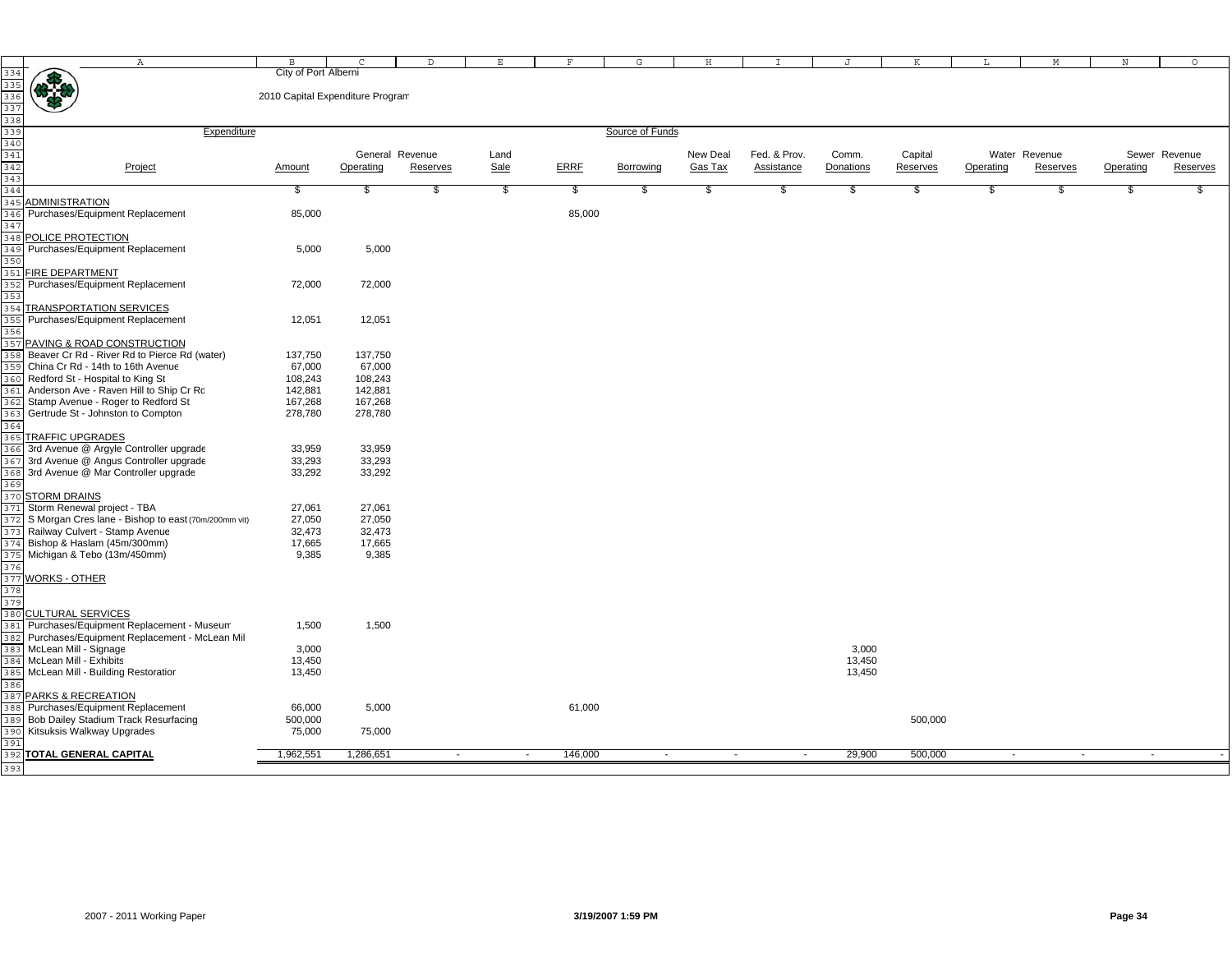|                                                                                                                                            | $\mathbb{A}$                                      | $\mathbf{B}$                     | $\mathcal{C}$            | D                        | $\mathbf E$   |        | $\mathbf{F}$             | G               | $_{\rm H}$ |                          | J         | K        | L         | М                        | $_{\rm N}$               | $\circ$       |
|--------------------------------------------------------------------------------------------------------------------------------------------|---------------------------------------------------|----------------------------------|--------------------------|--------------------------|---------------|--------|--------------------------|-----------------|------------|--------------------------|-----------|----------|-----------|--------------------------|--------------------------|---------------|
| $\begin{array}{r} 3.94 \\ 3.95 \\ 3.96 \\ 3.97 \\ 3.97 \\ 3.98 \\ 3.99 \\ 3.99 \\ 4.01 \\ \hline 4.01 \\ 4.03 \\ 4.04 \\ 4.05 \end{array}$ | 佛佛                                                | City of Port Alberni             |                          |                          |               |        |                          |                 |            |                          |           |          |           |                          |                          |               |
|                                                                                                                                            |                                                   |                                  |                          |                          |               |        |                          |                 |            |                          |           |          |           |                          |                          |               |
|                                                                                                                                            |                                                   | 2010 Capital Expenditure Program |                          |                          |               |        |                          |                 |            |                          |           |          |           |                          |                          |               |
|                                                                                                                                            |                                                   |                                  |                          |                          |               |        |                          |                 |            |                          |           |          |           |                          |                          |               |
|                                                                                                                                            |                                                   |                                  |                          |                          |               |        |                          |                 |            |                          |           |          |           |                          |                          |               |
|                                                                                                                                            | Expenditure                                       |                                  |                          |                          |               |        |                          | Source of Funds |            |                          |           |          |           |                          |                          |               |
|                                                                                                                                            |                                                   |                                  |                          |                          |               |        |                          |                 |            |                          |           |          |           |                          |                          |               |
|                                                                                                                                            |                                                   |                                  |                          | General Revenue          | Land          |        |                          |                 | New Deal   | Fed. & Prov.             | Comm.     | Capital  |           | Water Revenue            |                          | Sewer Revenue |
|                                                                                                                                            | Project                                           | <b>Amount</b>                    | Operating                | Reserves                 | Sale          |        | <b>ERRF</b>              | Borrowing       | Gas Tax    | Assistance               | Donations | Reserves | Operating | Reserves                 | Operating                | Reserves      |
|                                                                                                                                            |                                                   |                                  |                          |                          |               |        |                          |                 |            |                          |           |          |           |                          |                          |               |
|                                                                                                                                            |                                                   | S.                               | \$                       | \$                       | $\frac{1}{2}$ |        | - \$                     | S               | \$         | \$                       | \$        |          |           |                          | -86                      | S             |
|                                                                                                                                            | <b>WATER WORKS</b>                                |                                  |                          |                          |               |        |                          |                 |            |                          |           | \$       | \$        | 26                       |                          |               |
|                                                                                                                                            | Purchases/Equipment Replacement                   |                                  |                          |                          |               |        |                          |                 |            |                          |           |          |           |                          |                          |               |
| 406                                                                                                                                        |                                                   | 31,404                           |                          |                          |               |        |                          |                 |            |                          |           |          | 31,404    |                          |                          |               |
| 407                                                                                                                                        |                                                   |                                  |                          |                          |               |        |                          |                 |            |                          |           |          |           |                          |                          |               |
| 408                                                                                                                                        | Main Renewals & Upgrades                          |                                  |                          |                          |               |        |                          |                 |            |                          |           |          |           |                          |                          |               |
|                                                                                                                                            | 409 Deadends & Distribution upgrades              | 100,000                          |                          |                          |               |        |                          |                 |            |                          |           |          | 100,000   |                          |                          |               |
|                                                                                                                                            | 410 Argyle St - 10th Ave to Kingsway Phase I      | 162,365                          |                          |                          |               |        |                          |                 |            |                          |           |          | 162,365   |                          |                          |               |
| 411                                                                                                                                        |                                                   |                                  |                          |                          |               |        |                          |                 |            |                          |           |          |           |                          |                          |               |
| 412                                                                                                                                        | Installations                                     |                                  |                          |                          |               |        |                          |                 |            |                          |           |          |           |                          |                          |               |
| 413                                                                                                                                        | Polly Point Water Extension - Tseshaht Reserve II | 81,182                           |                          |                          |               |        |                          |                 |            |                          |           |          | 81,182    |                          |                          |               |
|                                                                                                                                            |                                                   |                                  |                          |                          |               |        |                          |                 |            |                          |           |          |           |                          |                          |               |
| 414<br>415                                                                                                                                 | Treatment, Pumping & Metering                     |                                  |                          |                          |               |        |                          |                 |            |                          |           |          |           |                          |                          |               |
|                                                                                                                                            |                                                   |                                  |                          |                          |               |        |                          |                 |            |                          |           |          |           |                          |                          |               |
| 416<br>417                                                                                                                                 |                                                   |                                  |                          |                          |               |        |                          |                 |            |                          |           |          |           |                          |                          |               |
| 418                                                                                                                                        | <b>TOTAL WATER CAPITAL</b>                        | 374,951                          | $\sim$                   |                          | $\sim$        | $\sim$ | $\sim$                   | $\sim$          | $\sim$     | $\sim$                   | $\sim$    |          | 374,951   | $\sim$                   | $\overline{\phantom{a}}$ |               |
|                                                                                                                                            |                                                   |                                  |                          |                          |               |        |                          |                 |            |                          |           |          |           |                          |                          |               |
|                                                                                                                                            | 419<br>420 <mark>SEWER SYSTEM</mark>              |                                  |                          |                          |               |        |                          |                 |            |                          |           |          |           |                          |                          |               |
| 421                                                                                                                                        | Purchases/Equipment Replacement                   | 4,700                            |                          |                          |               |        |                          |                 |            |                          |           |          |           |                          | 4,700                    |               |
| 422                                                                                                                                        |                                                   |                                  |                          |                          |               |        |                          |                 |            |                          |           |          |           |                          |                          |               |
| 423                                                                                                                                        | <b>Renewals /Relines</b>                          |                                  |                          |                          |               |        |                          |                 |            |                          |           |          |           |                          |                          |               |
| 424                                                                                                                                        | 3541 11th Avenue to N Park Dr - twin 40m/300mm    | 42,637                           |                          |                          |               |        |                          |                 | 21,318     |                          |           | 21,319   |           |                          |                          |               |
| 425                                                                                                                                        | 2673 9th Avenue - replace 27m/600mm               | 24,216                           |                          |                          |               |        |                          |                 | 12,108     |                          |           | 12,108   |           |                          |                          |               |
| 426                                                                                                                                        | 3819 9th Avenue to Morton (20m/375mm conc)        | 13,249                           |                          |                          |               |        |                          |                 | 6,624      |                          |           | 6,625    |           |                          |                          |               |
|                                                                                                                                            | 3855 9th Avenue to Morton (48m/750mm conc)        | 29,684                           |                          |                          |               |        |                          |                 | 14,842     |                          |           | 14,842   |           |                          |                          |               |
| 427                                                                                                                                        |                                                   |                                  |                          |                          |               |        |                          |                 |            |                          |           |          |           |                          |                          |               |
| 428                                                                                                                                        |                                                   |                                  |                          |                          |               |        |                          |                 |            |                          |           |          |           |                          |                          |               |
|                                                                                                                                            | 429 New Sewer Installs                            |                                  |                          |                          |               |        |                          |                 |            |                          |           |          |           |                          |                          |               |
| 430                                                                                                                                        | Pierce Rd - Beaver Cr Rd to west                  | 163,988                          |                          |                          |               |        |                          |                 |            |                          |           | 130,000  |           |                          | 33,988                   |               |
| 431                                                                                                                                        |                                                   |                                  |                          |                          |               |        |                          |                 |            |                          |           |          |           |                          |                          |               |
|                                                                                                                                            | 432 Treatment & Pumping                           |                                  |                          |                          |               |        |                          |                 |            |                          |           |          |           |                          |                          |               |
| 433<br>434                                                                                                                                 |                                                   |                                  |                          |                          |               |        |                          |                 |            |                          |           |          |           |                          |                          |               |
|                                                                                                                                            |                                                   |                                  |                          |                          |               |        |                          |                 |            |                          |           |          |           |                          |                          |               |
|                                                                                                                                            | <b>435 TOTAL SEWER CAPITAL</b>                    | 278,474                          | $\overline{\phantom{a}}$ | $\overline{\phantom{a}}$ |               | $\sim$ | $\overline{\phantom{a}}$ | $\sim$          | 54,892     | $\sim$                   | $\sim$    | 184,894  |           | $\sim$                   | 38,688                   |               |
| 436                                                                                                                                        |                                                   |                                  |                          |                          |               |        |                          |                 |            |                          |           |          |           |                          |                          |               |
|                                                                                                                                            | 437 TOTAL 2010 CAPITAL                            | 2,615,976                        | 1,286,651                |                          |               | $\sim$ | 146,000                  | $\sim$          | 54,892     | $\overline{\phantom{a}}$ | 29,900    | 684,894  | 374,951   | $\overline{\phantom{a}}$ | 38,688                   |               |
| 438                                                                                                                                        |                                                   |                                  |                          |                          |               |        |                          |                 |            |                          |           |          |           |                          |                          |               |
|                                                                                                                                            |                                                   |                                  |                          |                          |               |        |                          |                 |            |                          |           |          |           |                          |                          |               |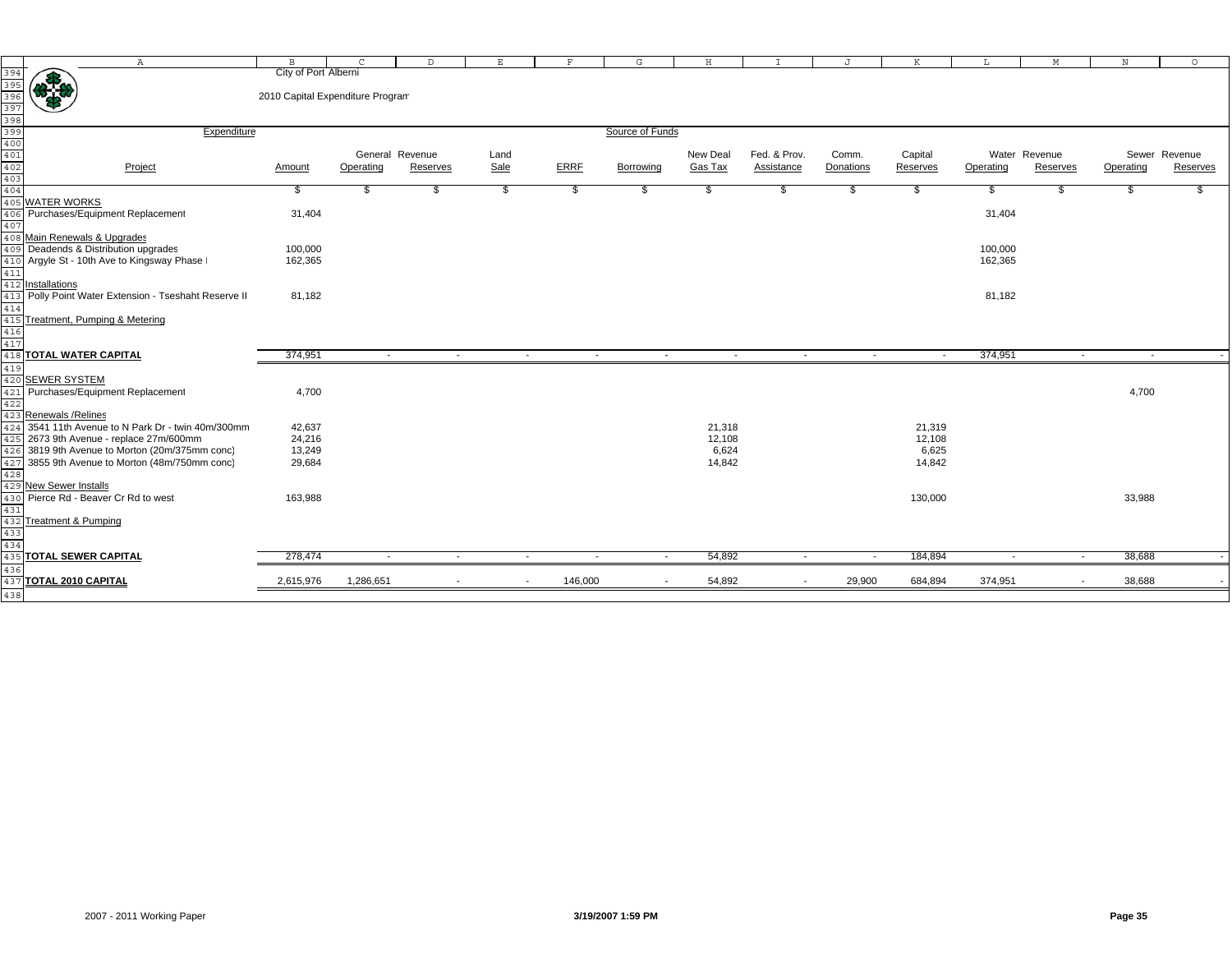|                                                                               | $\mathbb{A}$                                        | B                                | $\mathcal{C}$             | $\mathbb{D}$    | Е    | F                 | G               | $\, {\rm H}$ | $\mathsf{T}$      | J         | K        | L         | M             | N         | $\circ$       |
|-------------------------------------------------------------------------------|-----------------------------------------------------|----------------------------------|---------------------------|-----------------|------|-------------------|-----------------|--------------|-------------------|-----------|----------|-----------|---------------|-----------|---------------|
|                                                                               |                                                     | City of Port Alberni             |                           |                 |      |                   |                 |              |                   |           |          |           |               |           |               |
| $439$<br>$440$<br>$441$<br>$442$<br>$443$<br>$444$<br>$445$<br>$446$<br>$447$ | $\bigoplus_{i=1}^n$                                 |                                  |                           |                 |      |                   |                 |              |                   |           |          |           |               |           |               |
|                                                                               |                                                     | 2011 Capital Expenditure Program |                           |                 |      |                   |                 |              |                   |           |          |           |               |           |               |
|                                                                               |                                                     |                                  |                           |                 |      |                   |                 |              |                   |           |          |           |               |           |               |
|                                                                               |                                                     |                                  |                           |                 |      |                   |                 |              |                   |           |          |           |               |           |               |
|                                                                               |                                                     |                                  |                           |                 |      |                   |                 |              |                   |           |          |           |               |           |               |
|                                                                               | Expenditure                                         |                                  |                           |                 |      |                   | Source of Funds |              |                   |           |          |           |               |           |               |
|                                                                               |                                                     |                                  |                           |                 |      |                   |                 |              |                   |           |          |           |               |           |               |
|                                                                               |                                                     |                                  |                           | General Revenue | Land |                   |                 | New Deal     | Fed. & Prov.      | Comm.     | Capital  |           | Water Revenue |           | Sewer Revenue |
|                                                                               | Project                                             | Amount                           | Operating                 | Reserves        | Sale | <b>ERRE</b>       | Borrowing       | Gas Tax      | <b>Assistance</b> | Donations | Reserves | Operating | Reserves      | Operating | Reserves      |
|                                                                               |                                                     |                                  |                           |                 |      |                   |                 |              |                   |           |          |           |               |           |               |
| 449                                                                           |                                                     | \$                               | $\boldsymbol{\mathsf{s}}$ | \$              | \$   | \$                | \$              | \$           | \$                | \$        | \$       | \$        | \$            | \$        |               |
| 450                                                                           | ADMINISTRATION                                      |                                  |                           |                 |      |                   |                 |              |                   |           |          |           |               |           |               |
|                                                                               | Purchases/Equipment Replacement                     |                                  |                           |                 |      | 165,000           |                 |              |                   |           |          |           |               |           |               |
| 451                                                                           |                                                     | 165,000                          |                           |                 |      |                   |                 |              |                   |           |          |           |               |           |               |
| 452                                                                           |                                                     |                                  |                           |                 |      |                   |                 |              |                   |           |          |           |               |           |               |
| 453                                                                           | POLICE PROTECTION                                   |                                  |                           |                 |      |                   |                 |              |                   |           |          |           |               |           |               |
| 454                                                                           | Purchases/Equipment Replacement                     | 5,000                            | 5,000                     |                 |      |                   |                 |              |                   |           |          |           |               |           |               |
| 455                                                                           |                                                     |                                  |                           |                 |      |                   |                 |              |                   |           |          |           |               |           |               |
| 456                                                                           | FIRE DEPARTMENT                                     |                                  |                           |                 |      |                   |                 |              |                   |           |          |           |               |           |               |
| 457                                                                           | Purchases/Equipment Replacement                     | 642,000                          | 167,000                   |                 |      | 475,000           |                 |              |                   |           |          |           |               |           |               |
|                                                                               |                                                     |                                  |                           |                 |      |                   |                 |              |                   |           |          |           |               |           |               |
| 458                                                                           |                                                     |                                  |                           |                 |      |                   |                 |              |                   |           |          |           |               |           |               |
| 459                                                                           | TRANSPORTATION SERVICES                             |                                  |                           |                 |      |                   |                 |              |                   |           |          |           |               |           |               |
| 460                                                                           | Purchases/Equipment Replacement                     | 32,808                           | 32,808                    |                 |      |                   |                 |              |                   |           |          |           |               |           |               |
| 461                                                                           |                                                     |                                  |                           |                 |      |                   |                 |              |                   |           |          |           |               |           |               |
| 462                                                                           | PAVING & ROAD CONSTRUCTION                          |                                  |                           |                 |      |                   |                 |              |                   |           |          |           |               |           |               |
| 463                                                                           | 3rd Avenue - Dunbar to Redford (750m x 22m) (sewer) | 259,459                          | 259,459                   |                 |      |                   |                 |              |                   |           |          |           |               |           |               |
|                                                                               |                                                     |                                  |                           |                 |      |                   |                 |              |                   |           |          |           |               |           |               |
| 464                                                                           | Redford St - 5th to 10th Avenue (700m)              | 331,224                          | 331,224                   |                 |      |                   |                 |              |                   |           |          |           |               |           |               |
| 465                                                                           | Redford St - 10th to San Mateo (700m)               | 236,494                          | 236,494                   |                 |      |                   |                 |              |                   |           |          |           |               |           |               |
| 466                                                                           |                                                     |                                  |                           |                 |      |                   |                 |              |                   |           |          |           |               |           |               |
| 467                                                                           | <b>TRAFFIC UPGRADES</b>                             |                                  |                           |                 |      |                   |                 |              |                   |           |          |           |               |           |               |
| 468                                                                           |                                                     |                                  |                           |                 |      |                   |                 |              |                   |           |          |           |               |           |               |
| 469                                                                           |                                                     |                                  |                           |                 |      |                   |                 |              |                   |           |          |           |               |           |               |
| 470                                                                           | <b>STORM DRAINS</b>                                 |                                  |                           |                 |      |                   |                 |              |                   |           |          |           |               |           |               |
|                                                                               | Haslam - Bishop to Tebo (140m/300mm)                | 57,434                           | 57,434                    |                 |      |                   |                 |              |                   |           |          |           |               |           |               |
| 471                                                                           |                                                     |                                  |                           |                 |      |                   |                 |              |                   |           |          |           |               |           |               |
| 472                                                                           | Johnston Rd @ Cherry Cr Rd (30m/600mm conc)         | 33,784                           | 33,784                    |                 |      |                   |                 |              |                   |           |          |           |               |           |               |
| 473                                                                           | 4829 Margaret St to south (50m/300mm replace)       | 22,082                           | 22,082                    |                 |      |                   |                 |              |                   |           |          |           |               |           |               |
| 474                                                                           |                                                     |                                  |                           |                 |      |                   |                 |              |                   |           |          |           |               |           |               |
|                                                                               | 475 WORKS - OTHER                                   |                                  |                           |                 |      |                   |                 |              |                   |           |          |           |               |           |               |
|                                                                               | 476 City Hall Backup Generator                      | 39,810                           | 39,810                    |                 |      |                   |                 |              |                   |           |          |           |               |           |               |
| 477                                                                           | <b>Bus Shelters</b>                                 | 33,122                           | 33,122                    |                 |      |                   |                 |              |                   |           |          |           |               |           |               |
| 478                                                                           |                                                     |                                  |                           |                 |      |                   |                 |              |                   |           |          |           |               |           |               |
|                                                                               |                                                     |                                  |                           |                 |      |                   |                 |              |                   |           |          |           |               |           |               |
|                                                                               | 479 CULTURAL SERVICES                               |                                  |                           |                 |      |                   |                 |              |                   |           |          |           |               |           |               |
|                                                                               | 480 Purchases/Equipment Replacement - Museum        | 1,000                            | 1,000                     |                 |      |                   |                 |              |                   |           |          |           |               |           |               |
| 481                                                                           | Purchases/Equipment Replacement - McLean Mil        |                                  |                           |                 |      |                   |                 |              |                   |           |          |           |               |           |               |
| 482                                                                           | McLean Mill - Signage                               | 3,000                            |                           |                 |      |                   |                 |              |                   | 3,000     |          |           |               |           |               |
| 483                                                                           | McLean Mill - Exhibits                              | 13,450                           |                           |                 |      |                   |                 |              |                   | 13,450    |          |           |               |           |               |
| 484                                                                           | McLean Mill - Building Restoration                  | 13,450                           |                           |                 |      |                   |                 |              |                   | 13,450    |          |           |               |           |               |
| 485                                                                           |                                                     |                                  |                           |                 |      |                   |                 |              |                   |           |          |           |               |           |               |
|                                                                               | PARKS & RECREATION                                  |                                  |                           |                 |      |                   |                 |              |                   |           |          |           |               |           |               |
| 486                                                                           |                                                     |                                  |                           |                 |      |                   |                 |              |                   |           |          |           |               |           |               |
| 487                                                                           | Purchases/Equipment Replacement                     | 130,000                          | 5,000                     |                 |      | 125,000           |                 |              |                   |           |          |           |               |           |               |
| 488                                                                           |                                                     |                                  |                           |                 |      |                   |                 |              |                   |           |          |           |               |           |               |
|                                                                               | <b>489 TOTAL GENERAL CAPITAL</b>                    | 2,019,117                        | 1,224,217                 | $\sim$          |      | 765,000<br>$\sim$ | $\sim$          | $\sim$       | $\sim$            | 29,900    | $\sim$   | $\sim$    | $\sim$        | $\sim$    |               |
| 490                                                                           |                                                     |                                  |                           |                 |      |                   |                 |              |                   |           |          |           |               |           |               |
|                                                                               |                                                     |                                  |                           |                 |      |                   |                 |              |                   |           |          |           |               |           |               |